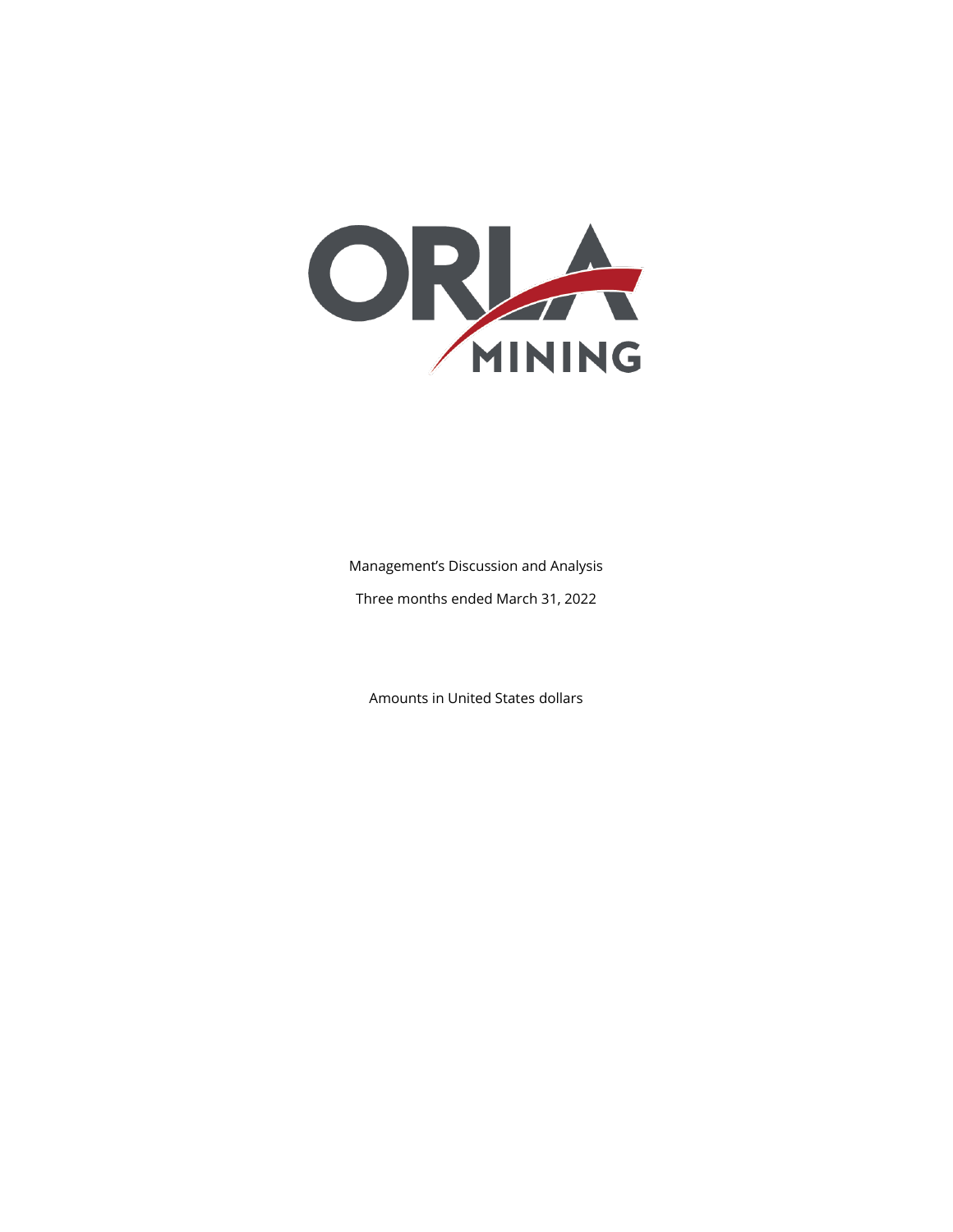Management's Discussion and Analysis

Three months ended March 31, 2022 United States dollars unless otherwise stated

### **I. OVERVIEW**

Orla Mining Ltd. is a mineral exploration, development and production company that trades on the Toronto Stock Exchange under the ticker symbol "OLA" and on the New York Stock Exchange American ("NYSE American") under the symbol "ORLA". The "Company", "Orla", "we", and "our" refer to Orla Mining Ltd. and its subsidiaries unless the context otherwise indicates.

Our corporate strategy is to acquire, develop and operate mineral properties where our expertise can substantially increase shareholder value. We have two material gold projects, the Camino Rojo Oxide Gold Mine ("Camino Rojo") located in Zacatecas State, Mexico, which reached commercial production effective April 1, 2022, and the Cerro Quema Gold Project located in Los Santos Province, Panama.

This Management's Discussion and Analysis ("MD&A") of the financial condition and results of operations of the Company should be read in conjunction with our condensed interim consolidated financial statements for the three months ended March 31, 2022, our audited consolidated financial statements for the year ending December 31, 2021, and our MD&A for the year ended December 31, 2021. The Cautionary Notes in sectio[n XV](#page-28-0) are an important part of this document.

Additional information about our Company, including our most recent consolidated financial statements and annual information form, is available on the Company website at [www.orlamining.com,](http://www.orlamining.com/) under the Company's profile on the System for Electronic Document Analysis and Retrieval ("SEDAR") at [www.sedar.com](http://www.sedar.com/), and the Company's documents filed with, or furnished to, the SEC, which are available through the SEC's Electronic Data Gathering and Retrieval System ("EDGAR") at [www.sec.gov.](http://www.sec.gov/)

All monetary amounts herein are expressed in United States dollars (\$ or US\$) unless otherwise stated. C\$ refers to Canadian dollars.

This MD&A is current as of May 12, 2022.

Andrew Cormier, P.Eng., the Chief Operating Officer of the Company, is a Qualified Person, as the term is defined in National Instrument 43-101 ("NI 43-101") and has reviewed and approved the technical information disclosed in this MD&A.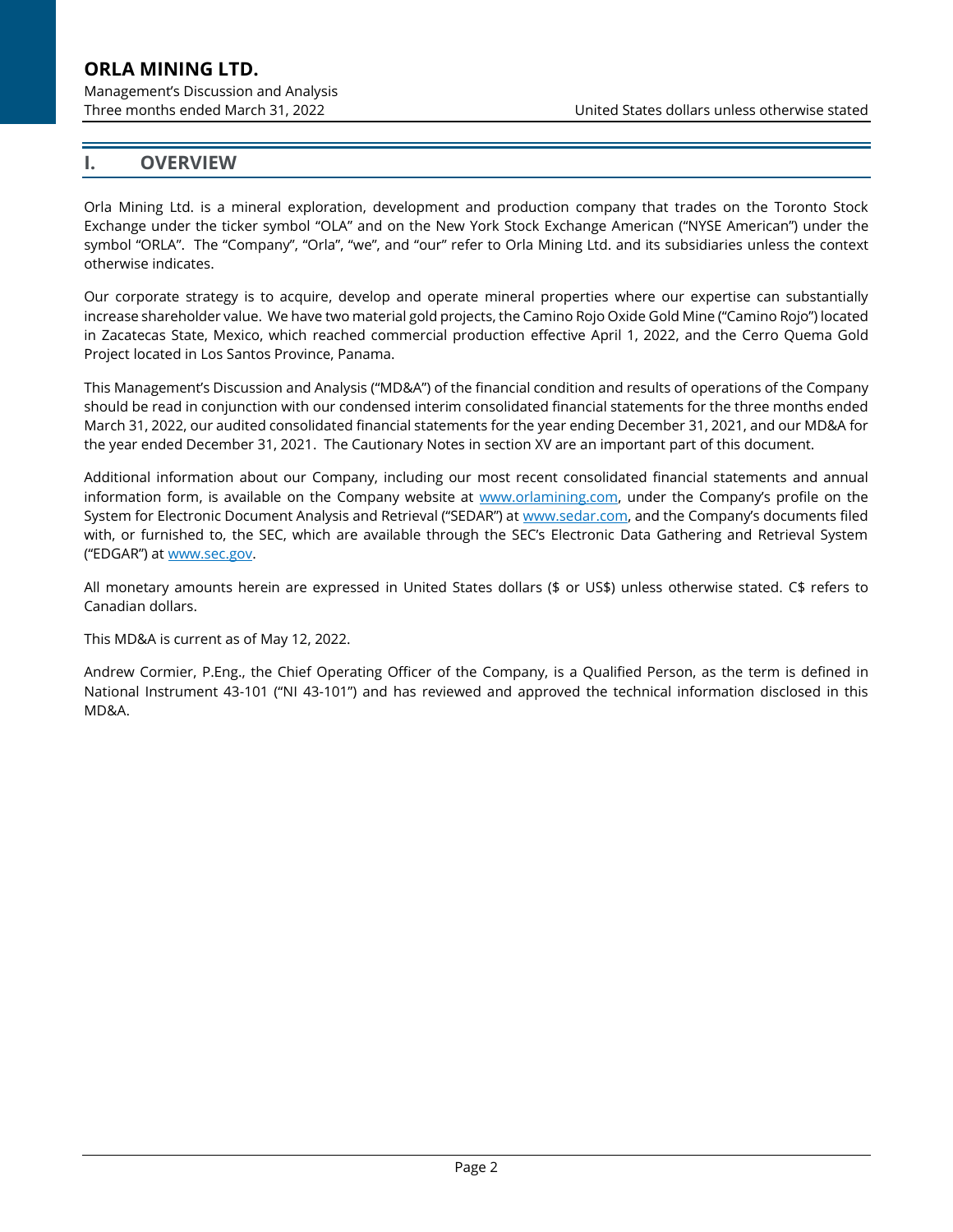Management's Discussion and Analysis

Three months ended March 31, 2022 United States dollars unless otherwise stated

# **II. HIGHLIGHTS**

| Operating                                                                      |           | $Q1 - 2022$ |
|--------------------------------------------------------------------------------|-----------|-------------|
| Gold production                                                                | ounces    | 23,031      |
| Gold sold                                                                      | ounces    | 20,884      |
| Average realized gold price <sup>1</sup>                                       | per ounce | \$1,888     |
|                                                                                |           |             |
| Financial                                                                      |           |             |
| Revenue                                                                        | million   | \$39.4      |
| Net income                                                                     | million   | \$18.8      |
| Adjusted net income <sup>1</sup>                                               | million   | \$19.8      |
| Earnings per share - basic                                                     | \$/share  | \$0.08      |
| Adjusted earnings per share 1                                                  | \$/share  | \$0.08      |
|                                                                                |           |             |
| Cash and cash equivalents                                                      | million   | \$35.0      |
| Net debt <sup>1</sup>                                                          | million   | \$138.7     |
| Cash flow from operating activities before changes in non-cash working capital | million   | \$19.8      |

*<sup>1</sup>* Average Realized Gold Price", "Adjusted Net Income", "Adjusted Earnings per Share – basic", and "Net Debt" are non-GAAP measures. Please refer to section "[IV](#page-7-0) — [NON-GAAP MEASURES](#page-14-0)

<sup>&</sup>quot; of this MD&A for a reconciliation of this measure to the most comparable figure presented in our financial statements.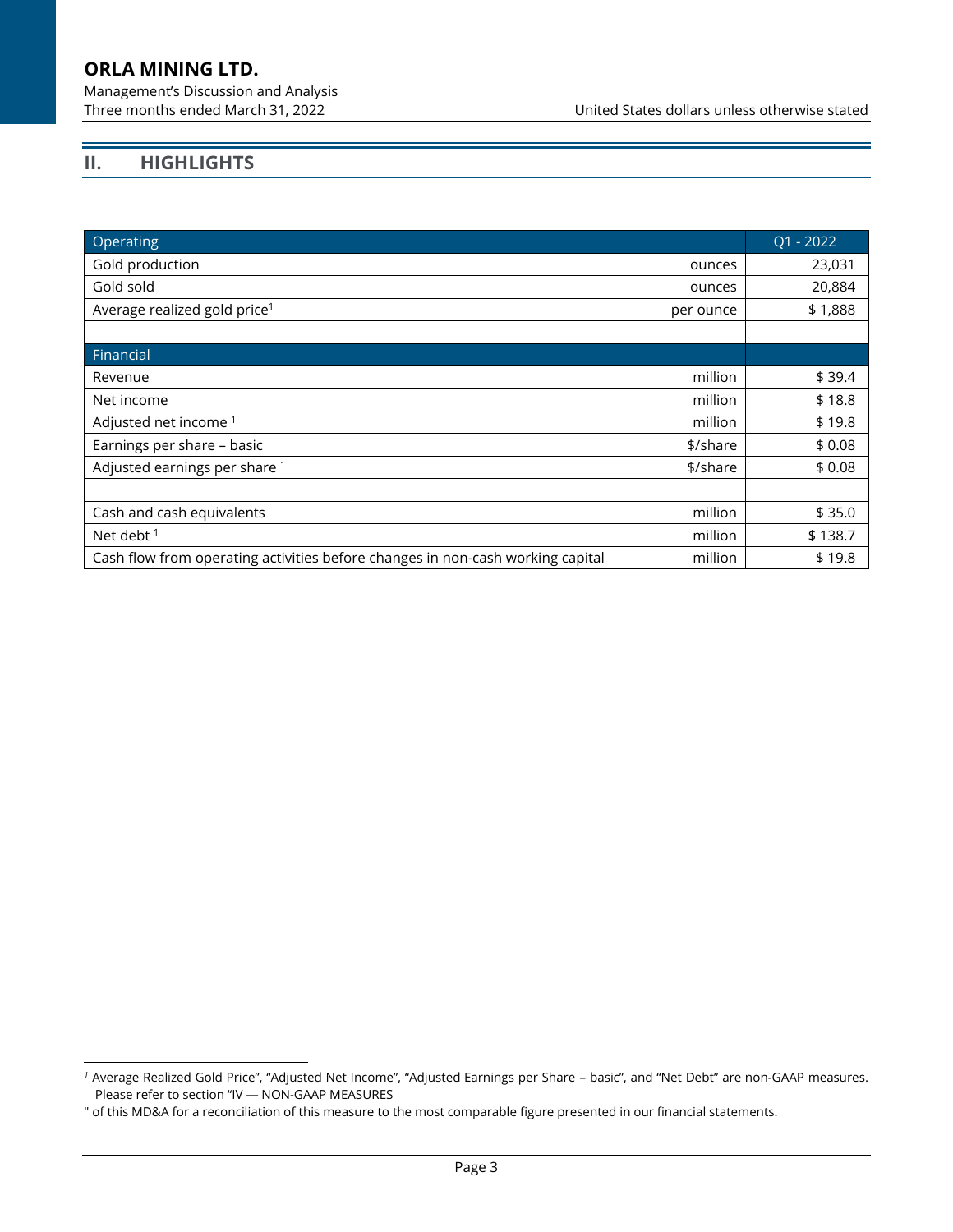# A. CAMINO ROJO, MEXICO

| <b>Camino Rojo Operating Highlights</b> |           | Q1-2022   |
|-----------------------------------------|-----------|-----------|
|                                         |           |           |
| <b>Mining</b>                           |           |           |
| <b>Total Ore Mined</b>                  | tonnes    | 1,866,151 |
| Ore - processed                         | tonnes    | 1,404,952 |
| Low Grade Ore - stockpiled              | tonnes    | 461,199   |
| <b>Waste Mined</b>                      | tonnes    | 707,719   |
| <b>Total Mined</b>                      | tonnes    | 2,573,871 |
| <b>Strip Ratio</b>                      | w:o       | 0.38      |
| <b>Total Ore Mined Gold Grade</b>       | g/t       | 0.68      |
| Ore - processed                         | g/t       | 0.79      |
| Low Grade Ore - stockpiled              | g/t       | 0.36      |
|                                         |           |           |
| <b>Processing</b>                       |           |           |
| Ore Crushed                             | tonnes    | 1,369,111 |
| Ore Stacked                             | tonnes    | 1,652,999 |
| Stacked Ore Gold Grade                  | g/t       | 0.81      |
| Gold Produced                           | <b>OZ</b> | 23,031    |
|                                         |           |           |
| Daily Throughput Rate - Average*        | tpd       | 15,917    |
| Daily Throughput / Nameplate Capacity   |           | 88.4%     |
| <b>Total Crushed Ore Stockpile</b>      | tonnes    | 219,019   |
| Total Crushed Ore Stockpile Au Grade    | g/t       | 0.87      |
| Total ROM Ore Stockpile**               | tonnes    | 863,913   |
| Total ROM Ore Stockpile Grade           | g/t       | 0.38      |

\*Average stacking rate calculation excludes truck-stacked overliner material (7,213 tonnes for March 2022 and 220,432 tonnes for Q1 2022). \*\*Crushed ore stockpile includes crushed ore in the crushed ore stockpile, and stockpiled overliner fines. ROM stockpile includes low-grade stockpiles and ROM ore stockpiles.

During the quarter, site activities were focused on commissioning and ramp up of mining and processing activities to sustained throughput levels. Commercial production at Camino Rojo was declared effective April 1, 2022. During the quarter, construction activities included installation of heap leach liner in cell two and event pond, placement of overliner material on cell two of the heap leach, commissioning of the third and final overland conveyor, construction of the airstrip, and completion of the rainwater runoff diversion.

Camino Rojo achieved record monthly processing throughput in March 2022. The average daily stacking throughput for the month was 17,444 tonnes per day or 97% of nameplate capacity of 18,000 tonnes per day. Daily stacking throughput for the first quarter of 2022 averaged 15,917 tonnes per day. Achieving nameplate capacity is expected during the second quarter. Mined ore tonnes are reconciling well to the block model and process recoveries to date are in line with the metallurgical recovery model.

Capital expenditures for Camino Rojo were \$122.3 million at March 31, 2022, against the current project estimate, consistent with the total project capital expenditure estimate of \$134.1 million. The remaining project spend of \$3.2 million is expected to occur in the second quarter of the year.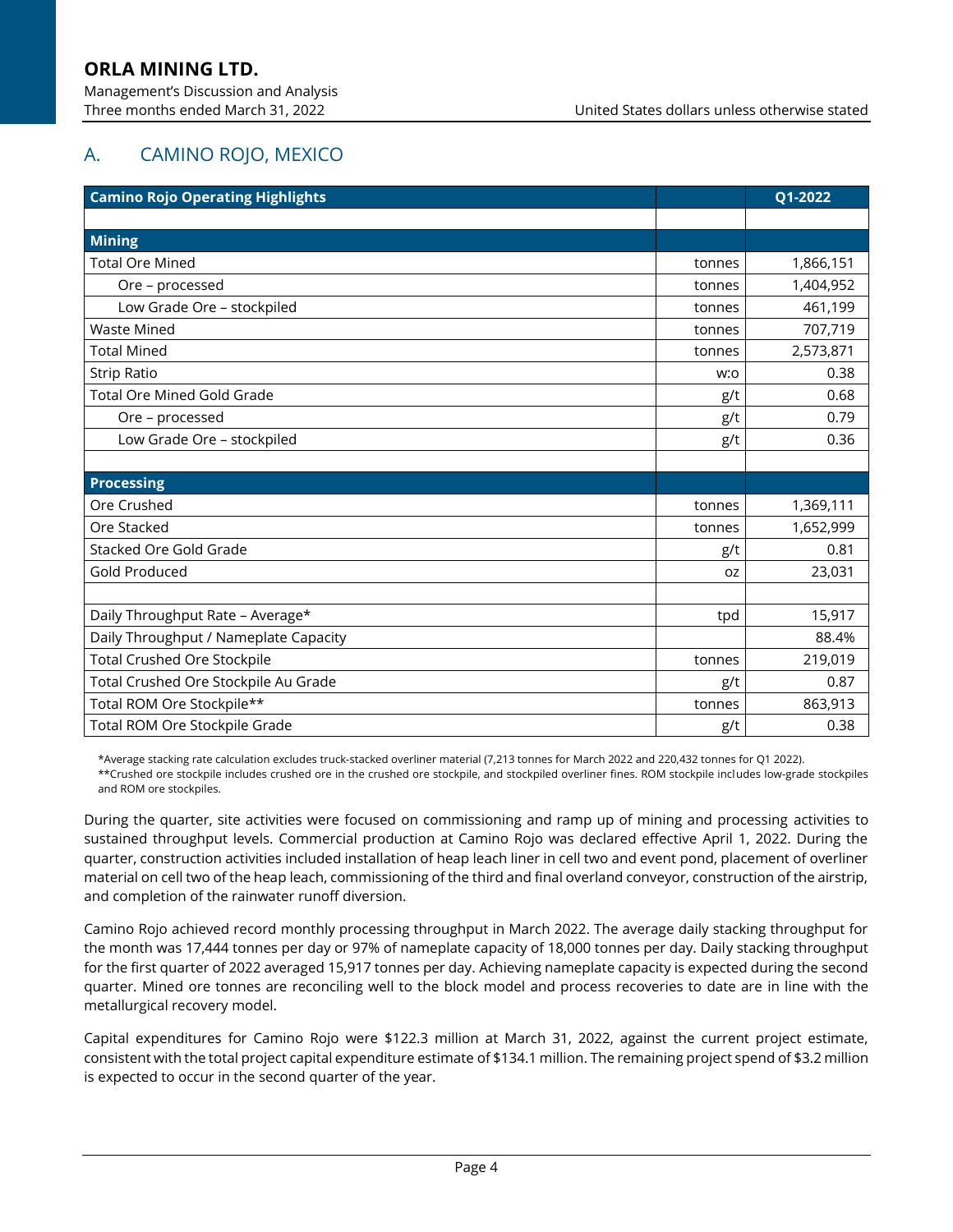As of March 31, 2022, there was a total of 428 workers at Camino Rojo as part of construction and pre-operating activities. The number of construction workers on site has been steadily decreasing as many areas complete construction activities. Orla expects to have approximately 250 to 275 workers at Camino Rojo once the mine reaches steady state, which would include employees and contractors.

# B. CERRO QUEMA PROJECT DEVELOPMENT, PANAMA

During the quarter, Orla filed an updated technical report for the Company's Cerro Quema Gold Project, which included the mineral resource estimate for the Caballito copper-gold deposit as well as the pre-feasibility study released in July 2021. The technical report was prepared in accordance with the disclosure standards under National Instrument 43-101 ("NI 43-101") and is titled "Project Pre-Feasibility Updated NI 43-101 Technical Report on the Cerro Quema Project, Province of Los Santos, Panama" and dated January 18, 2022 (the "2022 Cerro Quema Report"). The mineral resource estimate for the caballito copper-gold deposit consists of the following:

| Class     | Tonnes<br>(000s) | <b>CuEq</b><br>(%) | Cu<br>(%) | Au<br>(g/t) | Ag<br>(g/t)              | CuEq<br>(Mlbs) | Cu<br>(Mlbs) | Au<br>(koz) | Ag<br>(koz) |
|-----------|------------------|--------------------|-----------|-------------|--------------------------|----------------|--------------|-------------|-------------|
| Indicated | 31,952           | 0.96               | 0.83      | 0.31        | 2.2                      | 676            | 585          | 315         | 2,260       |
| Inferred  | 22,569           | 0.85               | 0.77      | 0.21        | $\overline{\phantom{a}}$ | 425            | 381          | 155         | 856         |

The 2022 Cerro Quema Report is available on the Company website a[t www.orlamining.com](http://www.orlamining.com/), under the Company's profile on SEDAR at [www.sedar.com](http://www.sedar.com/) and EDGAR at [www.sec.gov.](http://www.sec.gov/)

# C. EXPLORATION

Exploration activities in the first quarter were focused on preparation for the 2022 drill campaigns which commenced in April. Exploration spending for 2022 is expected to total \$15 million, with \$10 million allocated to activities in Mexico and \$5 million allocated to activities in Panama.

At Camino Rojo in Mexico, near-mine and regional exploration in 2022 will be focused on increasing oxide reserves, supporting advancement of the sulphide deposit development scenario options, and testing priority targets defined in 2021 in an effort to make new satellite discoveries. More specifically this work is expected to include oxide resource drilling on the Fresnillo layback area, a Phase 2 infill drill program on the sulphides deposit to support an updated resource estimate, and reverse circulation drilling and continued target definition activities on the regional exploration program.

The 2022 Cerro Quema exploration program will consist of infill, metallurgical, and expansion (step-out) drilling of known deposits, drill testing exploration targets defined by recent geochemical soil sampling, geophysical Induced Polarization (IP) surveys, bedrock mapping and prospecting, and in some cases historical drilling. In total, 11,700m of drilling is planned in 2022 for Panama.

Exploration target drill testing is planned to the north of the Quemita deposit to follow-up on hole CQDH-17-112 which intersected significant Cu & Au mineralization, and drilling at the La Pelona target, which has a similar geophysical signature and geological context to La Pava and Quemita. South of the regional Joaquin Fault, La Prieta target will also be drill tested. La Prieta is defined by a large IP chargeability anomaly with coincident Au, Cu, and Mo in-soil and in-rock geochemical anomalies which may be indicative of porphyry-style mineralization.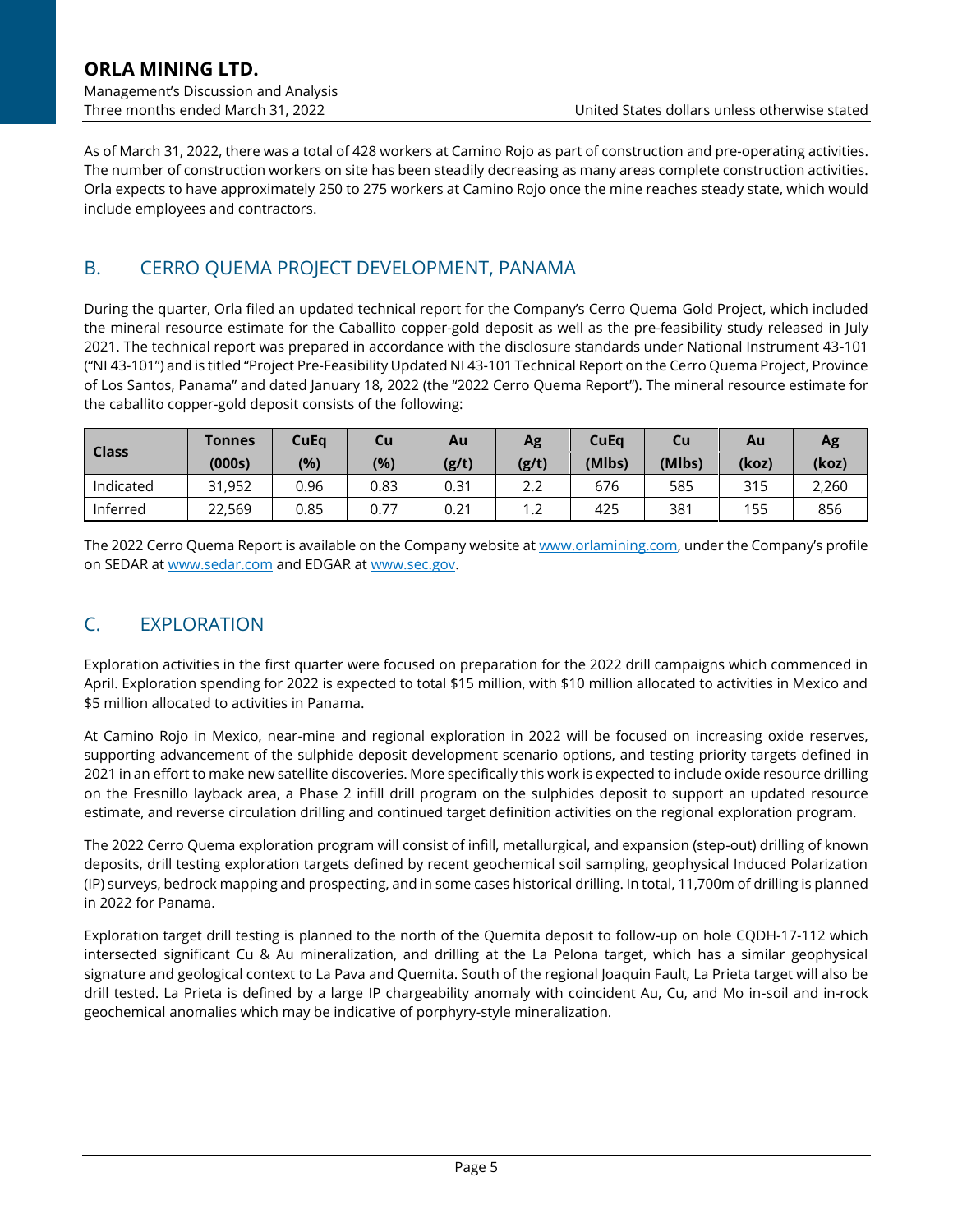# D. CORPORATE AND FINANCIAL

- 20,884 gold ounces sold generating \$39.4 million in revenue.
- Net income of \$18.8 million resulting in earnings per share of \$0.08.
- Cash flow from operating activities before changes in non-cash working capital of \$19.8 million.
- Cash balance of \$35.0 million at March 31, 2022.
- Subsequent to quarter end, the Company announced a \$150 million refinancing of its Camino Rojo Project Loan, composed of a \$100 million term facility and a \$50 million revolving facility.

## E. COVID-19 GLOBAL HEALTH EMERGENCY

The global pandemic of the novel coronavirus ("COVID-19") continued in 2022 and has had a significant impact on businesses through restrictions put in place by governments around the world, including the jurisdictions in which we conduct our business. Our activities have been restricted by government orders related to, among others, travel, business operations, and stay-at-home orders. As of the date of this MD&A, it is not possible to determine the extent of the impact that this global health emergency will have on our activities as the impacts will depend on future developments which themselves are highly uncertain and cannot be predicted with confidence. These uncertainties arise from the inability to predict the ultimate geographic spread of the disease, its extent and intensity, the duration of the outbreak, and possible government, societal, and individual responses to the situation.

Operations at Camino Rojo and at the Cerro Quema Gold Project have established COVID-19 committees that meet regularly to discuss operational protocols and safety measures and to update them as necessary. Although operations have resumed (with appropriate safety protocols in place) after initial suspensions of work during 2020, there remains uncertainty as to future impacts the pandemic could have on our business. Should there be changes to the current situation, our construction schedule or our production activities may be affected.

The Board of Directors has oversight over management's response to COVID-19 and has reviewed the plans and protocols in place. The Company has implemented strict COVID-19 protocols, including rigorous screening and testing programs at both sites. Orla continues to maintain robust organization-wide COVID-19 prevention protocols to support the health of its employees and local communities. Orla is closely monitoring the potential impacts from the pandemic on areas including delivery of equipment, supplies and logistics, construction and operational costs and schedule, as well as community and government relations. Vaccination programs in Mexico are ongoing. During 2021 and 2022, the Company supported the vaccination of its workers and local communities of San Tiburcio and other nearby communities, allowing workers time off and providing transportation to vaccination centers and coordinating with health authorities for the application of flu vaccines to our employees at Camino Rojo. As of March 31, 2022, of all employees and contractors at Camino Rojo, almost 100% had received at least one dose of COVID-19 vaccine, and 98.6% had received two doses of COVID-19 vaccine.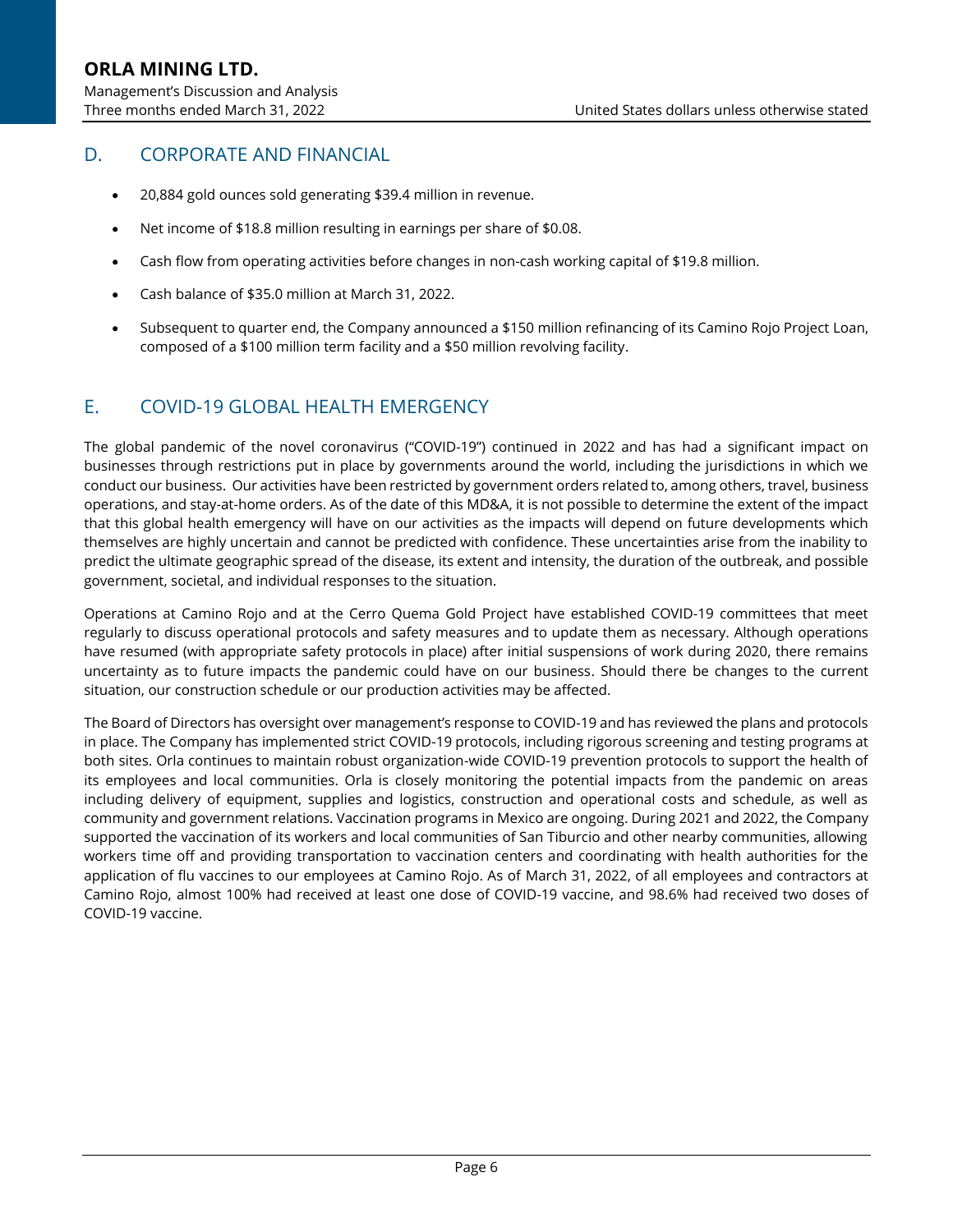# **III. OUTLOOK AND UPCOMING MILESTONES**

We remain focused on advancing the Company's strategic objectives and near-term milestones, which include the following:

- Maintain robust health and safety protocols, including COVID-19 prevention measures, to support the health of our employees and local communities.
- Ramp up throughput rates to design capacity at Camino Rojo.
- Continue to advance development activities on Camino Rojo Sulphide Project towards a Preliminary Economic Assessment.
- Ramp-up exploration programs across portfolio:
	- $\circ$  Camino Rojo oxides reserve addition from Layback area (2,500m diamond drilling).
	- o Camino Rojo sulphides Phase 2 drilling program (8,250m diamond drilling).
	- o Camino Rojo regional exploration program.
	- o Caballito infill and expansion drill program (6,200m diamond drilling).
	- $\circ$  Assess other regional potential targets in Panama (5,500m diamond drilling).
- On track to achieve 2022 operational guidance:<sup>1</sup>

| <b>Gold Production</b>                          | <b>OZ</b>     | $90,000 - 100,000$ |
|-------------------------------------------------|---------------|--------------------|
| All-in Sustaining Costs ("AISC") <sup>2,3</sup> | \$/oz Au sold | $$600 - $700$      |
| Capital Expenditures <sup>3</sup>               |               |                    |
| Sustaining Capital Expenditures                 | \$            | \$5 million        |
| Non-Sustaining Capital Expenditures             | \$            | \$20 million       |
| <b>Total Capital Expenditures</b>               | \$            | \$25 million       |
| Exploration <sup>3</sup>                        |               |                    |
| Mexico                                          | \$            | \$10 million       |
| Panama                                          | \$            | \$5 million        |
| <b>Total Exploration</b>                        | \$            | \$15 million       |

1. The outlook includes full-year 2022 figures except for AISC which is calculated from Q2-Q4 2022 based on an assumption of commercial production having been achieved effective as of April 1, 2022. The outlook constitutes forward-looking statements within the meaning of applicable securities legislation, see "Cautionary Note Regarding Forward-Looking Information" below.

2. AISC is a non-GAAP measure. See the "Non-GAAP Measures" section below for additional information.

3. Exchange rates used to forecast cost metrics include MXN/USD of 20.0 and CAD/USD of 1.25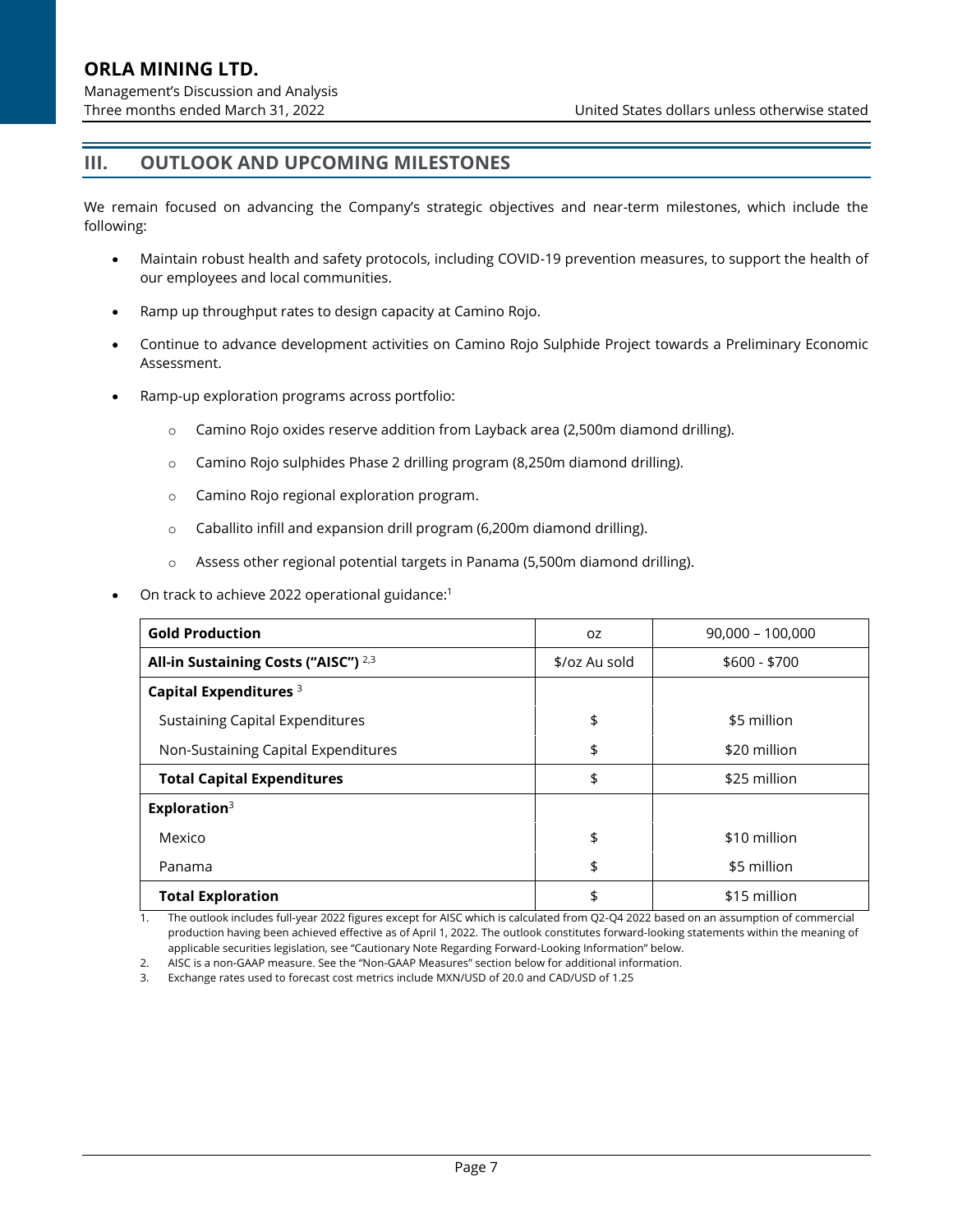Management's Discussion and Analysis

# <span id="page-7-0"></span>**IV. DISCUSSION OF OPERATIONS**

# A. CAMINO ROJO, MEXICO

Camino Rojo is a gold-silver-lead-zinc deposit located in the Municipality of Mazapil, State of Zacatecas, Mexico near the village of San Tiburcio. The project lies 190 kilometres ("km") northeast of the city of Zacatecas, 48 km south-southwest of the town of Concepción del Oro, Zacatecas, and 54 km south-southeast of Newmont's Peñasquito mine. Refer to Management's Discussion and Analysis of the Company as at and for the year ended December 31, 2021 for historical context and project background.

### **PERMITTING**

On December 21, 2020, Orla announced that it had completed the Layback Agreement (the "Layback Agreement") with Fresnillo plc ("Fresnillo"), granting Orla the right to expand the Camino Rojo oxide pit onto 21.8 ha of Fresnillo's 782 ha "Guachichil D1" mineral concession, located immediately to the north of Orla's property.

Fresnillo controls surface rights needed for exploration and mining on the Guachichil D1 mineral concession. Pursuant to the Layback Agreement, 27.5 ha of surface rights ("Layback Area") controlled by Fresnillo will be acquired by Minera Camino Rojo SA de CV to mine on a portion of the Guachichil D1 mineral concession that covers the Layback Area. The Company is finalizing the ratification process with local communities related to the transfer of surface access rights related to the Layback Area. The 2021 Feasibility Study is set forth in the technical report titled "Unconstrained Feasibility Study NI 43-101 Technical Report on the Camino Rojo Gold Project Municipality of Mazapil, Zacatecas, Mexico" dated effective January 11, 2021 (the "2021 Camino Rojo Report"), which is available under the Company's profile on SEDAR at www.sedar.com and EDGAR at www.sec.gov. The 2021 Camino Rojo Report supersedes the previous technical report on Camino Rojo titled "Feasibility Study, NI 43-101 Technical Report on the Camino Rojo Gold Project, Municipality of Mazapil, Zacatecas, Mexico" dated June 25, 2019 (the "2019 Camino Rojo Report").

As a result of the Layback Agreement, the project as described in the 2021 Camino Rojo Report will require an additional Change of Land Use (in Spanish, Cambio de Uso de Suelo, or "CUS") permit to allow for additional surface disturbances related to development of a pit layback onto lands not considered in the August 2019 CUS permit application. The application for the additional CUS permit will be submitted to the Secretariat of Environment and Natural Resources (known by its Spanish acronym, "SEMARNAT") upon completion of the ratification process with local communities. We expect the review process by SEMARNAT will take up to six months prior to issuance of a resolution. With respect to the Environmental Impact Statement (in Spanish, Manifesto de Impacto Ambiental, or "MIA"), the project described in the 2021 Camino Rojo Report, at the discretion of SEMARNAT, may require a modification of the MIA permit, or an additional MIA permit, to allow for the additional production related to the development of a pit layback onto lands not considered in the August 2019 permit application. The MIA modification or additional MIA permit request will be submitted to SEMARNAT upon completion of the ratification process with local communities. We expect the review process by SEMARNAT will take up to six months for review and issuance of a resolution.

Any potential development of Camino Rojo that would include an open pit encompassing the entire mineral resource estimate, including the sulphide material, would be dependent on an additional agreement with Fresnillo (or any potential subsequent owner of the mineral titles).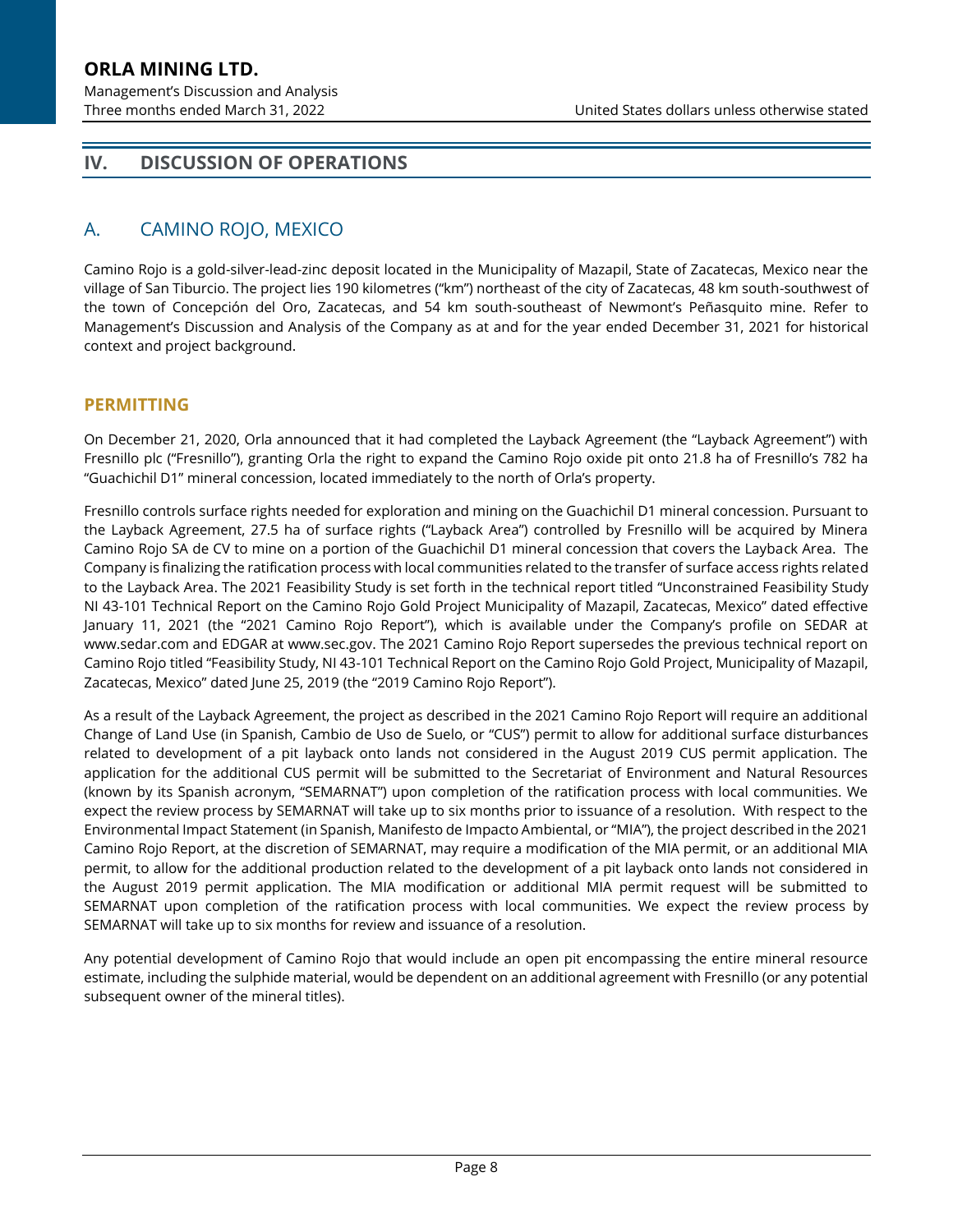### **NEXT STEPS**

Orla began working on a CUS permit amendment for the expanded pit and other permitting requirements for the increased tonnes planned to be mined as a result of the Layback Agreement.

Additional work is required to bring material on the Fresnillo concession to the measured and indicated mineral resource category, which will then facilitate a mineral resource and reserve update. Work required includes an estimated 2,500 metres of drilling, detailed QA/QC, and integration of Orla's geological and resource models with Fresnillo's drill data. We expect to complete the work required upon the transfer of certain surface rights.

### **CAMINO ROJO CONSTRUCTION AND OPERATIONS UPDATE**

As at March 31, 2022, detailed engineering of the project described in the 2019 Camino Rojo Report was substantially complete and construction was 100% complete. The remaining engineering will be to support closing the final contracts.

- Mining operations commenced during the third quarter. The mining operation includes drilling, blasting and hauling of waste rock and rock and ore to feed the crusher and stockpile.
- Crushing, stacking, leaching and the Merrill-Crowe plant are complete. Throughputs increased during the first quarter in all areas.
- First gold production was achieved on December 13, 2021.
- Commercial production was declared on April 1, 2022.

Camino Rojo produced 23,031 ounces of gold in the first quarter of 2022. Mining rates have steadily increased averaging 28,599 tpd in the first quarter and 29,348 tpd in March 2022. The average grade mined excluding low grade material that was stockpiled, was 0.79 g/t of gold during the quarter, which is in line with budget.

Stacking rates averaged 15,917 tpd for the quarter and 17,444 tpd day in March ramping up to the design throughput of 18,000 tpd.

### **CAMINO ROJO PROJECT LOAN**

In December 2019, the Company entered into a loan agreement with Trinity Capital Partners Corporation ("Trinity Capital") and certain other lenders with respect to a credit facility of \$125 million for the development of Camino Rojo (the "Project Loan"). For accounting purposes, at March 31, 2022, the Project Loan was presented at \$113.9 million, which was \$125.0 million principal minus unamortized transaction costs of \$11.1 million. These transaction costs were being amortized over the expected life of the Project Loan.

Subsequent to the reporting period, on April 28, 2022, the Company entered into a Credit Facility (note 31(a)) and used a portion of the proceeds of the Credit Facility to repay the Camino Rojo Project Loan in full. Refer to section [VIII](#page-22-0) for details of the Credit Facility.

Upon early repayment of the \$125 million Project Loan, we expensed the remaining non-cash unamortized transaction costs which totaled approximately \$10.7 million, early repayment penalty of \$2.5 million, and fees of approximately \$0.5 million. Consequently, we expect a charge to earnings of approximately \$13.7 million during the quarter ended June 30, 2022.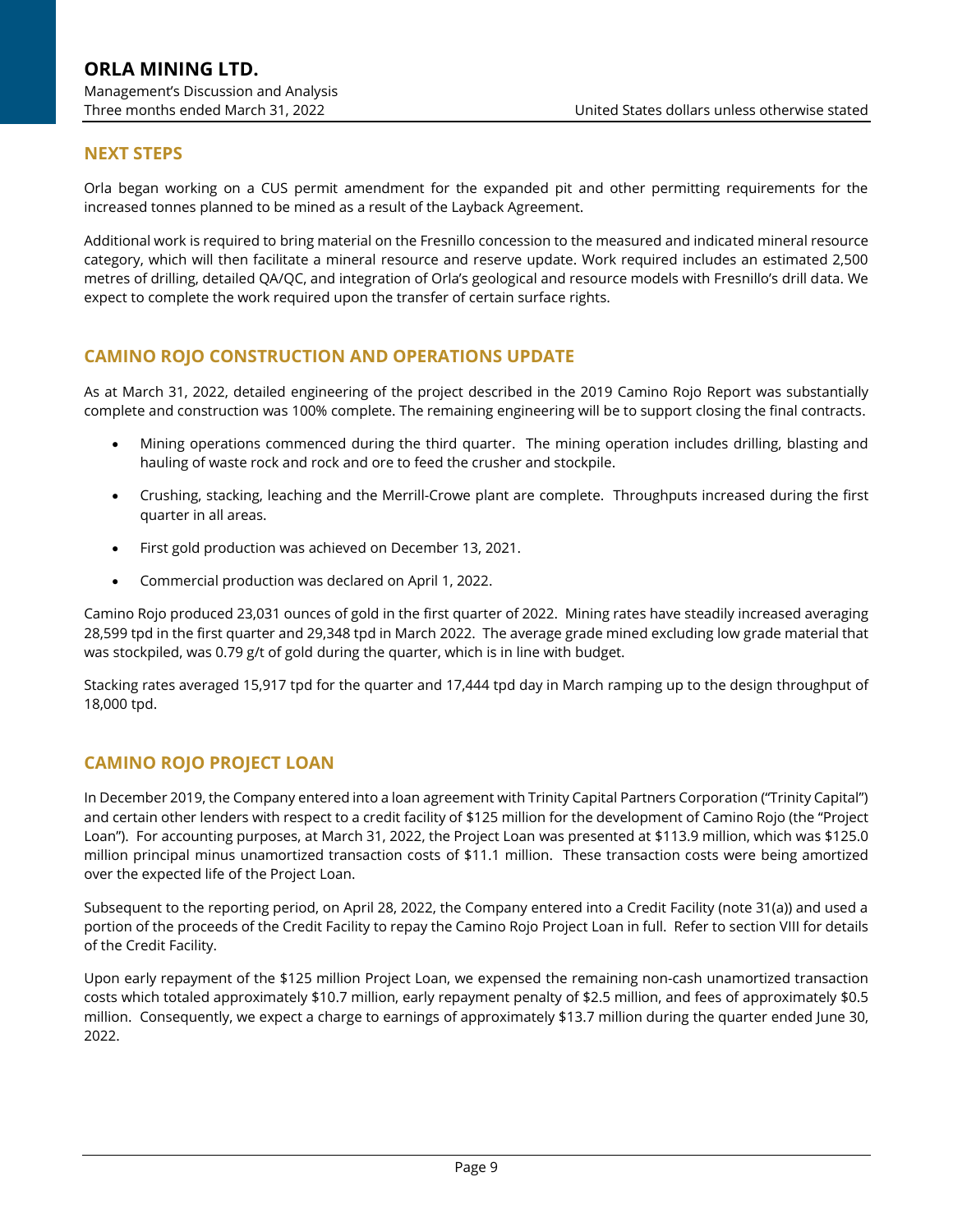# **EXPLORATION**

The Camino Rojo land package is under-explored and the proximity to the large Camino Rojo mineralized system provides a highly prospective opportunity. Exploration on the project is somewhat challenging due to the presence of a thin alluvial soil and caliche cover impacting geochemical surface expressions, but the potential to discover mineralization is considered excellent. As such, we continue to conduct a regional exploration at Camino Rojo.

#### CAMINO ROJO OXIDE MINE

The Company is seeking to define additional oxide reserves at the Camino Rojo Mine following confirmatory core drilling on the Fresnillo Plc's ("Fresnillo") property, located immediately north and adjacent of the Camino Rojo open pit. While historical drilling indicates that mineralization continues across the property boundary onto the Fresnillo layback area, no ounces from this area are currently included in the Camino Rojo mineral reserve estimate. The planned 2,500m diamond drill program is designed to confirm and delineate mineralization located in the oxide pit layback and allow for a potential update of mineral resource and reserve estimations.

#### CAMINO ROJO SULPHIDE PROJECT

On May 9, 2022, the Company provided a summary of Phase 1 metallurgical test results on its Camino Rojo sulphide deposit (the "Sulphide Project" or "Camino Rojo Sulphides"), located in Zacatecas, Mexico.<sup>1</sup>

The Phase 1 metallurgical program has greatly increased Orla's understanding of metallurgical characteristics of Camino Rojo Sulphides, and appears to open up multiple processing options for the Camino Rojo Sulphides relative to what was suggested by previous work. The Phase 1 metallurgical program included tests on grinding characteristics, amenability to cyanidation, selective flotation, and pressure oxidation. In addition to the Phase 1 tests, a geometallurgical model was developed using new and historical metallurgical test results. Geometallurgical modelling integrates geological, geochemical, mineralogical, and recovery data to characterize zones of metallurgical response. It supports mine planning, flowsheet design, and connects mine and process planning as part of the optimization of mine-to-mill production and economic analysis. Highlights of Phase 1 metallurgical program include the following:

- The geometallurgical model recognized five, spatially distinct, physically continuous geometallurgical zones within the 7.3-million-ounce sulphide gold deposit (measured and indicated mineral resource estimate of 259 million tonnes at 0.88 g/t Au, 7.4 g/t Ag, 0.07% Pb,0 0.26% Zn)<sup>2</sup>.
- Two geometallurgical zones of the Camino Rojo Sulphide mineralization appear to be amenable to conventional carbon-in-leach ("CIL") processing.
- Selective flotation may be used to produce a gold concentrate.
- Selective flotation may be used to produce a concentrate that can be treated using pressure oxidation.
- There is potential to produce a zinc concentrate.

These positive results confirm potential for a standalone processing option for the Camino Rojo Sulphides. The Company will continue to work towards determining the optimal development plan with the goal of generating the greatest value for stakeholders. The metallurgical recoveries and geometallurgical zones will be used to determine new cut-off grades for open pit and underground mine designs. The respective mine designs will be used to support an updated sulphide

*<sup>1</sup> See the Company's press release dated May 9, 2022 titled "Orla Mining Announces Positive Initial Metallurgical Results on Camino Rojo Sulphide Project".*

*<sup>2</sup> The mineral resource estimate for the Sulphide Project at Camino Rojo consists of 74 koz of measured resource (3.358 million tonnes at 0.69 g/t gold) and 7,221 koz of indicated resources (255.445 million tonnes at 0.88 g/t gold) and has an effective date of June 7, 2019. Additional information can be found in the Camino Rojo Technical Report entitled "Unconstrained Feasibility Study NI 43-101 Technical Report on the Camino Rojo Gold Project – Municipality of Mazapil, Zacatecas, Mexico" and dated January 11, 2021.*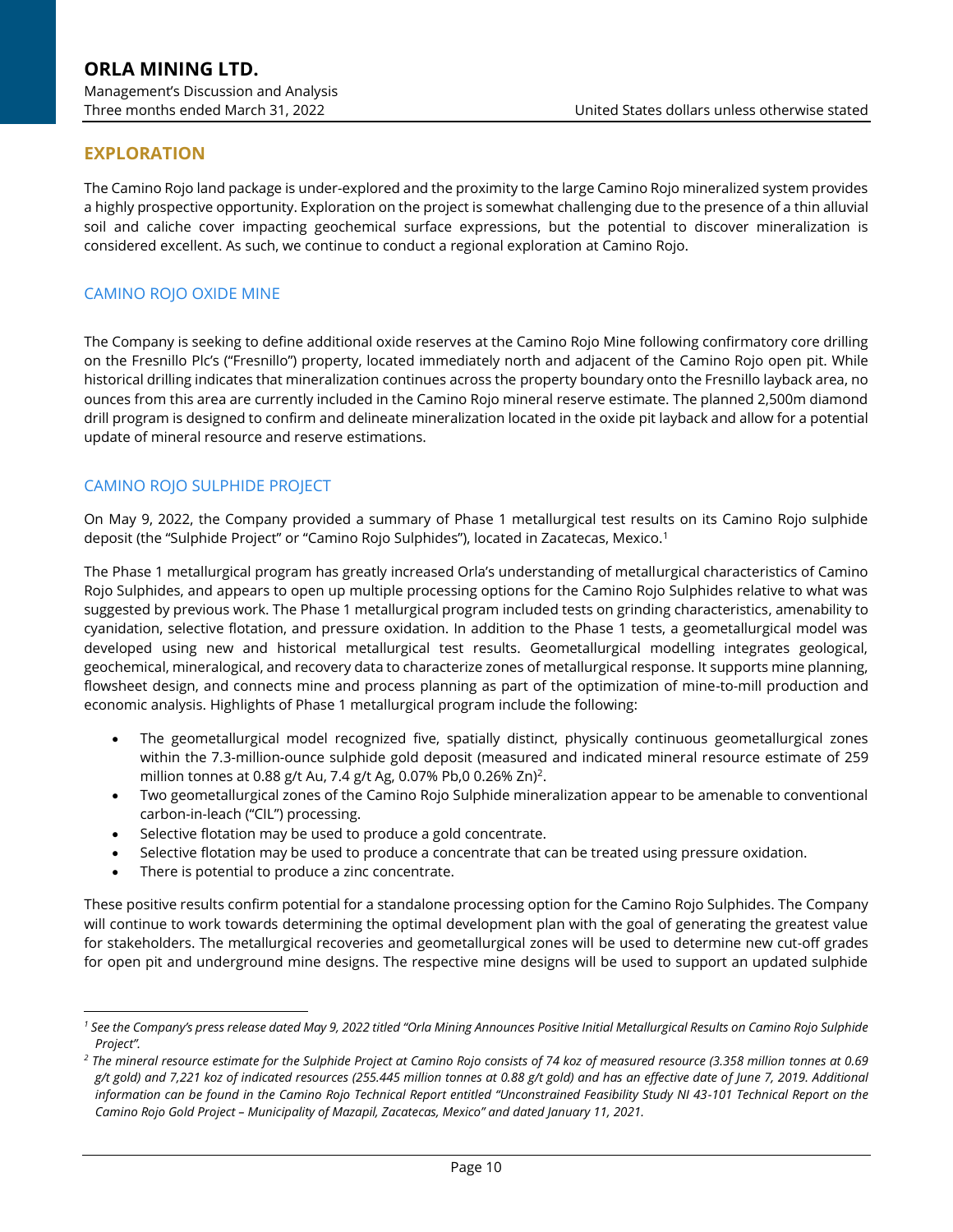mineral resource estimate, which is currently in progress, and will form the basis of a Preliminary Economic Assessment (the "PEA") on the Sulphide Project targeted for end of year 2022.

The development scenarios being considered to potentially form the basis of a PEA currently include: (1) an underground mining option with phased processing at a to-be-constructed CIL and flotation facility at Camino Rojo, or (2) an open pit mining option with phased processing at a to-be-constructed CIL and flotation facility at Camino Rojo, or (3) an open pit mining option with processing at Newmont Corporation's ("Newmont") Peñasquito facility. Work planned in 2022 includes the following:

- Completion of 8,250-metre, Phase 2 Sulphide Project drill program to reinforce the geologic model and to continue to confirm the continuity of wide zones of higher-grade gold mineralization. The program has commenced on the first of 15 diamond drill holes and results are expected in the second half of 2022.
- Update of resource estimate for the Camino Rojo Sulphides.
- Completion of Phase 1 metallurgical test program, finalize the process design criteria, and develop the financial model for the selected mining and processing options as part of the PEA.
- Completion of PEA in the fourth quarter of 2022.

#### REGIONAL EXPLORATION

The Camino Rojo regional exploration program continued during Q1-2022, consisting of geophysical airborne (drone) magnetic survey, as well as soil geochemical sampling (3,554 samples) and mechanical trenching. Reverse circulation drilling has been planned for exploration targets northeast and southwest of the Camino Rojo deposit, and one target located 3 km to the south. Drill permits for the exploration targets southwest and south of the Camino Rojo deposit have been received.

During the first quarter of 2022, \$1.5 million was expensed on exploration and evaluation activities at Camino Rojo.

### **COMMUNITY AND SOCIAL**

Orla maintains an active community, social relations, and environmental management program. The Community Environmental Monitoring Committee continues its participation in the quarterly water monitoring program and other environmental related activities. During the first quarter of 2022, community activities shifted from COVID-19 related support to working on social investment programs, local employment, local procurement and projects to support and enhance productive activities in the area. These projects included maintenance work on local infrastructure, new infrastructure to support local economic and social activities, social programs which included the funding of scholarships, business training for local business owners, the donation of food to the local communities of El Berrendo and San Francisco de los Quijano, and preparation of the basis for the College Scholarships Program for local students to begin on the first semester of the 2022-23 school year. The Sustainability Risk Committee, which is comprised of members of the Company and community relations advisors, continued to hold monthly meetings. During the first quarter of 2022, the Company:

- Provided support to the local communities during the COVID-19 pandemic including the donation of food and protective equipment and transportation to COVID-19 vaccination centers.
- Reopened the Community Centre to the public and social and put in place education programs for the communities. A library, computer center and classroom for student support are now open 6 days per week. The Community Centre also serves as a hub for communication between the Company and the communities.
- Continued funding scholarships and adult education programs.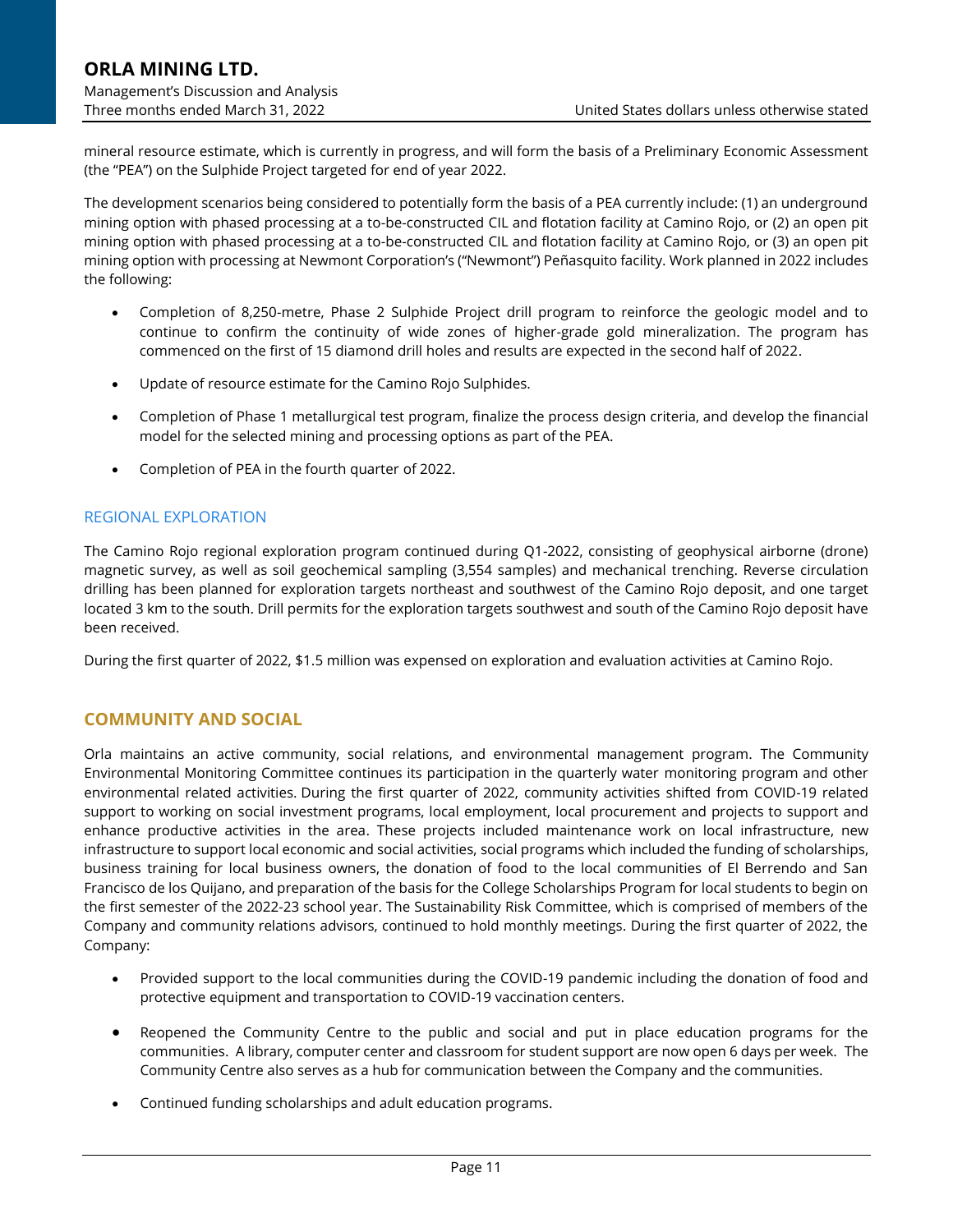- Conducted a training program for local business owners and entrepreneurs. The program had 12 business owners presenting a business case for an expansion of their business.
- Donated supplies and equipment to the local health center and continued to provide an additional doctor that allows the local clinic to open extended hours and 7 days a week.
- Continued refurbishing a domestic water storage pond in San Francisco de Los Quijano. This project will be complete early in the second quarter of 2022.
- Continued the reconstruction of the Civic Center Building in San Tiburcio. This project is expected to continue into the second quarter of 2022.
- Competed the construction and delivered the cattle management facility to Ejido El Berrendo.
- Provided assistance to the community of El Berrendo to permit the construction of a water well.
- Provided technical and economic assistance to replace a water pump in the San Tiburcio community well. Trucked water into the community to help alleviate the situation while the well was down.
- Provided a solar water well system for San Francisco de Los Quijano. The installation of the pump and solar panels should be completed early in the second quarter of 2022.
- Promoted the use of local employment and service providers by our contractors.

Orla's community relations team continues to maintain communications with our local communities to understand how the Company can best provide support. The 2022 campaign to consult with the communities on how to best invest in their communities is set to start in the second quarter 2022. This program allows the communities to have input on where funds available from the Company for social programs and infrastructure should be invested. Several projects that have been already completed or are currently underway were identified by the communities in working sessions following the first consultation campaign.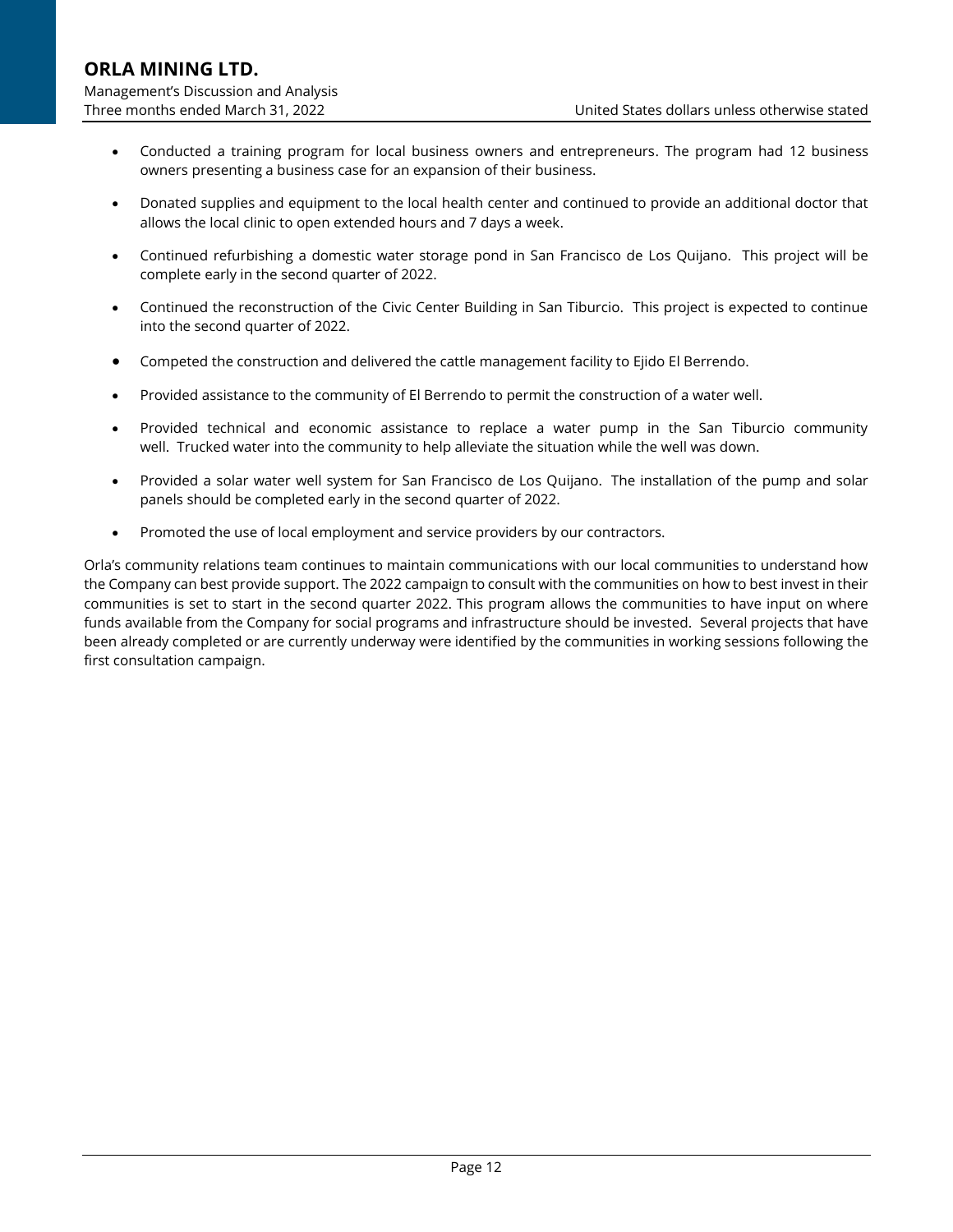# B. CERRO QUEMA PROJECT, PANAMA

### **PROJECT DESCRIPTION**

The Cerro Quema Gold Project is 100% owned by Orla Mining Ltd. And is located on the Azuero Peninsula in Los Santos Province in southwestern Panama, about 45 kilometres southwest of the city of Chitre and about 190 kilometres southwest of Panama City. The project is at the exploration and development stage for a proposed open pit mine with process by heap leaching. Orla owns the mineral rights as well as the surface rights over the areas of the current mineral resources and mineral reserves, the proposed mine development, and the priority drill targets. Refer to Management's Discussion and Analysis of the Company as at and for the year ended December 31, 2021 for historical context and project background.

### **ENVIRONMENTAL AND PERMITTING**

We have an ongoing environmental management plan that includes maintaining sediment dams, revegetation of previously disturbed areas and active sediment and erosion control activities. Baseline surface water quality sampling and groundwater level measurements are also ongoing.

Mineral concessions are comprised of three contracts between the Republic of Panama and Minera Cerro Quema SA, a wholly owned subsidiary of Orla. The original 20-year term for these concessions expired on February 26, 2017 (Contracts 19 and 20) and March 3, 2017 (Contract 21). The Company has applied for the prescribed 10-year extension to these contracts as it is entitled to under Panamanian mineral law.

As of the date of this MD&A, formal approval of the extension of these concessions has not yet been received. In the absence of such approval, construction or development activities of the Cerro Quema Project cannot proceed. On March 6, 2017, the Ministry of Commerce and Industry provided written confirmation to the Company that it had received the extension applications, and that exploration work could continue while the Company waits for the renewal. We have received verbal assurances from government officials that the renewal applications are complete with no outstanding legal issues. Since the expiry of the concessions, we have continued to receive ongoing exploration permits, and the Ministry of Commerce has continued to accept our annual reports and concession fees.

In May 2021, the extension of the exploitation contracts was signed by both the Ministry of Commerce and Industry and by Orla. As of the date of this MD&A, the documents are with the Comptroller General for final review and approval. The final process requires the signing and publication of the resolution in the official Gazette — this process is pending.

The mine environmental permitting process has been ongoing and in February 2021, the Ministry of Environment conducted their final site inspection of the Cerro Quema Project. As a result of the positive site inspection review, the Category 3 Environmental & Social Impact Assessment ("ESIA") technical aspects were approved. The final process requires the signing and publication of the resolution in the official Gazette — this process is pending.

#### **OPPORTUNITIES**

Infill drilling at La Pava, Quemita, and Caballito, if successful, could expand the mineral resource and increase the confidence and classification of the mineral resource. There is potential to increase the oxide resource as well as to further explore the sulphide mineral resource over the property. Priority drill targets have been defined at Quemita, Caballito, La Pelona, and La Prieta for gold-copper mineralization. The current design allows the heap leach pad and the waste rock dump to accommodate additional tonnage in the upstream site of those facilities if required.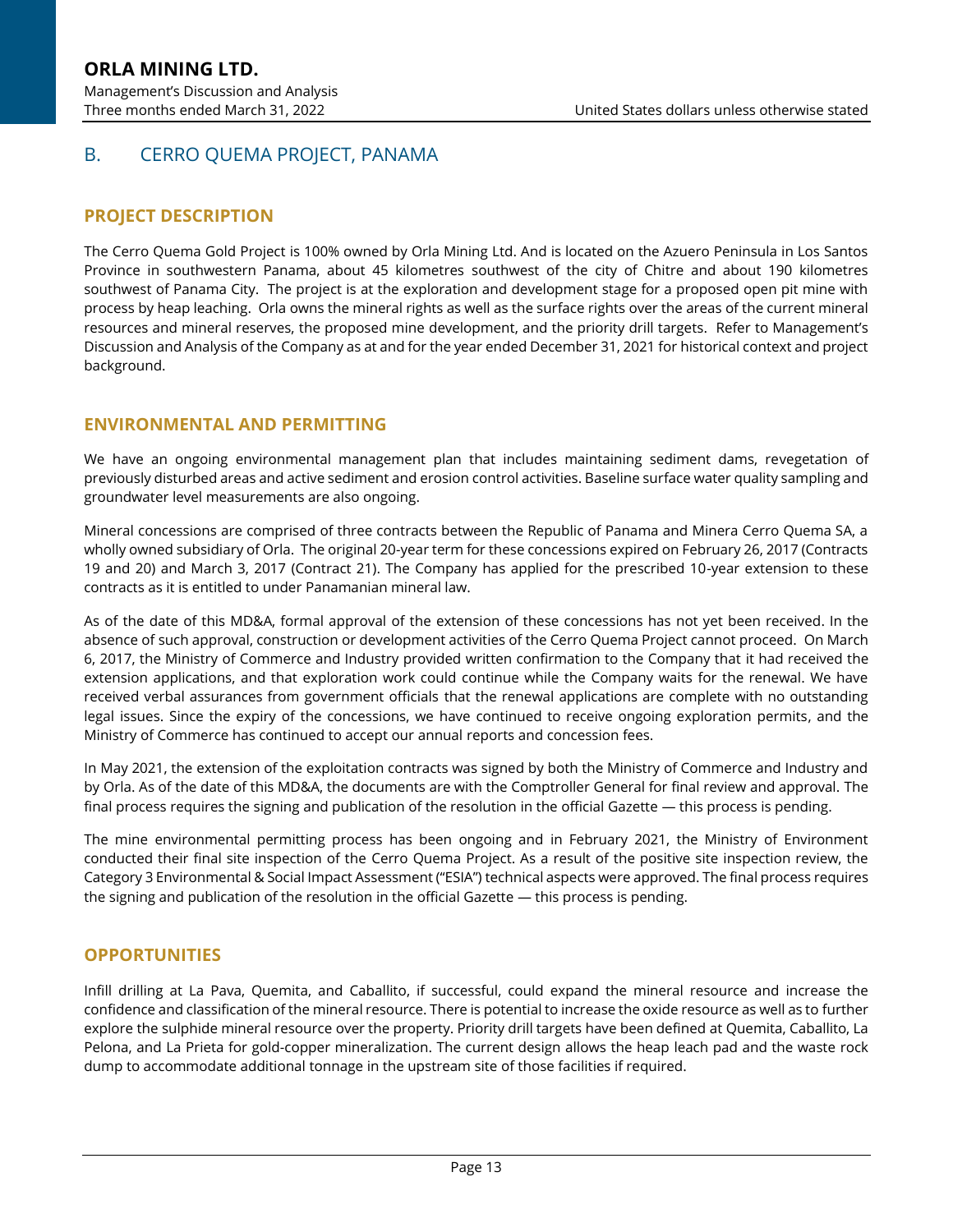Based on the results of the Caballito copper-gold exploration program in 2021 and the associated mineral resource estimate, there is potential to further define and expand the sulphide mineral resource.

Currently, the property is considered under-explored and there is potential to discover both additional gold mineralization similar to the La Pava and Quemita deposits and additional gold-copper mineralized zones similar to Caballito. Any discoveries could positively impact the economic value of the Cerro Quema Project.

### **NEXT STEPS**

Orla will continue to advance Cerro Quema towards feasibility level which would provide the basis for a construction decision. Key areas of review include the following:

- Complete additional feasibility level mine plan studies on areas including drilling and blasting, detailed equipment sizing, and contractor mining cost trade-off.
- Complete confirmatory metallurgical test work on representative samples for each metallurgical type, specifically column leach tests on coarse crushed material and draindown chemistry.
- Complete additional studies and cost estimates for surface and groundwater flows, quality, storage, and treatment.
- Complete additional geotechnical studies at the proposed heap leach, waste rock dump, open pits, and processing areas.
- Evaluate the availability of local services and personnel to maximize local hiring and procurement.
- Investigate power generation opportunities from the overland conveying system to help alleviate the on-site power generation requirements.

For the copper-gold sulphide mineral resource, we will continue with an exploration program focusing on step-out drilling at Caballito and follow up on priority drill targets defined at Quemita, La Pelona, and La Prieta.

### **EXPLORATION**

The discovery of the Caballito mineralized zone in 2017 and follow-up drilling executed by Orla in 2018 led to the definition of significant copper and gold sulphide mineralization with open pit potential. The Caballito-style mineralization differs from the Pava and Quemita oxide deposits as it consists of copper-gold (low arsenic) sulphide mineralization that will not be amenable to heap leaching and will require a different processing method.

On December 6, 2021, Orla announced the independent mineral resource estimate for the Caballito copper-gold deposit at the Cerro Quema project. Please refer to the Company's News Release dated December 6, 2021 (*[Orla Mining Announces](https://orlamining.com/news/orla-mining-announces-initial-mineral-resource-for-caballito-copper-gold-deposit-in-panama-1/)  [Initial Mineral Resource for Caballito Copper-Gold Deposit in Panama](https://orlamining.com/news/orla-mining-announces-initial-mineral-resource-for-caballito-copper-gold-deposit-in-panama-1/)*).

The Cerro Quema property shows potential for additional oxide mineralization, but the main upside resides in the sulphide-hosted potential of the project which remains largely under-explored.

Only one drill hole was completed in 2021 and the program was suspended in March 2021 due to COVID safety measures. The exploration team has been focusing its efforts on the refinement of drill targets, including the review and optimization of project data. A geophysical IP survey (41.5 line-km) covering the southeast extension of the Caballito deposit area as well as the La Prieta porphyry target to the south of the property was completed in 2021. Ground magnetic and soil geochemical programs have been performed in parallel with the geophysical work Historical data combined with 2021 survey information led to the definition of priority drill targets at Quemita, Caballito, La Pelona, and La Prieta. The results of the IP and soil geochemical surveys at La Prieta further confirm a large coincident IP chargeability anomaly (approximately 1.4 km in diameter) and soil and rock geochemical results over the La Prieta intrusion.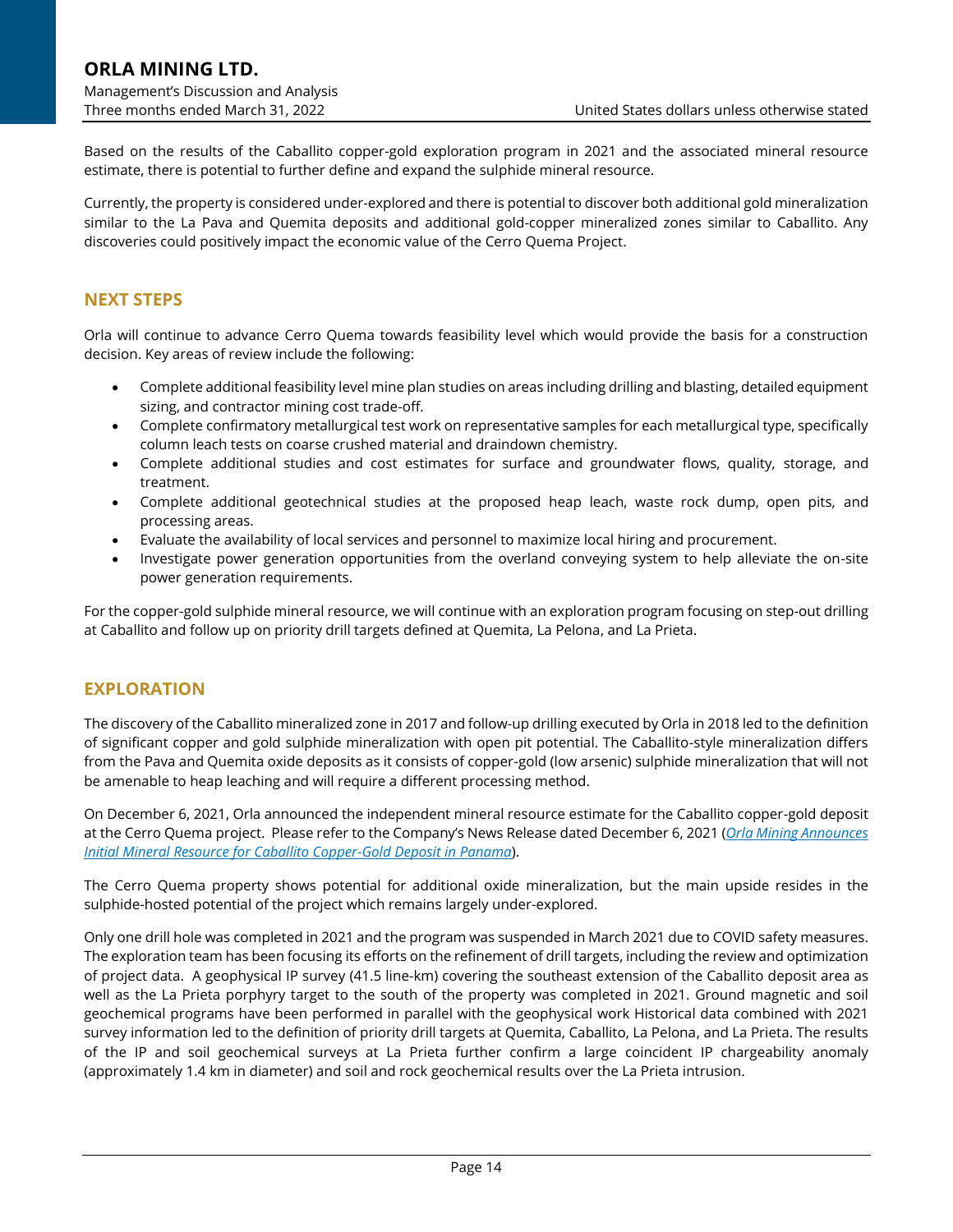During the first quarter of 2022, work at Cerro Quema focused on exploration target review and refinement. An 11,700m drill program is planned for 2022. Infill and expansion drilling at Caballito will be directed at converting resources from the inferred resource to indicated resource category, provide material for metallurgical testing, and test the continuity of mineralization and potential extensions of this deposit. More limited drilling is also planned at La Pava and Quemita sulphide deposits. We have received the necessary exploration permits, and plan to commence diamond drilling during the second quarter of 2022.

During the quarter ended March 31, 2022, \$0.7 million was expensed on exploration and evaluation activities at Cerro Quema.

# <span id="page-14-0"></span>C. NON-GAAP MEASURES

We have included herein certain performance measures ("non-GAAP measures") which are not specified, defined, or determined under generally accepted accounting principles (in our case, International Financial Reporting Standards, or "IFRS"). In this section, all currency figures in tables are in thousands, except per-share and per-ounce amounts.

These are common performance measures in the gold mining industry, but because they do not have any mandated standardized definitions, they may not be comparable to similar measures presented by other issuers. Accordingly, we use such measures to provide additional information and you should not consider them in isolation or as a substitute for measures of performance prepared in accordance with generally accepted accounting principles ("GAAP").

### **AVERAGE REALIZED GOLD PRICE**

Average realized gold price per ounce sold is a non-GAAP measure and does not constitute a measure recognized by IFRS and does not have a standardized meaning defined by IFRS.

Average realized gold price per ounce sold is calculated by dividing gold sales proceeds received by the Company for the relevant period by the ounces of gold sold. It may not be comparable to information in other gold producers' reports and filings. The Company believes the measure is useful in understanding the gold price realized by the Company throughout the period.

| <b>AVERAGE REALIZED GOLD PRICE</b>         | 2022-Q1 | 2021-Q1 |
|--------------------------------------------|---------|---------|
| Gold sales                                 | 39,426  | N/A     |
| Ounces of gold sold                        | 20,884  | N/A     |
| AVERAGE REALIZED GOLD PRICE PER OUNCE SOLD | 1,888   | N/A     |

# **ADJUSTED NET INCOME (LOSS) and ADJUSTED NET INCOME (LOSS) PER SHARE**

Adjusted net income (loss) is a non-GAAP measure which does not constitute a measure recognized by IFRS and does not have a standardized meaning defined by IFRS. It may not be comparable to information in other gold producers' reports and filings.

Adjusted net income (loss) excludes deferred taxes, unrealized foreign exchange, changes in fair values of financial instruments, impairments and reversals due to net realizable values, restructuring and severance, and other items which are significant but not reflective of the underlying operational performance of the Company.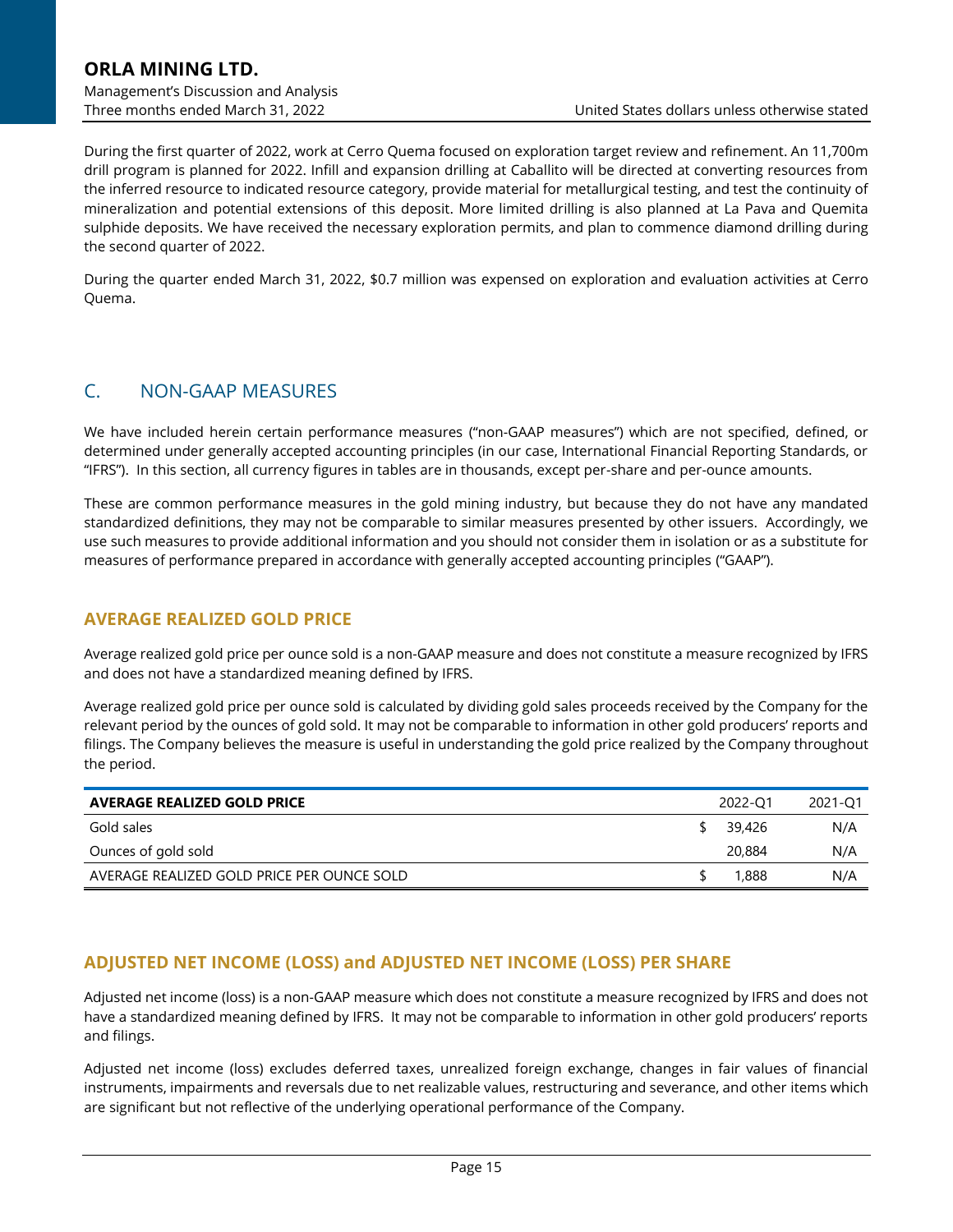Management believes these measures are useful to investors because they are important indicators of the strength of our operations and the performance of our core business.

| <b>ADJUSTED NET INCOME</b>                   | 2022-Q1      | 2021-Q1   |
|----------------------------------------------|--------------|-----------|
| Net income (loss) for the period             | \$<br>18,782 | (10, 807) |
| Unrealized foreign exchange                  | 1.013        | 2,974     |
| ADJUSTED NET INCOME (LOSS)                   | \$<br>19,795 | (7,833)   |
|                                              |              |           |
| Millions of shares outstanding $-$ basic     | 247.8        | 234.0     |
| Adjusted net income (loss) per share – basic | 0.08         | (0.03)    |

## **NET DEBT**

Net debt is a non-GAAP measure which does not constitute a measure recognized by IFRS and does not have a standardized meaning defined by IFRS. It may not be comparable to information in other gold producers' reports and filings.

Net debt is calculated as total debt adjusted for unamortized deferred financing charges less cash and cash equivalents and short-term investments at the end of the reporting period. This measure is used by management to measure the company's debt leverage. The Company believes that in addition to conventional measures prepared in accordance with IFRS, net debt is useful to evaluate the Company's performance.

| <b>NET DEBT</b>                 | 2022-Q1       | 2021-Q1   |
|---------------------------------|---------------|-----------|
| Project loan                    | \$<br>113,944 | 60,989    |
| Unamortized transaction costs   | 11,056        | 14,011    |
| Newmont loan                    | 10,976        | 9,246     |
| Fresnillo obligations           | 37,800        | 37,885    |
| Less: Cash and cash equivalents | (35,038)      | (31, 207) |
| <b>NET DEBT</b>                 | \$<br>138,738 | 90,924    |

# **ALL-IN SUSTAINING COSTS (AISC)**

The Company has provided an AISC performance measure that reflects all the expenditures that are required to produce an ounce of gold from operations. While there is no standardized meaning of the measure across the industry, the Company's definition conforms to the all-in sustaining cost definition as set out by the World Gold Council in its guidance dated November 14, 2018. Orla believes that this measure is useful to external users in assessing operating performance and the Company's ability to generate free cash flow from current operations. Upon commencing commercial production and reporting actual AISC, we will provide a reconciliation to IFRS figures then presented.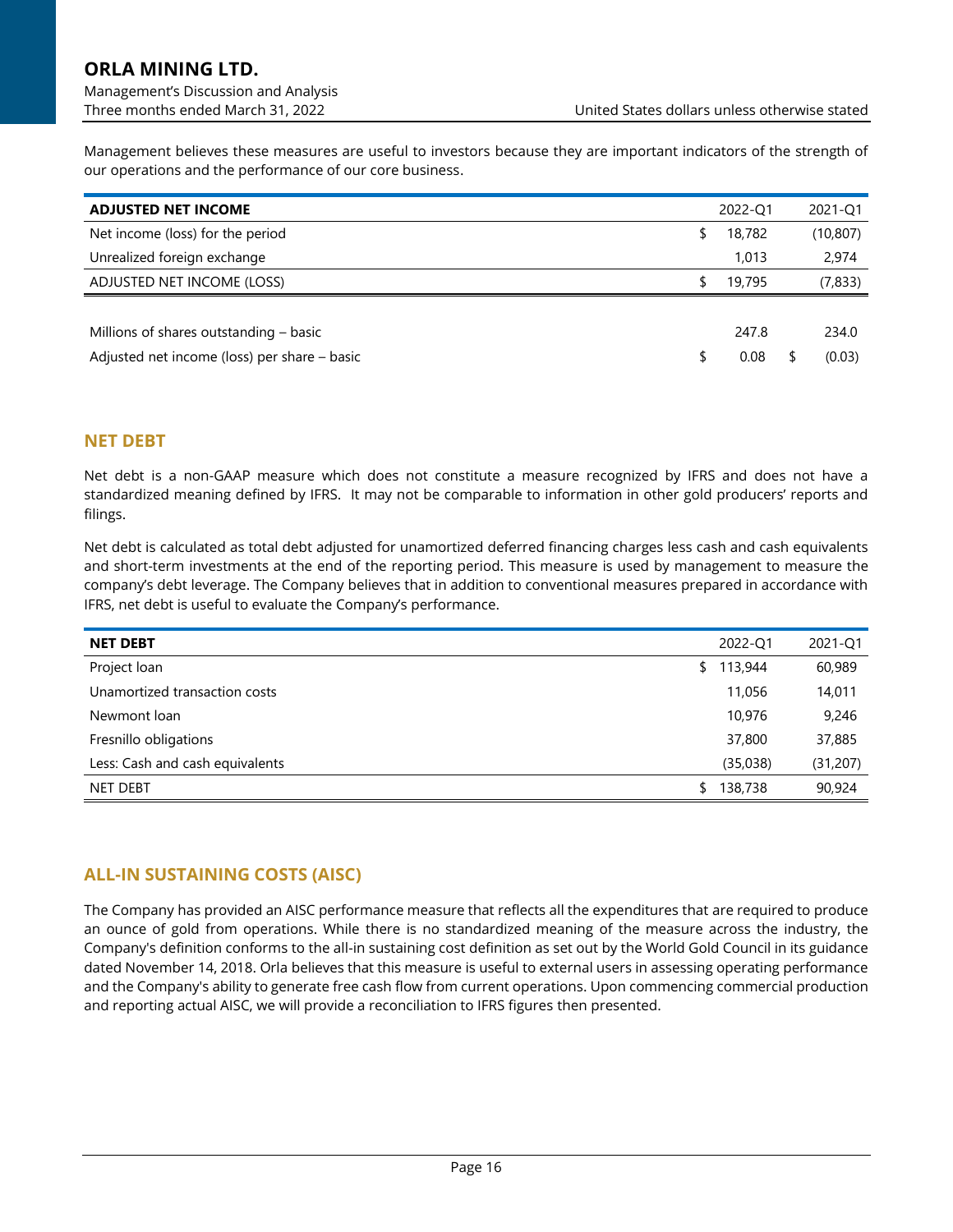# **V. SUMMARY OF QUARTERLY RESULTS**

The figures in the following table are based on the consolidated financial statements of the Company which were prepared in accordance with IAS 34 "Interim Financial Reporting" of IFRS as issued by the International Accounting Standards Board.

| \$ thousands                             | 2022-Q1   | 2021-Q4     | 2021-Q3   | 2021-Q2   | 2021-Q1   | 2020-Q4   | 2020-Q3   | 2020-Q2   |
|------------------------------------------|-----------|-------------|-----------|-----------|-----------|-----------|-----------|-----------|
| Revenue                                  | \$39,405  | 4,091<br>\$ | \$        | \$        | \$        | \$        | \$        | \$        |
| Cost of sales                            | (10, 190) | (1, 358)    |           |           |           |           |           |           |
|                                          | 29,215    | 2,733       |           |           |           |           |           |           |
|                                          |           |             |           |           |           |           |           |           |
| <b>Exploration expense</b>               | (2,466)   | (2,863)     | (3,573)   | (3,761)   | (4, 911)  | (3,943)   | (3,590)   | (770)     |
| Office and administrative                | (633)     | (557)       | (487)     | (358)     | (509)     | (102)     | (162)     | (194)     |
| Professional fees                        | (450)     | (408)       | (241)     | (551)     | (502)     | (558)     | (425)     | (230)     |
| Regulatory and transfer agent            | (198)     | (83)        | (162)     | (213)     | (204)     | 17        | (11)      | (66)      |
| Salaries and wages                       | (1,662)   | (826)       | (759)     | (754)     | (593)     | (802)     | (563)     | (527)     |
| Depreciation                             | (36)      | (34)        | (52)      | (35)      | (33)      | (36)      | (23)      | (382)     |
| Share based payments                     | (865)     | (432)       | (416)     | (498)     | (983)     | (434)     | (705)     | (612)     |
| Foreign exchange                         | (1, 366)  | (2, 313)    | (3,320)   | 4,771     | (2,864)   | (648)     | (1,688)   | 1,220     |
| Interest and finance costs               | (325)     | (207)       | (450)     | (324)     | (315)     | (1, 178)  | (1,503)   | (648)     |
| Other                                    | (241)     | (28)        | (94)      | 824       | 107       | 39        | 1,019     |           |
| Tax expense                              | (2, 191)  |             |           |           |           |           |           |           |
| Net income (loss)                        | 18,782    | (5,018)     | (9, 554)  | (899)     | (10, 807) | (7,645)   | (7,651)   | (2, 209)  |
|                                          |           |             |           |           |           |           |           |           |
| Net income (loss) per share (basic)      | \$0.08    | \$ (0.02)   | \$ (0.04) | \$ (0.00) | \$ (0.05) | \$ (0.03) | \$ (0.03) | \$ (0.01) |
| Net income (loss) per share<br>(diluted) | \$0.07    | \$ (0.02)   | \$ (0.04) | \$ (0.00) | \$ (0.05) | \$ (0.03) | \$ (0.03) | \$ (0.01) |

### **REVENUE AND COST OF SALES**

The Camino Rojo mine was in construction throughout 2021. In the fourth quarter of 2021, while the mine was still in commissioning and not yet in commercial production, we sold 2,422 ounces of gold. In the first quarter of 2022, we sold 20,884 ounces of gold.

We early adopted certain amendments to accounting standards<sup>1</sup> pursuant to which in 2021 we recognized revenue of approximately \$4.1 million and cost of sales of approximately \$1.4 million.

Volatility in cost of sales during the first few months of startup is normal and is to be expected. Costs of production indicated during this startup period (ie, before commercial production) are not necessarily indicative of costs to be expected during commercial production.

*<sup>1</sup> Amendments to IAS 16 "Property, Plant and Equipment: Proceeds before Intended Use". Accounting standards current during the year ended December 31, 2021 required that proceeds from the sale of products generated before commercial production be deducted from the capital cost of the property plant and equipment ("PP&E"). The amendments to IAS 16 discontinue this practice. Under the amendments, proceeds from selling products before the related item of PP&E is available for use are recognized in profit or loss, less the costs of producing those items. The amendments are mandatory for annual periods beginning on or after January 1, 2022 but companies may early adopt if they choose. We early adopted this amendment effective January 1, 2021.*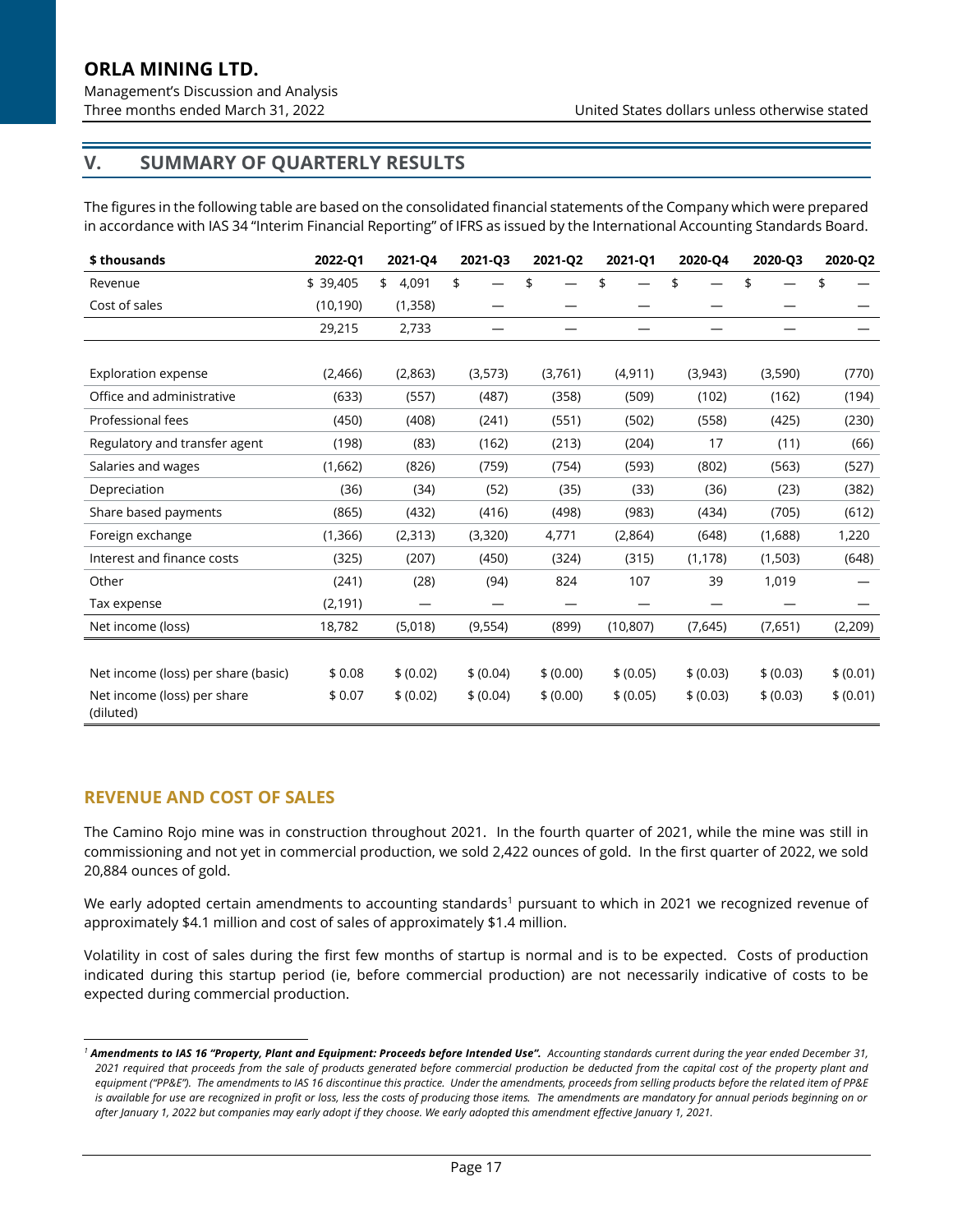## **EXPLORATION EXPENSE**

In 2020, we commenced detailed engineering and planning for construction of at Camino Rojo. During the third quarter of 2020 we received the necessary permits to commence construction, and in the fourth quarter of 2020 we commenced construction activities. During 2021, we continued construction at Camino Rojo Oxide Project, completed the agreements giving us access to the Layback Area, and filed the 2021 Camino Rojo Report which incorporated the Layback Area. We conducted work to update technical studies and issued a technical report for our Cerro Quema Oxide Project.

Quarterly variations in exploration expense are due to seasonality and timing of payment of mining concession fees, drilling activities and awaiting results from previous quarters' exploration activities. During the second and third quarter of 2020, exploration expenses and site activities were unusually lower than previous quarters due to the temporary global shutdown and work-from-home orders caused by the COVID-19 pandemic. In 2020-Q4, we commenced construction at Camino Rojo. Consequently, development costs began to be capitalized, and exploration and evaluation costs at Camino Rojo decreased accordingly.

### **ADMINISTRATIVE COSTS**

Administrative costs and professional fees have trended with the level of activity of the Company, and with major regulatory events such as financings and public listings. In 2020-Q4 we listed and commenced trading on the NYSE American. In 2021-Q1 we filed a Base Shelf Prospectus and United States Form F-10. Each of these events caused onetime increases in regulatory fees and legal fees. The US listing has caused an increase in regulatory fees in general, as well as insurance and certain professional fees.

#### **SALARIES AND WAGES**

Salaries have generally increased from 2020 to 2022 as our team has grown during the construction and operation phases at Camino Rojo.

#### **SHARE BASED PAYMENTS**

Share-based payments expense is generally related to the number of stock options and restricted share units ("RSUs") vesting during the quarter. The grants typically occur during the first quarter of each year; consequently, those quarters tend to be greater than the others as all the deferred share units ("DSUs") awarded vest (and are therefore expensed) immediately.

#### **INTEREST AND FINANCE COSTS**

The Company has project debt outstanding of \$125 million, the interest on which was expensed prior to commencement of construction. We also incurred loan initiation costs and those are being amortized over the next five years. The Company received a further draw of \$50 million in 2020-Q4, driving a further increase in interest expense.

In December 2020 (2020-Q4) we commenced construction at Camino Rojo; consequently, we commenced capitalizing interest on the Project Loan, which caused decreases in interest expense in subsequent quarters.

In January 2021, we completed the Layback Agreement, which included an obligation of \$37.8 million bearing interest at 5%. This interest is capitalized; consequently, it has no effect on interest and finance costs in the income statement during any of the quarters presented.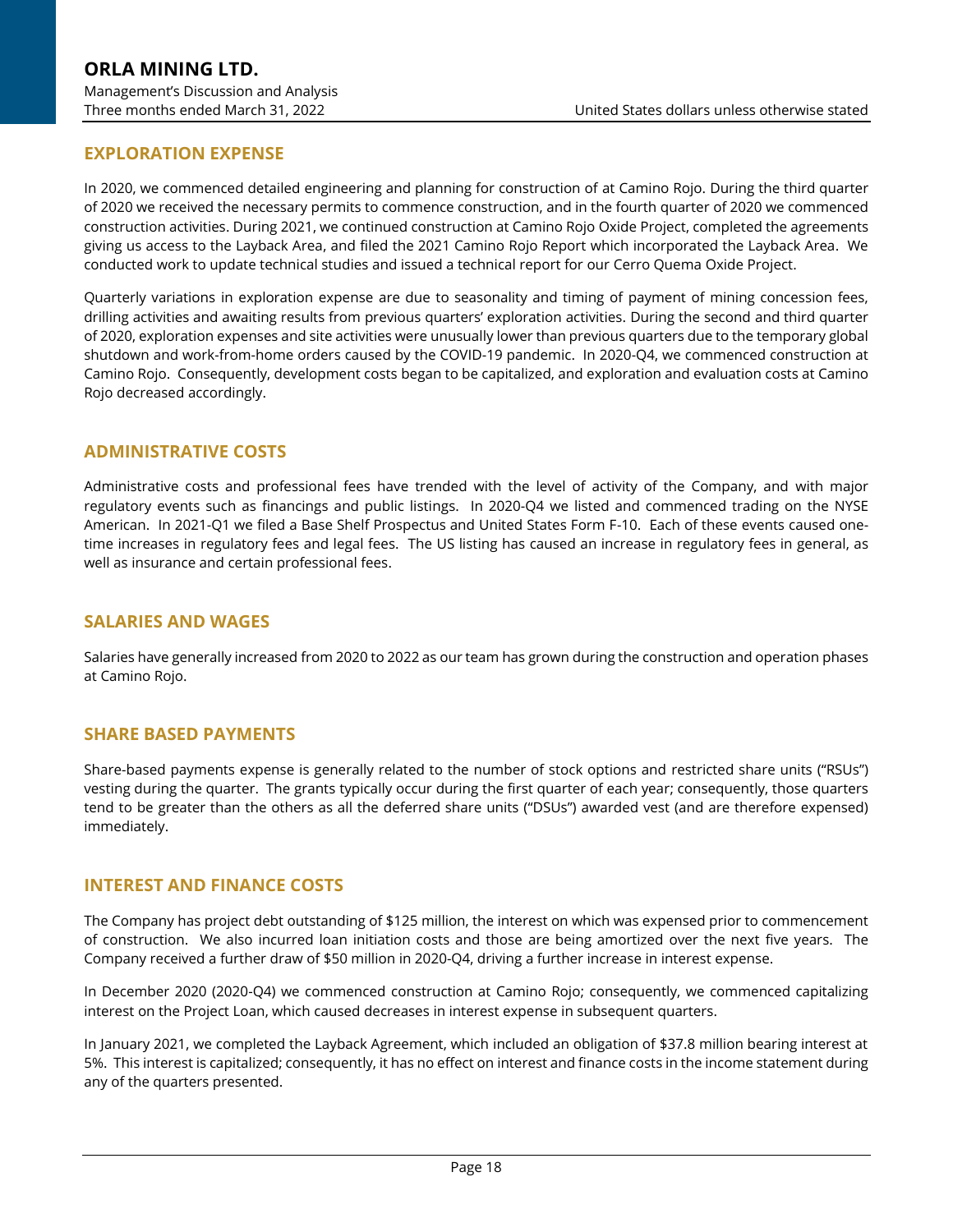# **FOREIGN EXCHANGE**

Foreign exchange gains and losses vary based on fluctuation of the Canadian dollar and the Mexican peso versus the US dollar. During 2020-Q1, Q2, and Q3, there were unusually large swings in the Canadian dollar to US dollar and the Mexican peso to US dollar exchange rates related to economic uncertainty arising from the COVID-19 pandemic. Effective January 1, 2022, the US dollar became the functional currency of Minera Camino Rojo SA de CV.

Since the commencement of construction, foreign exchange gains and losses on the intercompany loan between the Canadian parent and Mexican subsidiary are now recorded in income, rather than through other comprehensive income. This was the single largest contributor to volatility in our quarterly loss after 2020-Q4.

### **OTHER EXPENSES**

Prior to Q1-2021, "other gains and losses" consisted primarily of modification gains on changes in estimates related to the Newmont loan. In Q2-2021, we entered into participating forward currency contracts to mitigate the risk of the Mexican peso fluctuations during the construction of Camino Rojo. All currency contracts had expired as of March 31, 2022.

### **TAX EXPENSE**

Prior to Q1-2022, the Company had incurred losses each quarter and consequently no income taxes were payable in those quarters. In Q4-2021, we commenced earning revenues from gold sales. In common with all other mining companies operating in Mexico, the Company is subject to a 7.5% Special Mining Duty ("SMD") on earnings from mining operations. In Q1-2022 the Company incurred \$2.2 million in SMD.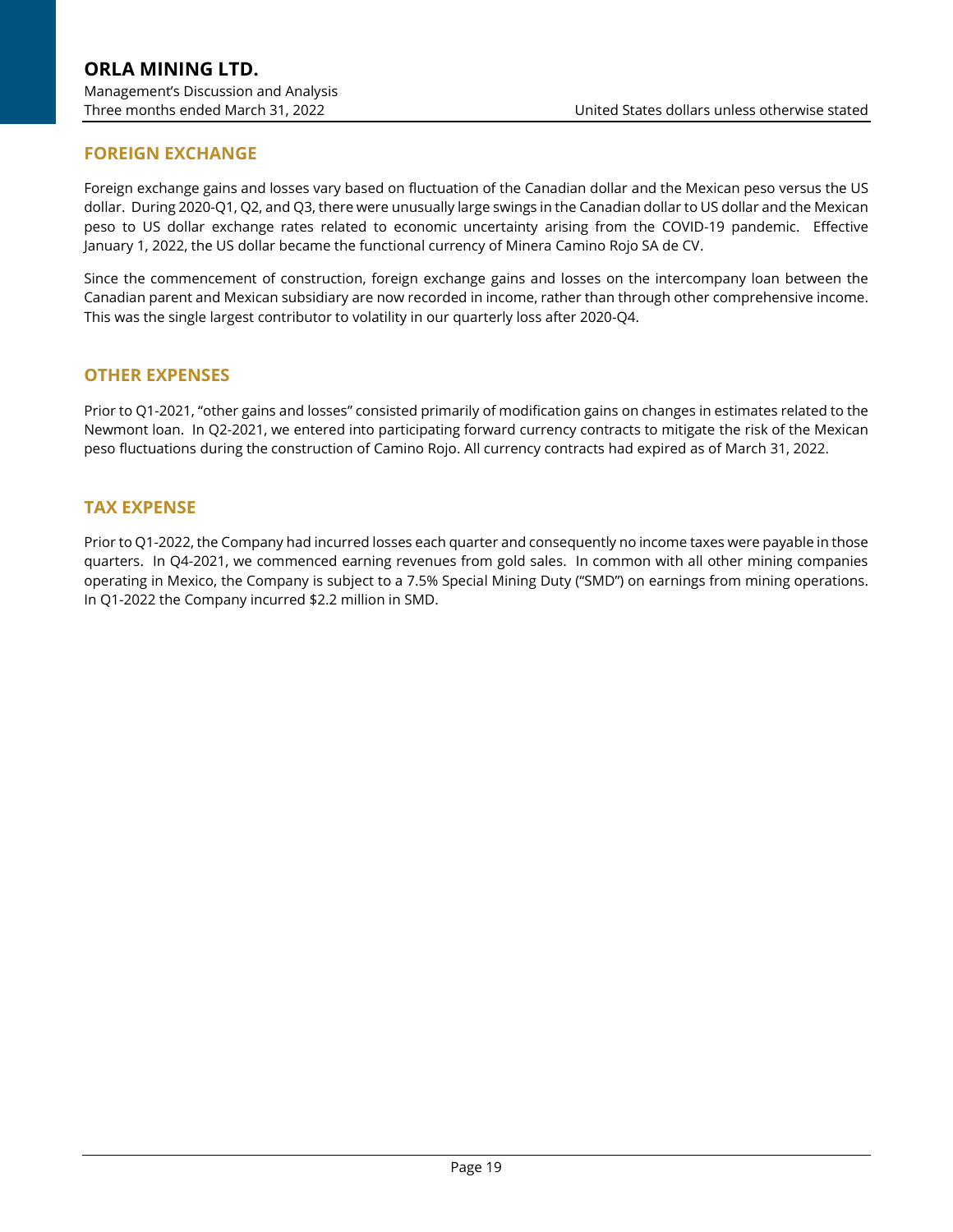Management's Discussion and Analysis

# **VI. THREE MONTHS ENDED MARCH 31, 2022**

The following table is based on accompanying audited consolidated financial statements prepared in accordance with IFRS. Figures are expressed in thousands of United States dollars.

| \$000's                      | Q1/2022      | Q4/2021       | Q1/2022      | Q1/2021         |
|------------------------------|--------------|---------------|--------------|-----------------|
| Revenue                      | \$<br>39,405 | \$<br>4,091   | \$<br>39,405 | \$              |
| Cost of sales                | (10, 190)    | (1, 358)      | (10, 190)    |                 |
|                              | 29,215       | 2,733         | 29,215       |                 |
| <b>Exploration expense</b>   | (2,466)      | (2,863)       | (2,466)      | (4, 911)        |
| General and administrative   | (633)        | (557)         | (633)        | (509)           |
| Professional fees            | (450)        | (408)         | (450)        | (502)           |
| Securities regulatory        | (198)        | (83)          | (198)        | (204)           |
| Salaries and wages           | (1,662)      | (826)         | (1,662)      | (593)           |
| Depreciation                 | (36)         | (34)          | (36)         | (33)            |
| Share based payments         | (865)        | (432)         | (865)        | (983)           |
| Foreign exchange             | (1,366)      | (2, 313)      | (1, 366)     | (2,864)         |
| Interest and finance costs   | (325)        | (207)         | (325)        | (315)           |
| Other                        | (241)        | (28)          | (241)        | 107             |
| Tax expense                  | (2, 191)     |               | (2, 191)     |                 |
| Income (loss) for the period | \$<br>18,782 | \$<br>(5,018) | 18,782<br>\$ | \$<br>(10, 807) |

#### **Comparison to last quarter (Q4/2021)**

- Limited revenues in Q4/2021 as the mine was still under construction. We sold 20,884 ounces of gold in Q1/2022, the first full quarter of production. Camino Rojo had higher operating costs per ounce in Q4/2021 due to start-up costs as we were still in testing and ramp up during both quarters.
- The increase in general and administrative costs over last quarter was driven primarily by an increase in salaries and wages, which was driven by increased personnel. Annual bonuses were paid and the annual RSU/DSU awards occurred Q1/2022 with no corresponding payments or awards in Q4/2021.
- Exploration expense was lower in Q1/2022 due to decreased exploration activities at Camino Rojo during the quarter.
- At the beginning of 2022 we concluded that the functional currency at Camino Rojo had changed to US dollars. We accounted for this prospectively. Consequently, USD-denominated intercompany loans owed by the Mexican subsidiary to the parent company no longer attract foreign exchange gains and losses.

#### **Comparison to Q1/2021**

- No revenues or cost of sales in Q1/2021 as the mine was still under construction.
- The increase in general and administrative costs over Q1/2021 was driven primarily by an increase in salaries and wages, which was driven by increased number of personnel and their related benefits and payroll taxes.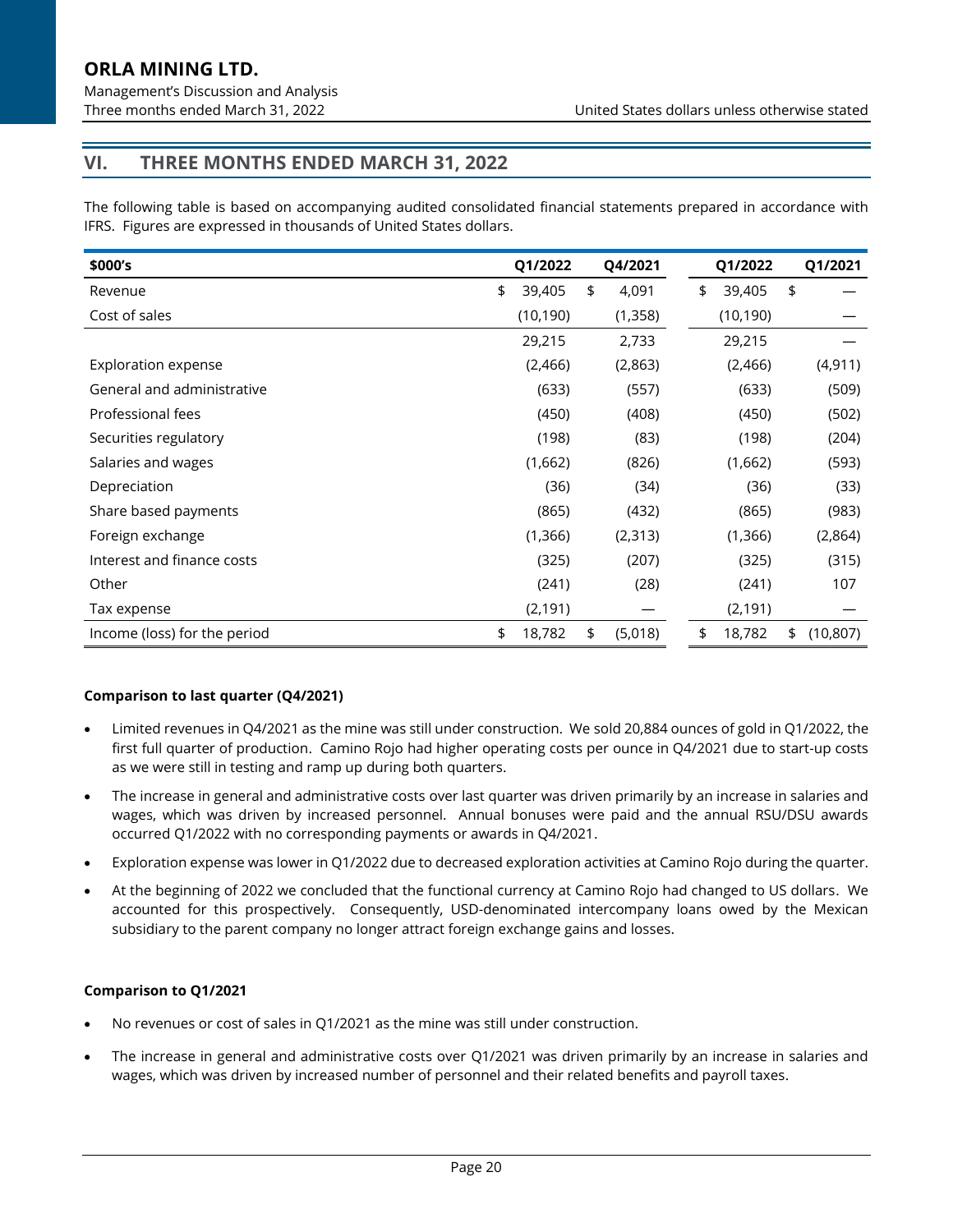• In Q1/2021 the Company was active in preparing the updated pre-feasibility study for Cerro Quema which was cost and labour intensive.

# **VII. LIQUIDITY**

As at March 31, 2022, the Company had cash and cash equivalents of \$35.0 million and working capital of \$23.2 million. During the reporting period, the Company generated gold sales of \$39.4 million.

At March 31, 2022, the Company had the following debt outstanding

- Project Loan of \$125 million
- Newmont loan of approximately \$11.0 million (due on achieving commercial production at Camino Rojo)
- Fresnillo obligations of \$37.8 million (of which \$15.0 million is due in December 2022, and \$22.8 million is due in December 2023).

As of the date of this MD&A, the Company had the following debt outstanding:

- Credit Facility term loan of \$100 million.
- Credit Facility revolving loan of \$30 million.
- Fresnillo obligations of \$37.8 million (of which \$15.0 million is due in December 2022, and \$22.8 million is due in December 2023).

#### HISTORICAL CONTEXT

Prior to 2022, the Company's primary source of funding had been the issuance of equity securities for cash through prospectus offerings and private placements to sophisticated investors and institutions, debt financing, and from the exercise of warrants and options.

Prior to April 1, 2022, Camino Rojo was in startup and testing, although the mine had started producing gold during these startup and testing activities. We declared commercial production at April 1, 2022.

#### EXPECTED SOURCES OF CASH

We began earning cash flow from metal sales in December 2021. We expect to fund the operating costs and the operating and strategic objectives of the Company over the next twelve months with existing cash on hand and metal sales, although we may also receive proceeds from exercises of options and warrants over time.

#### MEXICAN VALUE ADDED TAXES RECOVERABLE ("VAT")

Our Mexican entities pay value added taxes on certain goods and services we purchase in country. Value added taxes paid in Mexico are fully recoverable.

VAT recovery returns in Mexico are subject to complex filing requirements and detailed audit or review by the fiscal authorities. Consequently, the amount and timing of refunds is uncertain.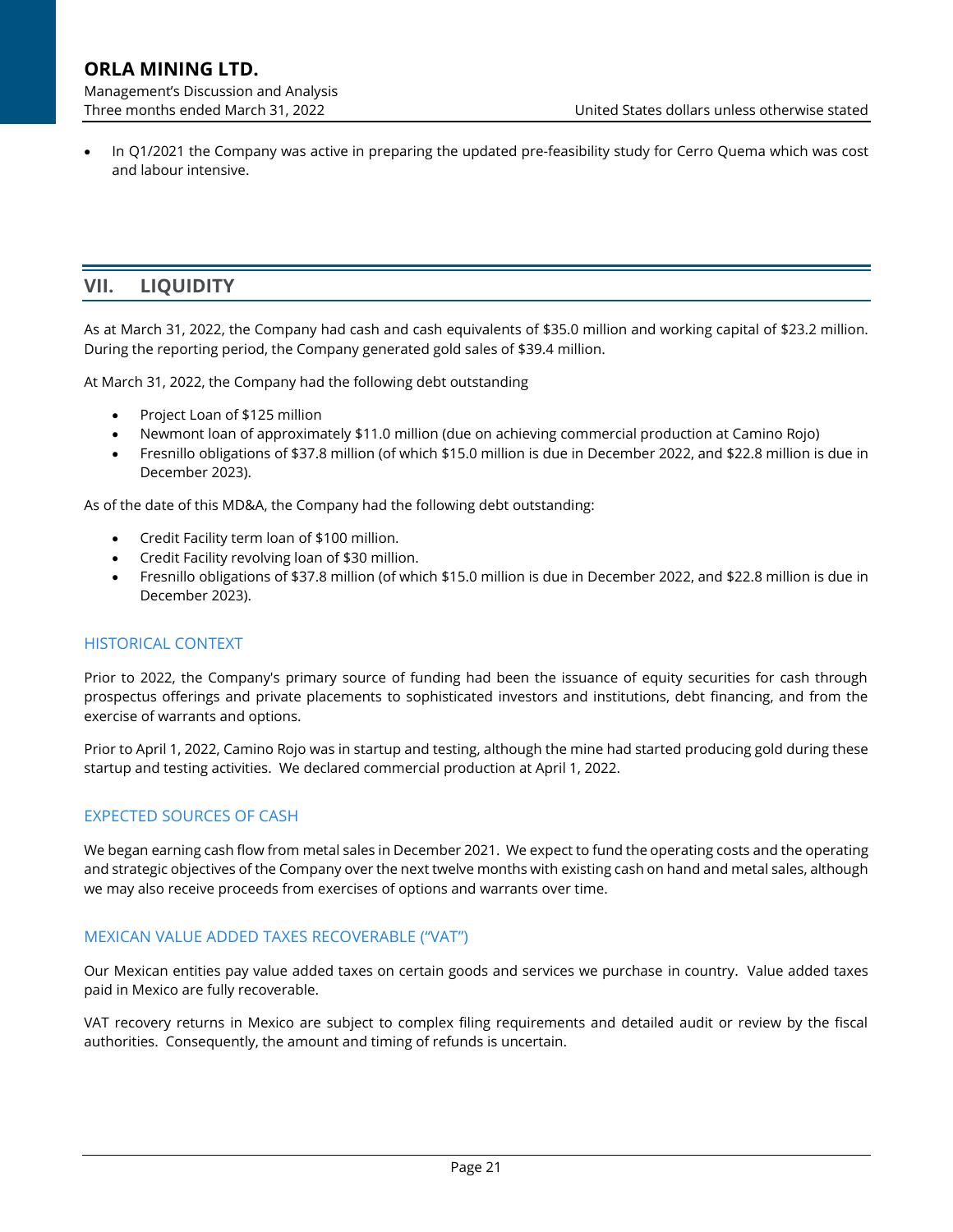Management's Discussion and Analysis

A summary of the claims outstanding at March 31, 2022 for Mexican VAT paid each year is as follows (table expressed in thousands of US dollars):

|                               | Mexican VAT paid<br>on acquisition of | Mexican VAT paid<br>on acquisition of | Construction and |              |
|-------------------------------|---------------------------------------|---------------------------------------|------------------|--------------|
| Arising in the year           | Camino Rojo                           | Layback Area                          | operations       | Total        |
| 2017                          | \$<br>3,477                           |                                       |                  | 3,477        |
| 2018                          |                                       |                                       | 258              | 258          |
| 2019                          |                                       |                                       | 216              | 216          |
| 2020                          |                                       |                                       | 1,211            | 1,211        |
| 2021                          |                                       | 683                                   | 15,418           | 16,101       |
| 2022                          |                                       |                                       | 2,442            | 2,442        |
| Total Mexican VAT recoverable | \$<br>3,477                           | \$<br>683                             | \$<br>19,545     | \$<br>23,705 |

Prior to, and during construction, we paid significant amounts in Mexican VAT. In the latter half of 2021, we began receiving Mexican VAT refunds on a generally regular basis.

Of the above amounts, approximately \$3.5 million is under dispute with the taxation authority.

### CONTRACTUAL OBLIGATIONS

| Contractual obligations                       |    |         |              |    | Payments due by period |           |         |
|-----------------------------------------------|----|---------|--------------|----|------------------------|-----------|---------|
| As at March 31, 2022                          |    |         | Less than    |    | $1 - 3$                | $4 - 5$   | After   |
| (thousands of US dollars)                     |    | Total   | 1 year       |    | years                  | years     | 5 years |
| Purchase commitments                          | \$ | 8,241   | \$<br>8,241  | \$ |                        |           |         |
| Trade payables                                |    | 3,096   | 3,096        |    |                        |           |         |
| <b>Accrued liabilities</b>                    |    | 10,317  | 10,317       |    |                        |           |         |
| Lease commitments                             |    | 2,148   | 528          |    | 785                    | 790       | 45      |
| Camino Rojo Project Loan and related interest |    | 154,333 | 11,000       |    | 143,333                |           |         |
| Newmont loan                                  |    | 10,976  | 10,976       |    |                        |           |         |
| Fresnillo obligation and related interest     |    | 40,206  | 16,643       |    | 23,563                 |           |         |
| <b>Total contractual obligations</b>          | S  | 229,317 | \$<br>60,801 | S. | 167,681                | \$<br>790 | 45      |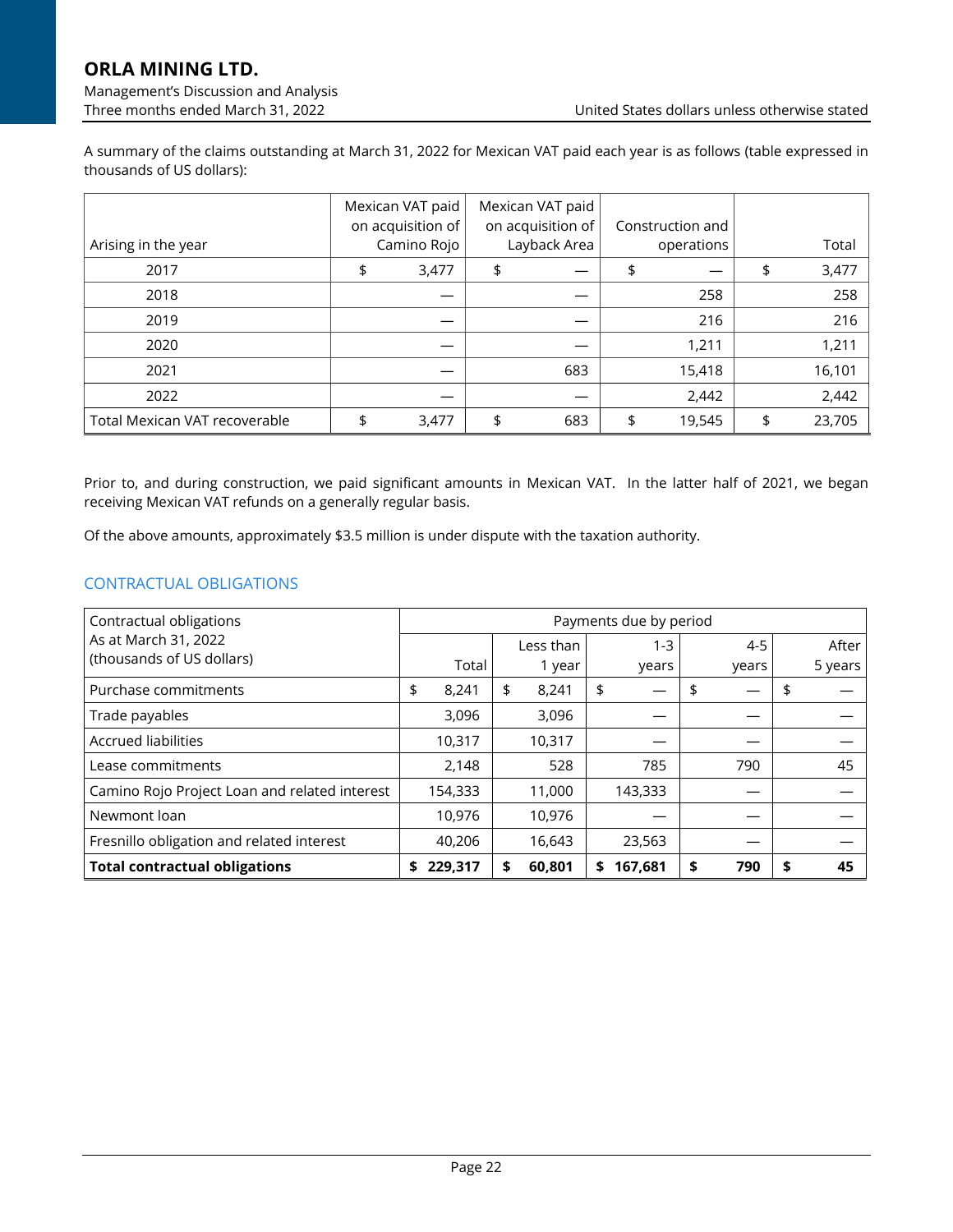# <span id="page-22-0"></span>**VIII. CAPITAL RESOURCES**

## **DEBT**

#### FRESNILLO OBLIGATIONS

Pursuant to the terms of the Layback Agreement, Fresnillo agreed to deferred payments of \$37.8 million which we currently estimate will be repaid in December 2022 (\$15.0 million), and December 2023 (\$22.8 million). These amounts bear interest at 5% per annum, payable quarterly.

#### NEWMONT LOAN

Newmont provided interest-free loans to the Company totaling 219 million pesos (approx. \$11.0 million) which were repayable upon the commencement of commercial production.

Subsequent to the reporting period, on May 6, 2022, we repaid these loans in their entirety.

#### CREDIT FACILITY

The Credit Facility includes a \$100 million term facility and a \$50 million revolving facility through a syndicate of lenders composed of The Bank of Nova Scotia, Bank of Montreal, and Canadian Imperial Bank of Commerce. The proceeds from the Credit Facility were used to repay the existing Project Loan (see above), with the balance of the revolving facility being available for general corporate purposes and working capital.

The Credit Facility consists of two parts:

- 1. \$100 million term facility with a five-year term, repayable in 18 equal quarterly instalments commencing December 31, 2022.
- 2. \$50 million revolving facility, with the ability to increase to \$75 million, subject to certain conditions and customary consents. The revolving facility has a three-year term, with an option to extend the term of the revolving facility by up to one-year intervals, subject to certain conditions and customary consents. Full repayment of the revolving facility is due upon maturity.

The applicable interest rate for each Credit Facility will be based on the term Secured Overnight Financing Rate ("SOFR"), plus an applicable margin ranging from 2.75% to 3.75% based on the Company's leverage ratio at the end of each fiscal quarter. The undrawn portion of the revolving facility is subject to a standby fee of 25% of the applicable term SOFR margin. Until September 30, 2022, the Company is subject to an applicable margin of 3.00%.

The Company may prepay all or any portion of the amounts owed under the credit agreement without penalty.

### **EQUITY**

In December 2020, the Company commenced trading in the United States on the NYSE American. This provides access to another channel for added liquidity of the Company's stock and for financing whether through equity issuances or other instruments.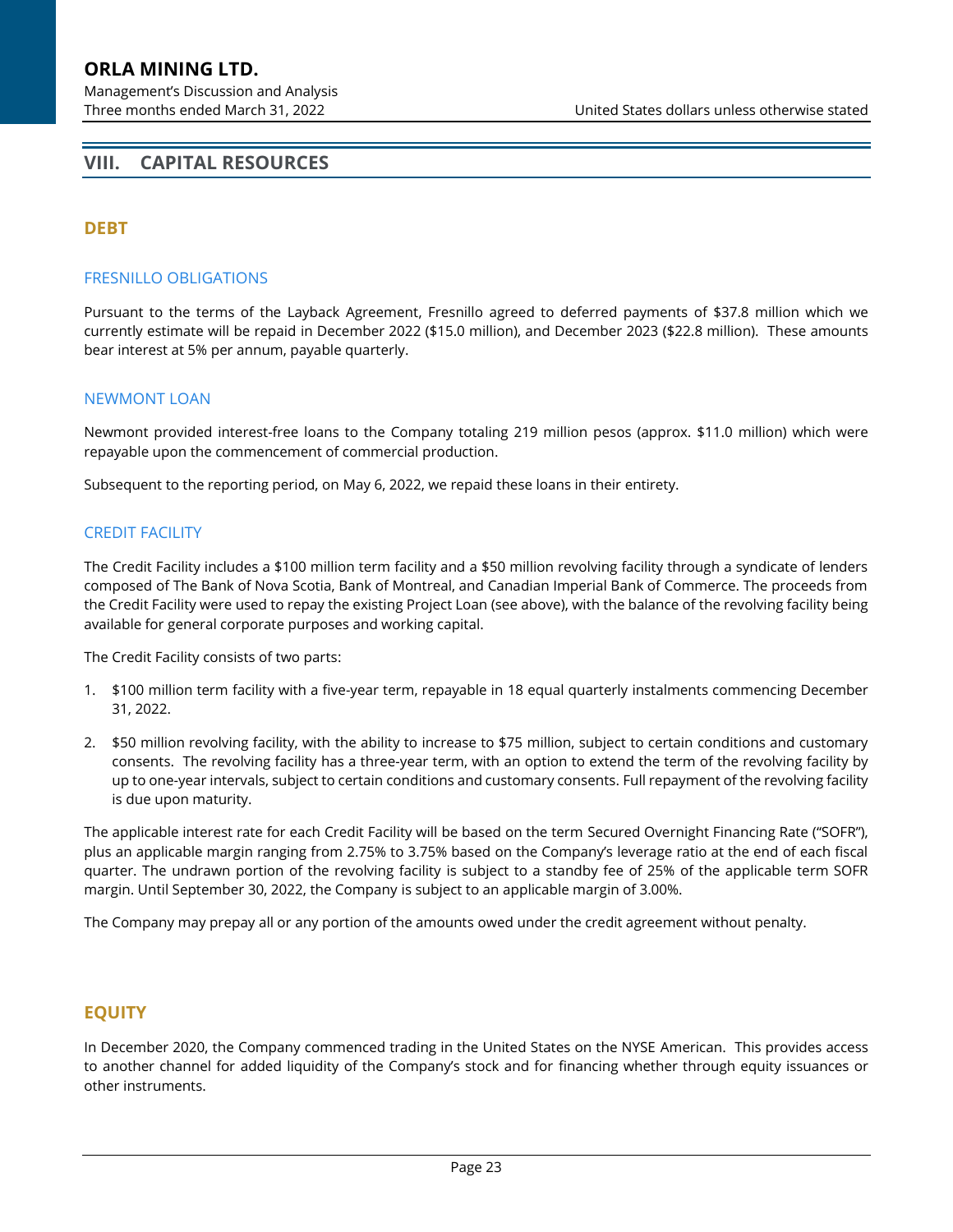# **ORLA MINING LTD.** Management's Discussion and Analysis

The Company filed a preliminary base shelf prospectus pursuant to which it may raise up to C\$300 million in equity or similar instruments. The final base shelf prospectus was filed on March 12, 2021 and is valid for 25 months.

As of the date of this MD&A, 38.0 million warrants remain outstanding, all of which have an exercise price less than the market value of the underlying shares.

# **IX. RELATED PARTY TRANSACTIONS**

The Company's related parties include "key management personnel", whom we define as the Chief Executive Officer, the Chief Operating Officer, the Chief Financial Officer, the Senior Vice President Exploration, Chief Sustainability Officer, and members of the Board of Directors of the Company. Other than compensation in the form of salaries or directors' fees, and termination benefits and share based payments (options, RSUs, DSUs, and bonus shares), there were no other material transactions with this group of individuals.

Compensation to key management personnel was as follows:

|                            |    | Three months ended March 31 |           |
|----------------------------|----|-----------------------------|-----------|
|                            |    | 2022                        | 2021      |
| Short term incentive plans |    |                             |           |
| Salaries                   | \$ | 1,531                       | \$<br>431 |
| Directors' fees            |    | 79                          | 45        |
|                            |    | 1,610                       | 476       |
| Share based payments       |    | 745                         | 781       |
| Total                      | S  | 2,355                       | 1,257     |

During the period covered by this MD&A, and to the date of this MD&A, there are no other related parties.

### **X. OFF-BALANCE SHEET ARRANGEMENTS**

We have no off-balance sheet arrangements requiring disclosure under this section.

### **XI. ACCOUNTING POLICIES**

Refer to our audited consolidated financial statements for the year ended December 31, 2021 for details of the accounting policies used in the preparation of our financial statements. There have been no changes in our accounting policies since December 31, 2021.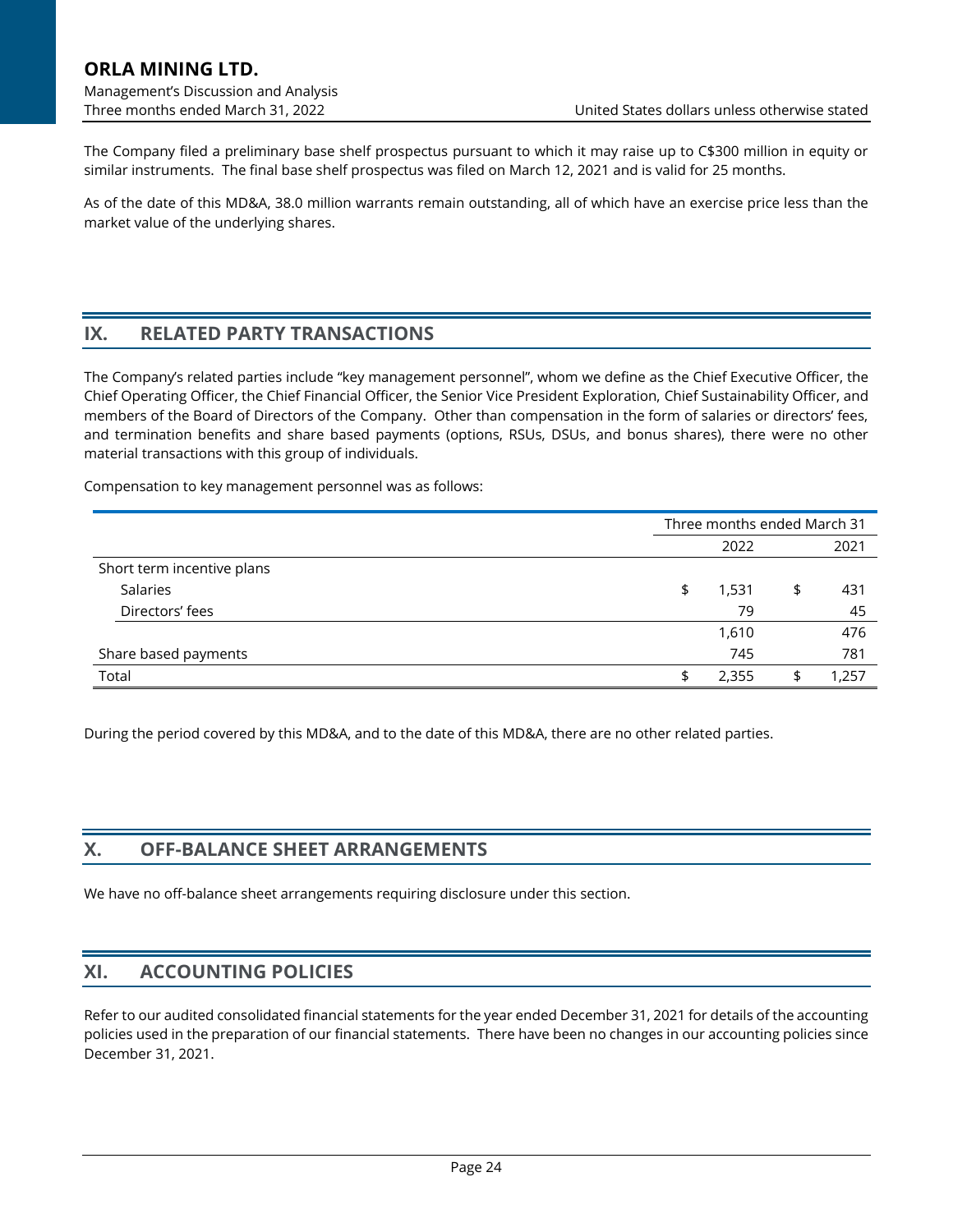# **XII. CRITICAL ACCOUNTING ESTIMATES**

In preparing the accompanying unaudited interim consolidated financial statements, we have made judgements, estimates and assumptions that affect the application of accounting policies and the reported amounts of assets, liabilities, income, and expenses. Actual results may differ from these estimates.

We review estimates and their underlying assumptions on an ongoing basis. Revisions to estimates are recognized prospectively.

Judgements, estimates, and assumptions that we have made in applying accounting policies that have the most significant effects on the amounts recognized in the accompanying consolidated financial statements include:

#### **MINERAL RESOURCE AND MINERAL RESERVE ESTIMATES**

Mineral resource and mineral reserve estimates are estimates of the quantity of ore that can be economically extracted from the Company's mining properties. Such estimates impact the financial statements in the following ways:

- Mineral resource and mineral reserve estimates are key factors considered in determining whether technical feasibility and commercial viability of extracting a mineral resource are demonstrable which influences the classification of expenditure,
- The carrying value of assets may be affected due to changes in estimated mineral reserves and resources if the change is considered an indicator of impairment,
- Depreciation of producing mineral properties is affected by changes in reserve estimates,
- Site closure provisions may change where reserve estimate changes affect expectations about when such activities will occur and the associated cost of these activities.

The mineral resource and mineral reserve estimates are based on information compiled by qualified persons within the meaning of NI 43-101. Such information includes geological and technical data on the size, depth, shape and grade of the ore body and suitable production techniques and recovery rates. Such an analysis requires complex geological judgements to interpret the data. The estimation of recoverable reserves is based upon factors such as estimates of foreign exchange rates, commodity prices, future capital requirements and production costs, along with geological assumptions and judgements made in estimating the size and grade of the ore body.

As the economic assumptions used may change and as additional geological information is produced during the operation of a mine, estimates of mineral resources and mineral reserves may change.

# **VALUATION OF PRODUCTION INVENTORY**

The measurement of inventory, including the determination of its net realizable value ("NRV"), especially as it relates to metal production inventory involves the use of estimates.

NRV is calculated as the estimated price at the time of sale based on prevailing metal prices, less estimated future production costs to convert the inventory into saleable form and associated selling costs, discounted where applicable. In determining the value of metal on the leach pads, we make estimates of tonnages, grades, and the recoverability of ore stacked on leach pads to estimate its value. Changes in these estimates can result in a change in carrying amounts of inventory, which could result in charges to cost of sales. The determination of forecast sales prices, recovery rates, grade,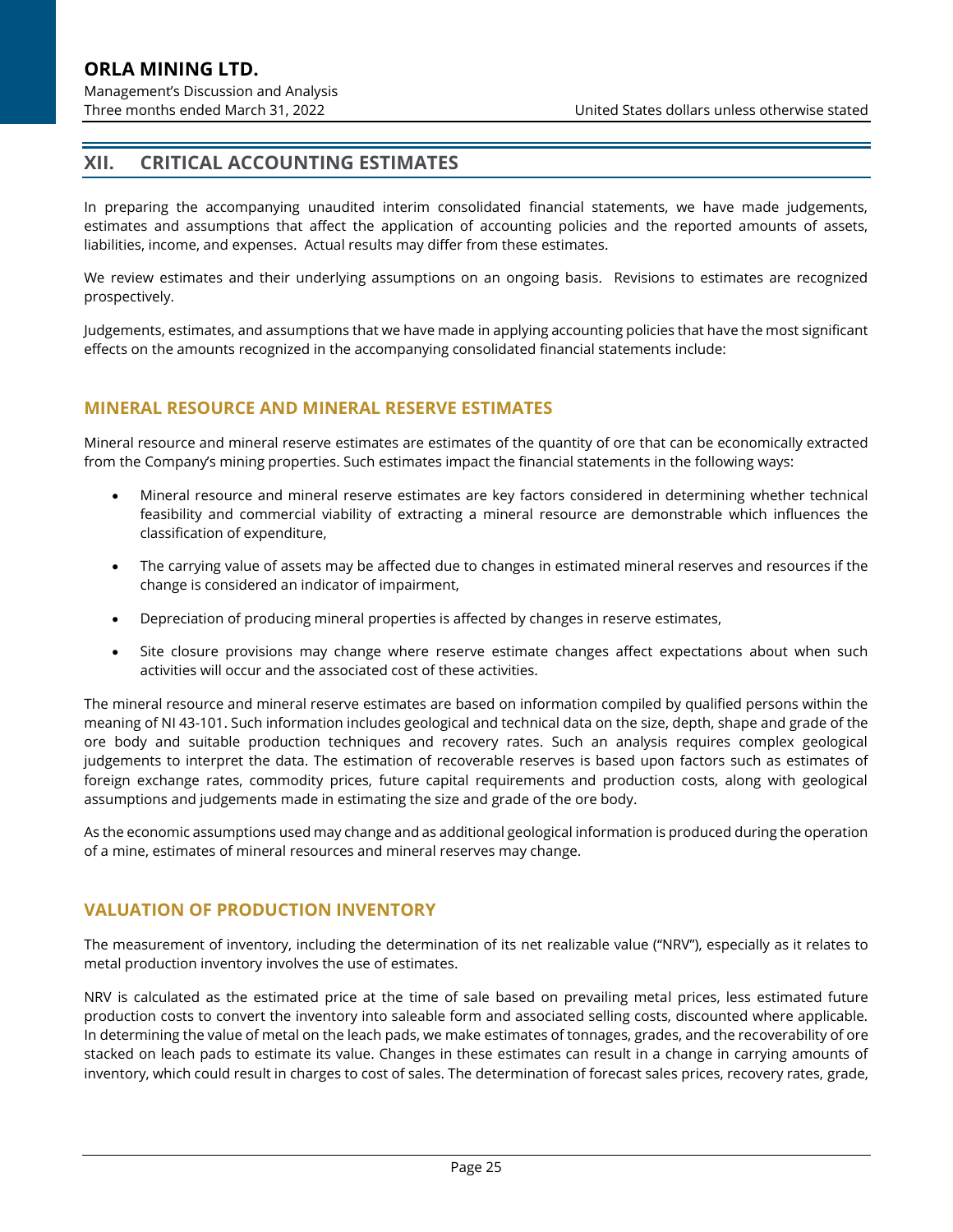assumed contained metal in stockpiles, work-in-process and leach pad inventory and production and selling costs all requires significant assumptions that impact the carrying value of production inventories.

### **ASSET RETIREMENT AND SITE CLOSURE OBLIGATIONS**

We make estimates and assumptions in determining the provisions for asset retirement and site closure. The estimates and assumptions include determining the amount and timing of future cash flows, inflation rates, and discount rates. The ultimate rehabilitation costs are uncertain, and cost estimates can vary in response to many factors, including judgements of the extent of rehabilitation activities, technological changes, and regulatory changes. Consequently, there could be significant adjustments to the provisions established, which would affect future financial position, results of operations, and changes in financial position. The provision is management's best estimate of the present value of the future asset retirement and site closure obligation. Actual future expenditures may differ from the amounts currently provided.

### **FAIR VALUE MEASUREMENT**

Management uses valuation techniques in measuring the fair value of share options granted and restricted share units, deferred share units, and bonus shares awarded. Such valuation techniques are also used for estimating the fair value upon initial recognition of the Newmont loan, which is interest free.

We determine the fair value of share-based payments awarded using the Black Scholes option pricing model which requires us to make certain estimates, judgements, and assumptions in relation to the expected life of the share options, expected volatility, expected risk‐free rate, and expected forfeiture rate. Changes to these assumptions could have a material impact on the Company's financial statements.

### **TITLE TO MINERAL PROPERTIES**

Although the Company has taken steps to verify title to mineral properties in which it has an interest, these procedures do not guarantee the Company's title. Such properties may be subject to prior agreements or transfers and title may be affected by undetected defects. Further, we make judgements for properties where concessions terms have expired, and a renewal application has been made and is awaiting approval. We use judgement as to whether the concession renewal application is probable to be received, but ultimately this is beyond our control. If a renewal application is not approved, we could lose rights to those mineral concessions.

#### **ASSESSMENT OF IMPAIRMENT INDICATORS**

We apply judgement in assessing whether indicators of impairment exist for our exploration and evaluation ("E&E") properties and for our mineral properties which could result in a test for impairment.

For our E&E properties, we consider internal and external factors, such as our rights to explore, planned expenditures on E&E activities, the changes in mineral resources and mineral reserves, the potential for viable operations, significant decline in the market value of the Company, changes in metal prices and costs and changes in interest rates to determine whether there are any indicators of impairment or reversal of a previous impairment.

For our mineral properties, we consider external factors such as changes in technology, the market, the economy, or the legal environment, interest rates, and the market capitalization of the Company compared to the book value of the asset. We also consider internal factors such as economic performance of the asset, idle properties and plans to discontinue operations, useful life of the property, our ability to repatriate or use profits from the property, restrictions on access, environmental restrictions, and political instability.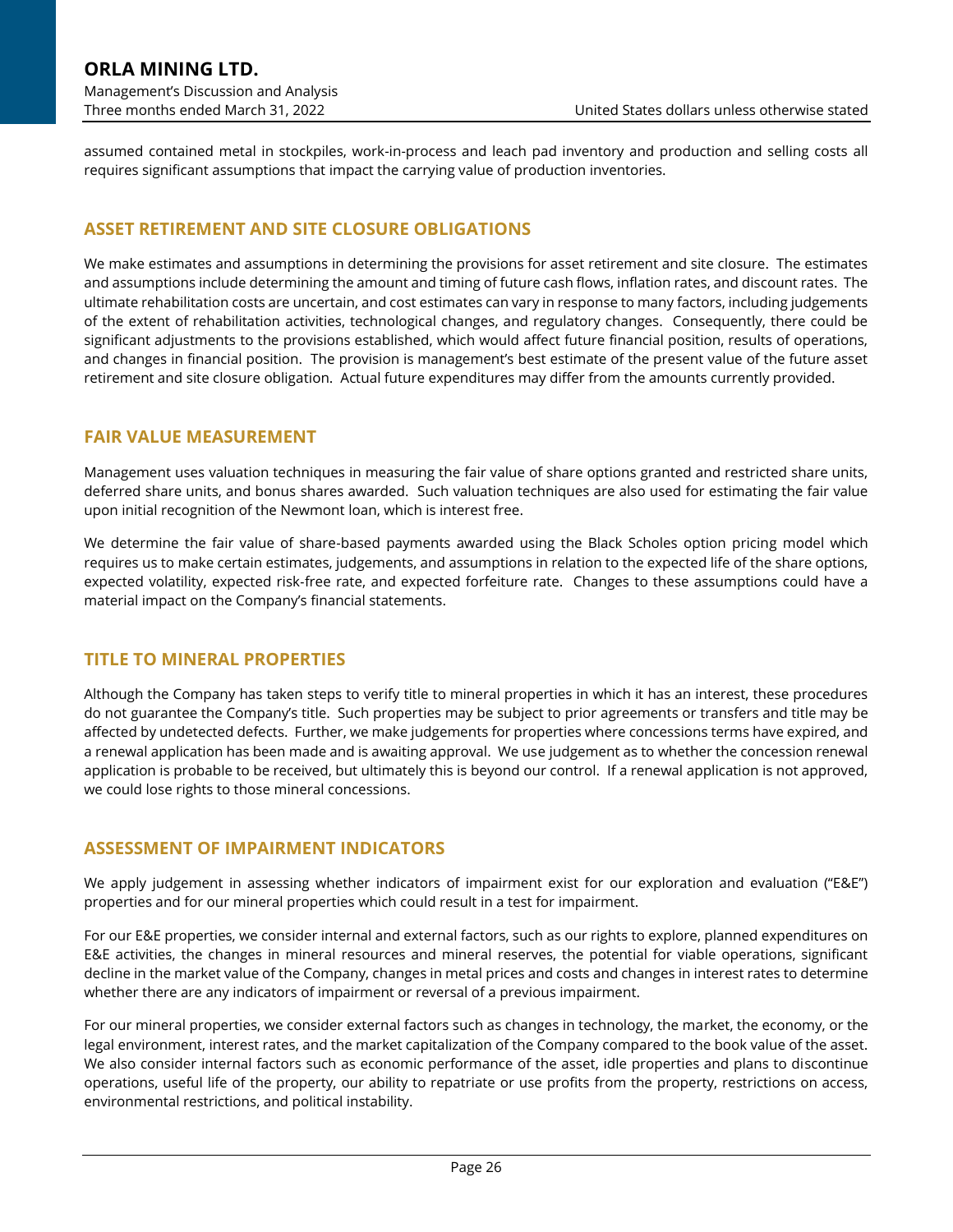Although the Company has taken steps to verify title to exploration and evaluation properties in which it has an interest, these procedures do not guarantee the Company's title. Such properties may be subject to prior agreements or transfers and title may be affected by undetected defects. Further, we make judgements for properties where concessions terms have expired, and a renewal application has been made and is awaiting approval. We use judgement as to whether the concession renewal application is probable to be received, but ultimately this is beyond our control. If a renewal application is not approved, we could lose rights to those concessions.

We consider other factors such as typical practice in foreign jurisdictions related permit renewals, our continued ability to operate as usual while awaiting renewals, our continued performance under regulatory requirements, and the ongoing acceptance by authorities of our annual fees.

## **INCOME TAXES AND VALUE ADDED TAXES**

Our operations involve dealing with uncertainties and judgements in the application of complex tax regulations in multiple jurisdictions.

We recognize potential tax liabilities for uncertain tax positions and matters identified based on our judgement of whether, and the extent to which, additional taxes will be due. We adjust these liabilities after considering changing facts and circumstances. However, due to the complexity of some of these uncertainties, the ultimate outcome may result in a payment that is materially different from our estimate of the tax liabilities.

VAT receivables are generated on the purchase of supplies and services by our companies. The timing and collection of VAT receivables is uncertain as VAT refund procedures in certain jurisdictions require a significant amount of documentation and follow-up. We are exposed to liquidity risk, credit risk and currency risk with respect to our VAT recoverable balances if tax authorities are unwilling to make payments in a timely manner pursuant to our refund filings.

The timing of receipt of Mexican VAT is uncertain.

#### **FUNCTIONAL CURRENCY**

The functional currency for the parent entity and each of its subsidiaries is the currency of the primary economic environment in which the entity operates. Determination of functional currency involves judgements to identify the primary economic environment. We reconsider the functional currency of each entity if there is a change in the underlying transactions, events, and conditions which we used to determine the primary economic environment of that entity.

### **XIII. FINANCIAL INSTRUMENTS**

In the normal course of business, the Company is inherently exposed to certain financial risks, including market risk, credit risk, and liquidity risk, through its use of financial instruments. The timeframe and the way we manage these risks varies based upon our assessment of these risks and available alternatives for mitigation.

We do not acquire or issue derivative financial instruments for trading or speculative purposes. All transactions undertaken are to support our operations.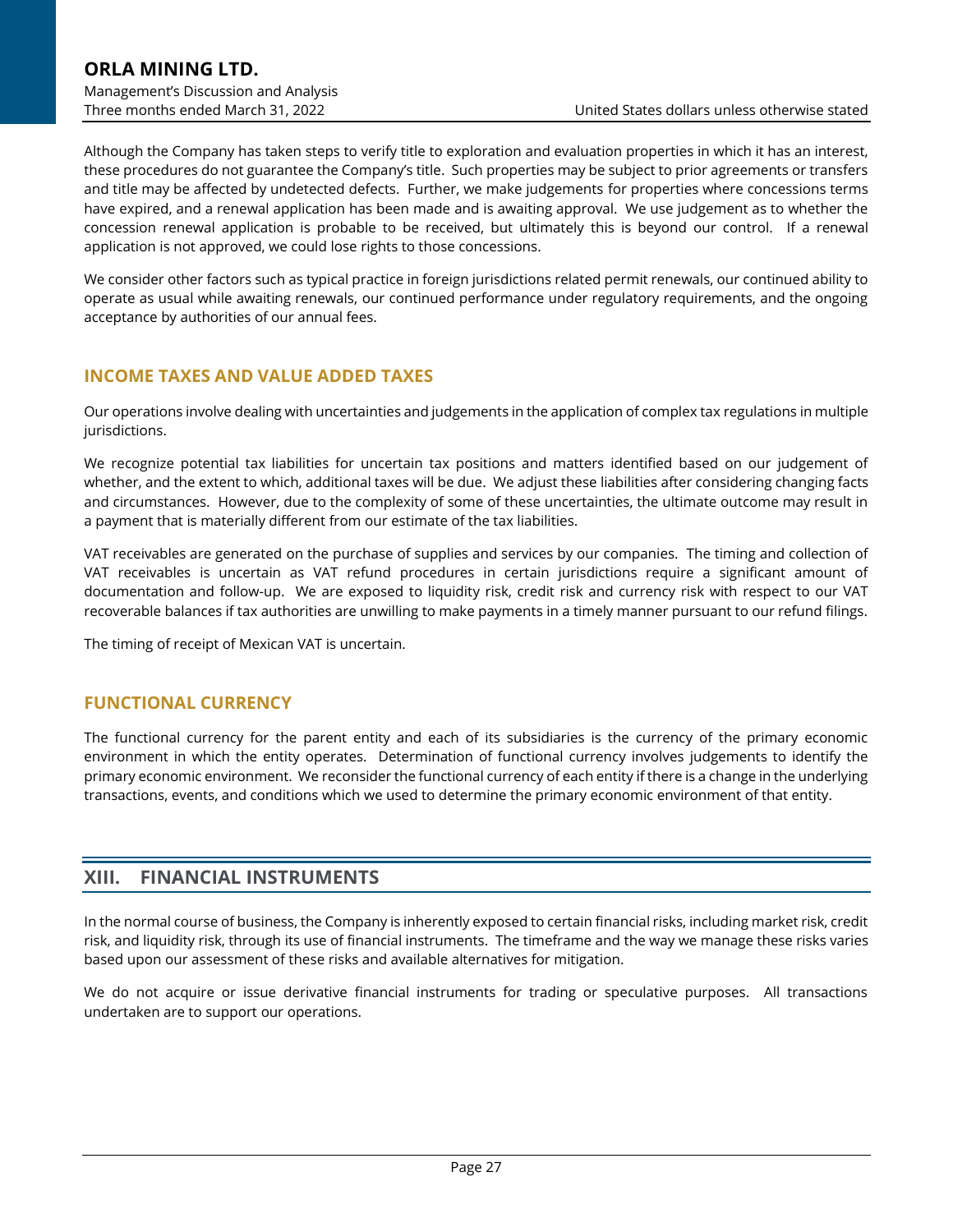# **XIV. OUTSTANDING SHARE DATA**

As of the date of this MD&A, the Company had the following equity securities outstanding:

- 252,194,718 common shares
- 38,016,731 warrants
- 8,492,454 stock options
- 500,000 bonus shares
- 477,711 restricted share units
- 764,720 deferred share units

You can find further details about these potentially issuable securities in the notes to the accompanying unaudited condensed interim consolidated financial statements for the three months ended March 31, 2022.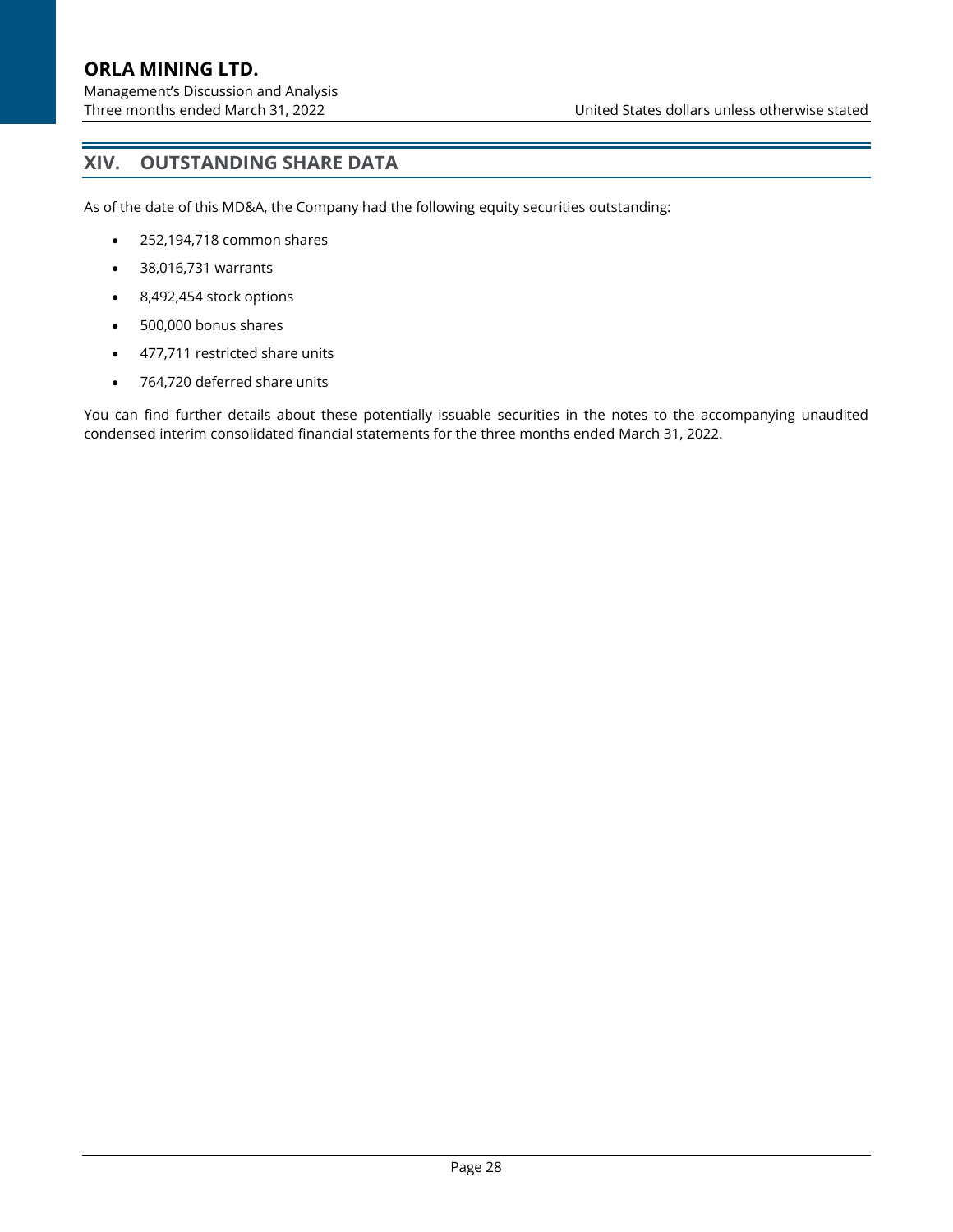Management's Discussion and Analysis

# <span id="page-28-0"></span>**XV. CAUTIONARY NOTES**

# **CAUTIONARY NOTE TO UNITED STATES INVESTORS REGARDING PRESENTATION OF MINERAL RESERVE AND MINERAL RESOURCE ESTIMATES**

This MD&A has been prepared in accordance with Canadian standards for the reporting of mineral resource and mineral reserve estimates, which differ from the previous and current standards of the United States securities laws. In particular, and without limiting the generality of the foregoing, the terms "mineral reserve", "proven mineral reserve", "probable mineral reserve", "inferred mineral resources,", "indicated mineral resources," "measured mineral resources" and "mineral resources" used or referenced herein and the documents incorporated by reference herein, as applicable, are Canadian mineral disclosure terms as defined in accordance with Canadian National Instrument 43-101 — *Standards of Disclosure for Mineral Projects* ("NI 43-101") and the Canadian Institute of Mining, Metallurgy and Petroleum (the "CIM") — CIM Definition Standards on Mineral Resources and Mineral Reserves, adopted by the CIM Council, as amended (the "CIM Definition Standards").

For United States reporting purposes, the United States Securities and Exchange Commission (the "SEC") has adopted amendments to its disclosure rules (the "SEC Modernization Rules") to modernize the mining property disclosure requirements for issuers whose securities are registered with the SEC under the Exchange Act, which became effective February 25, 2019. The SEC Modernization Rules more closely align the SEC's disclosure requirements and policies for mining properties with current industry and global regulatory practices and standards, including NI 43-101, and replace the historical property disclosure requirements for mining registrants that were included in SEC Industry Guide 7. Issuers were required to comply with the SEC Modernization Rules in their first fiscal year beginning on or after January 1, 2021. As a foreign private issuer that is eligible to file reports with the SEC pursuant to the multi-jurisdictional disclosure system, the Company is not required to provide disclosure on its mineral properties under the SEC Modernization Rules and will continue to provide disclosure under NI 43-101 and the CIM Definition Standards. Accordingly, mineral reserve and mineral resource information contained or incorporated by reference herein may not be comparable to similar information disclosed by United States companies subject to the United States federal securities laws and the rules and regulations thereunder.

As a result of the adoption of the SEC Modernization Rules, the SEC now recognizes estimates of "measured mineral resources", "indicated mineral resources" and "inferred mineral resources." In addition, the SEC has amended its definitions of "proven mineral reserves" and "probable mineral reserves" to be "substantially similar" to the corresponding CIM Definition Standards that are required under NI 43-101. While the SEC will now recognize "measured mineral resources", "indicated mineral resources" and "inferred mineral resources", U.S. investors should not assume that all or any part of the mineralization in these categories will be converted into a higher category of mineral resources or into mineral reserves without further work and analysis. Mineralization described using these terms has a greater amount of uncertainty as to its existence and feasibility than mineralization that has been characterized as reserves. Accordingly, U.S. investors are cautioned not to assume that all or any measured mineral resources, indicated mineral resources, or inferred mineral resources that the Company reports are or will be economically or legally mineable without further work and analysis. Further, "inferred mineral resources" have a greater amount of uncertainty and as to whether they can be mined legally or economically. Therefore, U.S. investors are also cautioned not to assume that all or any part of inferred mineral resources will be upgraded to a higher category without further work and analysis. Under Canadian securities laws, estimates of "inferred mineral resources" may not form the basis of feasibility or pre-feasibility studies, except in rare cases. While the above terms are "substantially similar" to CIM Definitions, there are differences in the definitions under the SEC Modernization Rules and the CIM Definition Standards. Accordingly, there is no assurance any mineral reserves or mineral resources that the Company may report as "proven mineral reserves", "probable mineral reserves", "measured mineral resources", "indicated mineral resources" and "inferred mineral resources" under NI 43-101 would be the same had the Company prepared the reserve or resource estimates under the standards adopted under the SEC Modernization Rules or under the prior standards of SEC Industry Guide 7.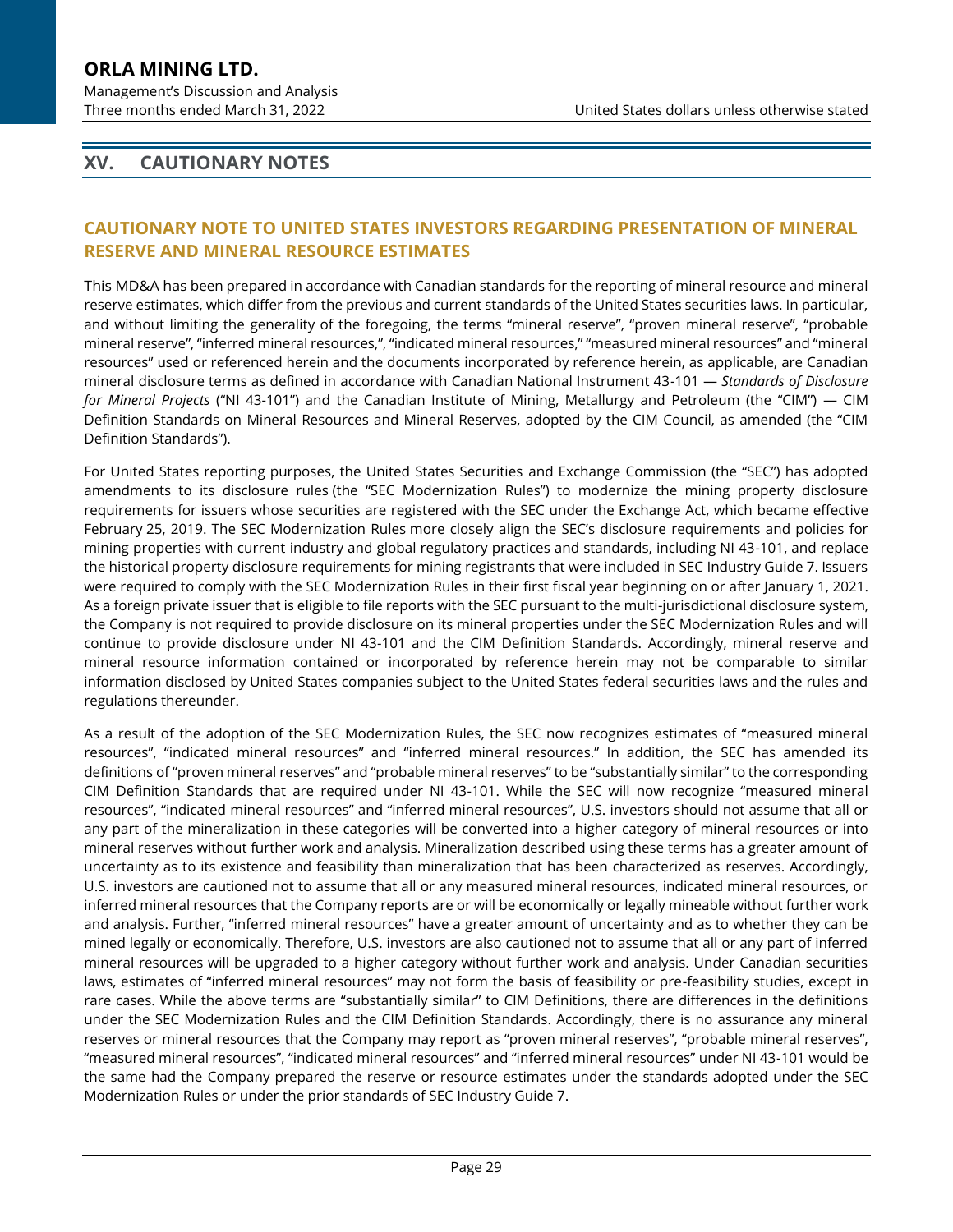.

## **CAUTIONARY NOTE REGARDING FORWARD-LOOKING INFORMATION**

This MD&A contains "forward-looking statements" or "forward-looking information" within the meaning of applicable securities legislation (collectively referred to herein as "forward-looking information" or "forward-looking statements"). Forward-looking statements are included to provide information about management's current expectations and plans that allows investors and others to get a better understanding of the Company's operating environment, the business operations and financial performance and condition. Forward-looking information is provided as of the date of such documents only and the Company does not intend, and does not assume any obligation, to update this forward-looking information, except as required by law.

Forward-looking statements include, but are not limited to, statements regarding planned exploration, development and construction programs and expenditures; the estimation of mineral resources and mineral reserves; feasibility and prefeasibility studies and the economic results thereof, including but not limited to future production, costs and expenses; mine production plans; projected mining and process recovery rates; mining dilution assumptions; timeline for receipt of any required agreements, approvals or permits; sustaining costs and operating costs; interpretations and assumptions regarding joint venture and potential contract terms; closure costs and requirements; the expected additional material to be included in a future mine plan as a result of the Layback Agreement; terms of and ability to reach a subsequent agreement with Fresnillo to access the sulphide mineral resource at Camino Rojo and obtaining regulatory approvals related thereto; expectations on the potential extension of the expired mineral concessions with respect to the Cerro Quema Project; proposed exploration plans and expected results of exploration from each of the Cerro Quema Project and Camino Rojo; timing of reaching nameplate capacity at the Camino Rojo Oxide Mine; the Company's 2022 guidance, including production, operating costs and capital costs; the results of the Phase 1 metallurgical program on the Sulphide Project and the potential benefits thereof, potential development scenarios for the Sulphide Project, exploration and study work planned at the Sulphide Project for 2022, Orla's ability to obtain required mine licences, mine permits, required agreements with third parties and regulatory approvals required in connection with exploration plans and future mining and mineral processing operations, including but not limited to, necessary permitting required to implement expected future exploration plans; community and Ejido relations; availability of sufficient water for proposed operations; competition for, among other things, capital, acquisitions of mineral reserves, undeveloped lands and skilled personnel; commodity prices and exchange rates; Orla's outlook and milestones; currency and interest rate fluctuations and the ability to secure the required capital to conduct planned exploration programs, studies and construction; and Orla's development, objectives, and strategies. Any statements that express or involve discussions with respect to predictions, expectations, beliefs, plans, projections, objectives, assumptions or future events or performance (often, but not always, identified by words or phrases such as "expects", "is expected", "anticipates", "believes", "plans", "projects", "estimates", "assumes", "intends", "strategy", "goals", "objectives", "potential", "possible" or variations thereof or stating that certain actions, events, conditions or results "may", "could", "would", "should", "might" or "will" be taken, occur or be achieved (or the negative of any of these terms and similar expressions)) are not statements of fact and may be forward-looking statements.

Forward-looking statements are necessarily based upon a number of factors and assumptions that, if untrue, could cause actual results, performance, or achievements to be materially different from future results, performance or achievements expressed or implied by such statements. Forward-looking statements are based upon a number of estimates and assumptions that, while considered reasonable by the Company at this time, are inherently subject to significant business, economic and competitive uncertainties and contingencies that may cause the Company's actual financial results, performance, or achievements to be materially different from those expressed or implied herein. Some of the material factors or assumptions used to develop forward-looking statements include, without limitation, the future price of gold, silver, and copper, anticipated costs and the Company's ability to fund its programs, the Company's ability to carry on exploration and development activities, the Company's ability to secure and to meet obligations under property agreements, including the Layback Agreement, that all conditions of the Company's credit facility will be met, the timing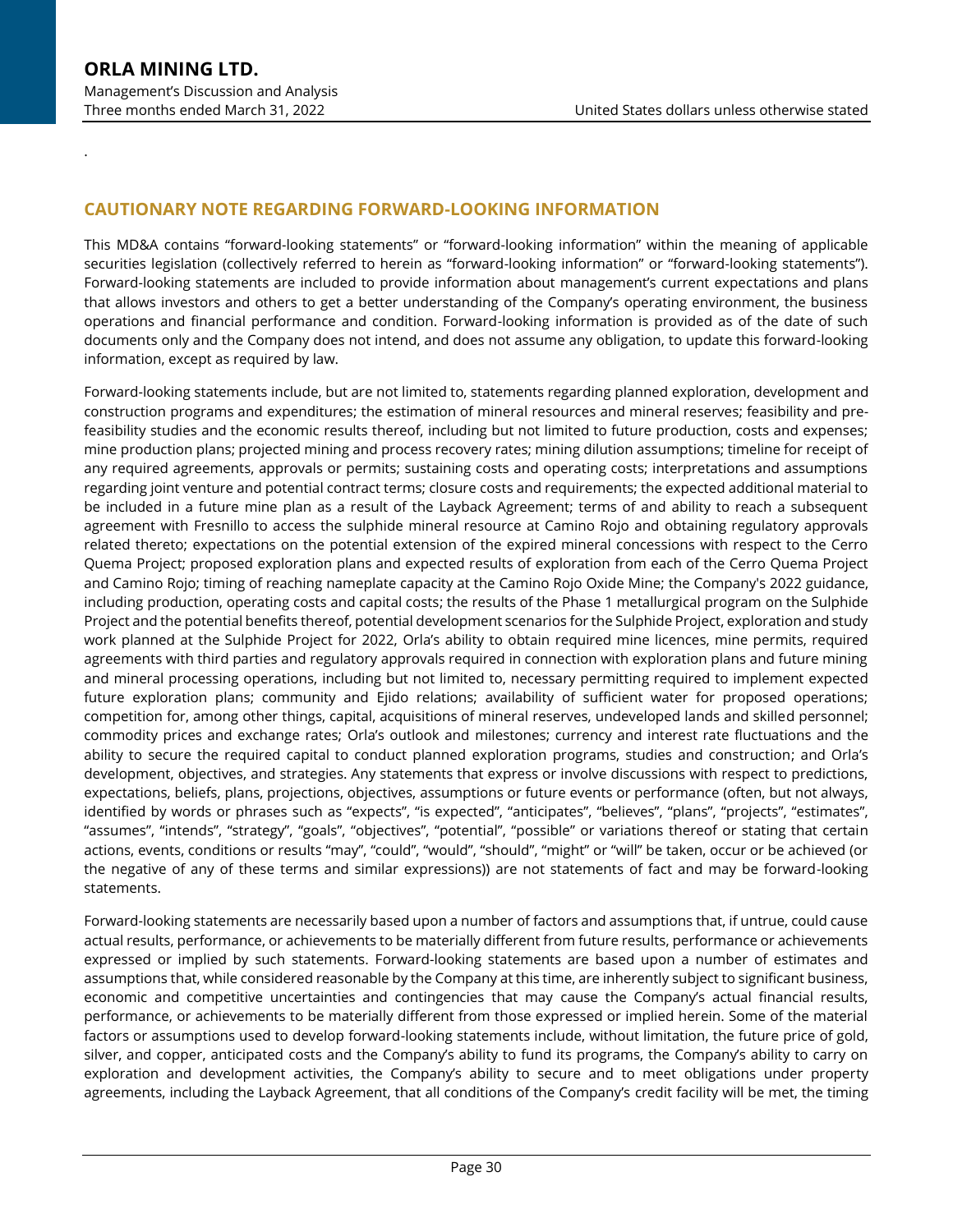and results of drilling programs, the discovery of mineral resources and mineral reserves on the Company's mineral properties, the obtaining of a subsequent agreement with Fresnillo to access the sulphide mineral resource at Camino Rojo and develop the entire Camino Rojo mineral resources estimate, that political and legal developments will be consistent with current expectations, the timely receipt of required approvals and permits, including those approvals and permits required for successful project permitting, construction and operation of projects, the costs of operating and exploration expenditures, the Company's ability to operate in a safe, efficient and effective manner, the Company's ability to obtain financing as and when required and on reasonable terms and that the Company's activities will be in accordance with the Company's public statements and stated goals, that there will be no material adverse change or disruptions affecting the Company or its properties, and the impact of COVID-19 on the Company's operations.

Forward-looking statements are subject to a variety of known and unknown risks, uncertainties and other factors that could cause actual events or results to differ from those expressed or implied. There can be no assurance that such statements will prove to be accurate, as actual results and future events could differ materially from those anticipated in such statements. Certain important factors that could cause actual results, performance or achievements to differ materially from those in the forward-looking statements include, among others: (i) uncertainty and variations in the estimation of Mineral Resources and Mineral Reserves, including risks that the interpreted drill results may not accurately represent the actual continuity of geology or grade of the deposit and bulk density measurements, interpreted and modelled metallurgical domains, and metallurgical recoveries may not be representative; (ii) the Company's reliance on Camino Rojo and risks associated its start-up phase; (iii) financing risks and access to additional capital; (iv) risks related to natural disasters, terrorist acts, health crises and other disruptions and dislocations, including the COVID-19 pandemic; (v) risks related to the Company's indebtedness; (vi) success of exploration, development, and operation activities; (vii) foreign country and political risks, including risks relating to foreign operations and expropriation or nationalization of mining operations; (viii) concession risks at the Cerro Quema Project; (ix) the receipt of a Category 3 ESIA for the Cerro Quema Project; (x) delays in obtaining or failure to obtain governmental permits, or non-compliance with permits; (xi) environmental and other regulatory requirements; (xii) delays in or failures to enter into a subsequent agreement with Fresnillo with respect to accessing certain additional portions of the mineral resource at Camino Rojo and to obtain the necessary regulatory approvals related thereto; (xiii) the mineral resource estimations for Camino Rojo being only estimates and relying on certain assumptions; (xiv) the Layback Agreement remaining subject to the transfer of surface rights; (xv) delays in or failure to get access from surface rights owners; (xvi) risks related to guidance estimates and uncertainties inherent in the preparation of feasibility and pre-feasibility studies, including but not limited to, assumptions underlying the production estimates not being realized, changes to the cost of production, variations in quantity of mineralized material, grade or recovery rates, geotechnical or hydrogeological considerations during mining differing from what has been assumed, failure of plant, equipment or processes, changes to availability of power or the power rates, ability to maintain social license, changes to exchange, interest or tax rates, cost of labour, supplies, fuel and equipment rising, changes in project parameters, delays, and costs inherent to consulting and accommodating rights of local communities; (xvii) uncertainty in estimates of production, capital, and operating costs and potential production and cost overruns; (xviii) the fluctuating price of gold, silver, and copper; (xix) global financial conditions; (xx) uninsured risks; (xxi) competition from other companies and individuals; (xxii) uncertainties related to title to mineral properties; (xxiii) conflicts of interest; (xxiv) risks related to compliance with anti-corruption laws; (xxv) volatility in the market price of the Company's securities; (xxvi) assessments by taxation authorities in multiple jurisdictions; (xxvii) foreign currency fluctuations; (xxviii) the Company's limited operating history; (xxix) risks related to the Company's history of negative operating cash flow; (xxx) litigation risks; (xxxi) intervention by non-governmental organizations; (xxxii) outside contractor risks; (xxxiii) risks related to historical data; (xxxiv) unknown labilities in connection with acquisitions; (xxxv) the Company's ability to identify, complete, and successfully integrate acquisitions; (xxxvi) the Company not having paid a dividend; (xxxvii) risks related to the Company's foreign subsidiaries; (xxxviii) risks related to the Company's accounting policies and internal controls; (xxxix) the Company's ability to satisfy the requirements of the *Sarbanes Oxley Act of 2002*; (xxxx) enforcement of civil liabilities; (xxxxi) the Company's status as a passive foreign investment company for U.S. federal income tax purposes; (xxxxii) information and cyber security; (xxxxiii) gold industry concentration; (xxxxiv) shareholder activism; and (xxxxv) risks associated with executing the Company's objectives and strategies.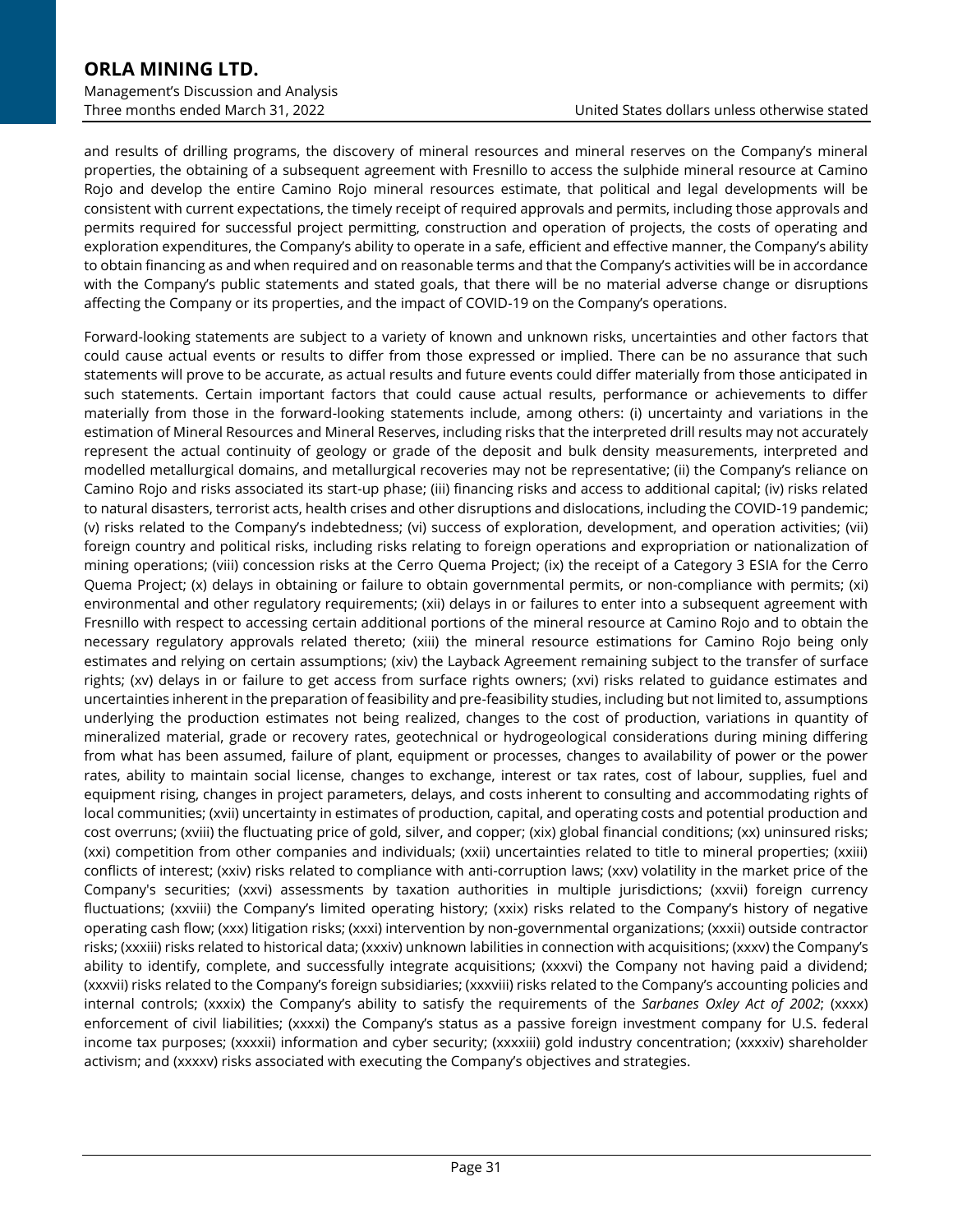# **ORLA MINING LTD.** Management's Discussion and Analysis

This list is not exhaustive of the factors that may affect any of the Company's forward-looking statements. Although the Company believes its expectations are based upon reasonable assumptions and have attempted to identify important factors that could cause actual actions, events, or results to differ materially from those described in forward-looking statements, there may be other factors that cause actions, events or results not to be as anticipated, estimated or intended. See the section entitled "Risk Factors" below, and in the section entitled "Risk Factors" in the Company's annual information form dated as of March 18, 2022, for the financial year ended December 31, 2021 (the "Annual Information Form"), for additional risk factors that could cause results to differ materially from forward-looking statements.

Investors are cautioned not to put undue reliance on forward-looking statements. The forward-looking statements contained herein are made as of the date of this MD&A only and, accordingly, are subject to change after such date. The Company disclaims any intent or obligation to update publicly or otherwise revise any forward-looking statements or the foregoing list of assumptions or factors, whether as a result of new information, future events or otherwise, except in accordance with applicable securities laws. Investors are urged to read the Company's filings with Canadian securities regulatory agencies, which can be viewed online under the Company's profile on SEDAR at [www.sedar.com](http://www.sedar.com/) and the Company's documents filed with, or furnished to, the SEC, which are available through EDGAR at [www.sec.gov.](http://www.sec.gov/)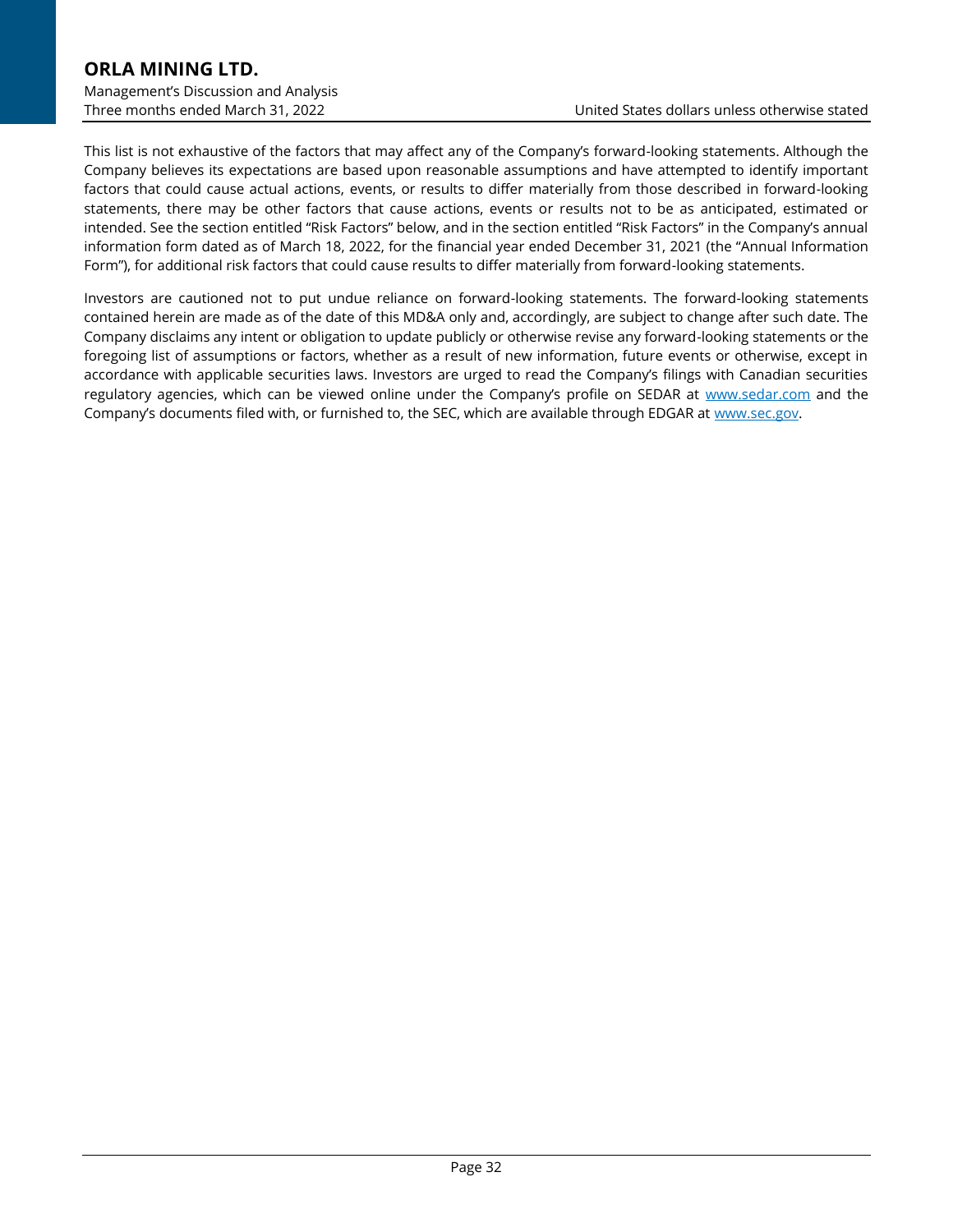### **ORLA MINING LTD.** Management's Discussion and Analysis

# **XVI. RISKS AND UNCERTAINTIES**

*For more extensive discussion on risks and uncertainties refer to the Annual Information Form for additional information regarding these risks and other risks and uncertainties in respect of the Company's business and share price.*

*The risks described below are not the only risks and uncertainties that the Company faces. Although the Company has done its best to identify the risks to its business, there is no assurance that it has captured every material or potentially material risk and the risks identified below may become more material to the Company in the future or could diminish in importance. Additional existing risks and uncertainties not presently identified by the Company, risks that the Company currently does not consider to be material, and risks arising in the future could cause actual events to differ materially from those described in the Company's forward-looking information, which could materially affect the Company's business, results of operations, financial condition, and Company's share price.*

# **OUR ACTIVITIES MAY BE ADVERSELY AFFECTED BY NATURAL DISASTERS, TERRORIST ACTS, HEALTH CRISES AND OTHER DISRUPTIONS AND DISLOCATIONS, INCLUDING BY THE COVID-19 PANDEMIC, WHETHER THOSE EFFECTS ARE LOCAL, NATIONWIDE, OR GLOBAL**

Upon the occurrence of a natural disaster, pandemic, or upon an incident of war, riot, or civil unrest, the impacted country, and the overall global economy, may not efficiently and quickly recover from such an event, which could have a material adverse effect on the Company. Terrorist attacks, public health crises including epidemics, pandemics, outbreaks of new infectious diseases or viruses, and related events can result in volatility and disruption to global supply chains, operations, mobility of people, patterns of consumption and service, and the financial markets, which could affect interest rates, credit ratings, credit risk, inflation, business, financial conditions, results of operations, and other factors relevant to the Company.

Global markets have been adversely impacted by emerging infectious diseases and/or the threat of outbreaks of viruses, other contagions or epidemic diseases, including the novel COVID-19, and many industries, including the mining industry, have been impacted. The outbreak has led to a widespread crisis that is adversely affecting the economies and financial markets of many countries. If increased levels of volatility continue, or in the event of a rapid destabilization of global economic conditions, there may be an adverse effect on commodity prices, demand for metals, availability of equity or credit, investor confidence, and general financial market liquidity, all of which may adversely affect the Company's business and the market price of the Company's securities. In addition, there may not be an adequate response to emerging infectious diseases, or significant restrictions may be imposed by a government, either of which may impact mining operations. There are potentially significant economic and social impacts, including labour shortages and shutdowns, delays and disruption in supply chains, social unrest, government or regulatory actions or inactions, including quarantines, travel restrictions, declaration of national emergencies, permanent changes in taxation or policies, decreased demand or the inability to sell and deliver doré or concentrates and resulting commodities, declines in the price of commodities, delays in permitting or approvals, suspensions or mandated shut downs of operations, governmental disruptions or other unknown events with potentially significant impacts. At this time, we cannot accurately predict what impacts there will be or what effects these conditions will have on the business, including those uncertainties relating to the ultimate geographic spread, the duration of the outbreak, and the length of restrictions or responses that have been or may be imposed by the governments. Given the global nature of the Company's operations, the Company may not be able to accurately predict which operations will be impacted. Any outbreak or threat of an outbreak of a contagious or epidemic disease could have a material adverse effect on the Company, its business and operational results, and the market price of its securities.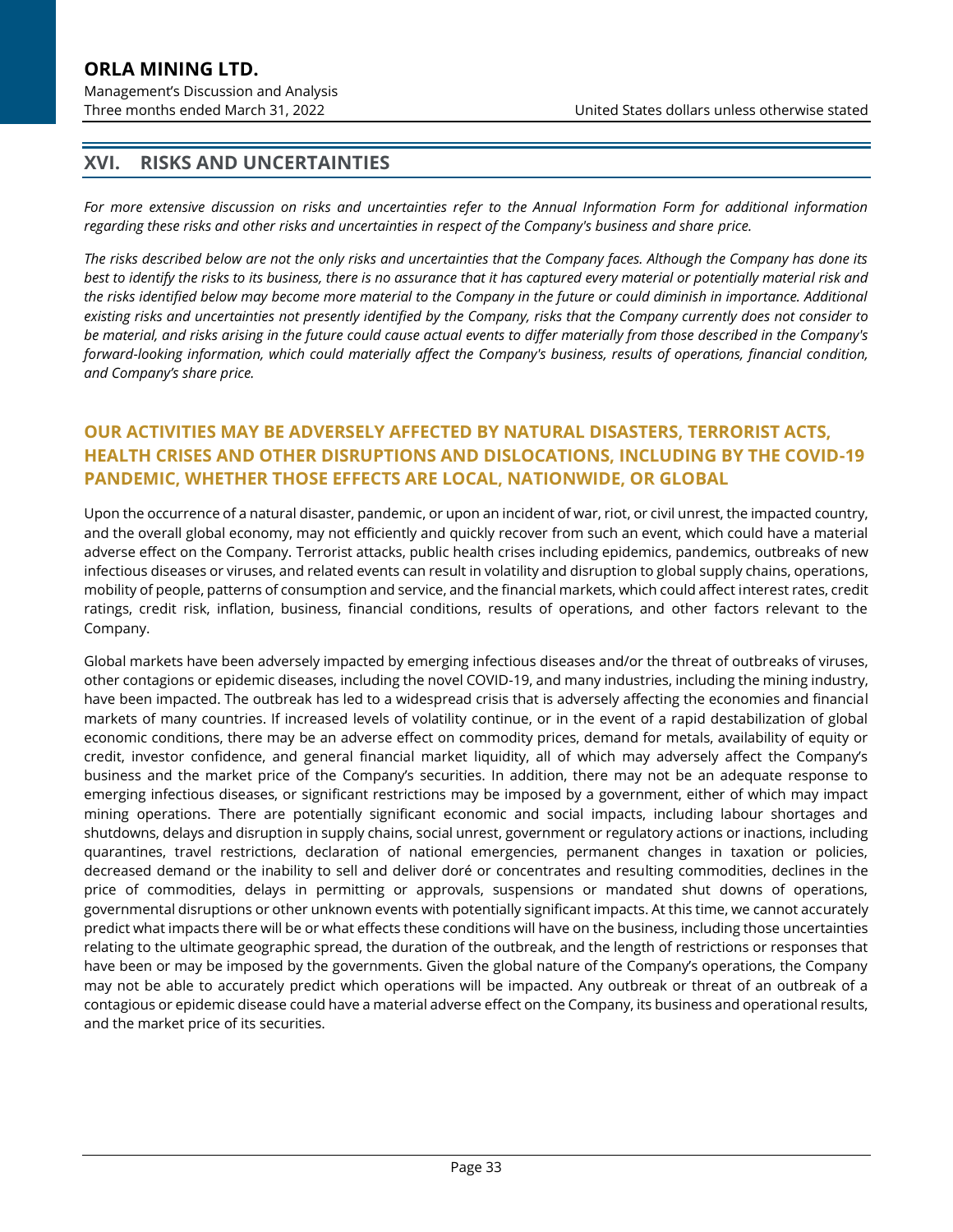# **THE CAMINO ROJO OXIDE MINE**

The Camino Rojo Oxide Mine accounts for all of the Company's current production and is expected to continue to account for all of its production in the near term. Any adverse condition affecting mining, processing conditions, expansion plans, or ongoing permitting at the Camino Rojo Oxide Mine could have a material adverse effect on the Company's financial performance and results of operations. In addition, the Company has limited operational history at the Camino Rojo Oxide Mine, with first gold pour occurring on December 13, 2021 and commercial production having been declared effective April 1, 2022. It is not unusual in the mining industry for new mining operations to experience unexpected problems during the start-up phase, resulting in delays and requiring more capital than anticipated. Even though the Company has established mining operations and estimates of future production, various factors, including costs, actual mineralization, consistency and reliability of ore grades, processing rates, and commodity prices affect cash flow and profitability, and there can be no assurance that current or future estimates of these factors will reflect actual results and performance. The cost and availability of suitable machinery, supplies, mining equipment, and skilled labour, the existence of competent operational management and prudent financial administration, as well as the availability and reliability of appropriately skilled and experienced consultants, can also affect successful project operations. The activities of the Company at the Camino Rojo Oxide Mine may also be subject to prolonged disruption from a variety of risks normally encountered in production of precious metals as further described below under "*Risk Factors – Mining Industry*". The failure of the Company to achieve its production estimates could have a material and adverse effect on future cash flows, profitability, results of operations, and financial condition.

# **THE CAMINO ROJO MINERAL RESOURCE ESTIMATE ASSUMES THAT THE COMPANY CAN ACCESS MINERAL TITLES AND LANDS THAT ARE NOT CONTROLLED BY THE COMPANY**

All of the mineralization comprised in the Company's mineral resource estimate with respect to the Camino Rojo Oxide Mine is contained on mineral titles controlled by Orla. However, the mineral resource estimate assumes that the north wall of the conceptual floating pit cone used to demonstrate reasonable prospects for eventual economic extraction extends onto lands where mineral title is held by Fresnillo and that waste would be mined on Fresnillo's mineral titles. On December 21, 2020, Orla announced that it had completed the Layback Agreement. The Layback Agreement allows Orla to expand the oxide pit at the Camino Rojo Oxide Mine onto part of Fresnillo's mineral concession located immediately north of Orla's property. This expansion will increase oxide ore available for extraction on Orla's property below the pit outlined in Orla's previous 2019 Camino Rojo Report.

The Layback Agreement is only with respect to the portion of the heap leach material included in the current mineral reserve. As such, any potential development of Camino Rojo that includes an open pit encompassing the entire mineral resource estimate would be dependent on an additional agreement with Fresnillo (or any potential subsequent owner of the mineral titles). It is estimated that approximately two-thirds of the mill resource estimate and one-quarter of the leach resource estimate comprising the mineral resource estimate are dependent on this additional agreement being entered into with Fresnillo. The leach mineral resource dependent on the additional agreement is mainly comprised of less oxidized transitional material with the lowest predicted heap-leach recoveries.

Delays in, or failure to obtain, an additional agreement with Fresnillo would affect the development of a significant portion of the mineral resources of Camino Rojo that are not included in the 2021 Camino Rojo Report mine plan, in particular by limiting access to significant mineralized material at depth. There can be no assurance that the Company will be able to negotiate such additional agreement on terms that are satisfactory to the Company and Fresnillo or that there will not be delays in obtaining the necessary additional agreement. Should such a subsequent agreement with Fresnillo not be obtained on favourable terms, the economics of any potential mine development using the full mineral resource estimate would be significantly negatively impacted.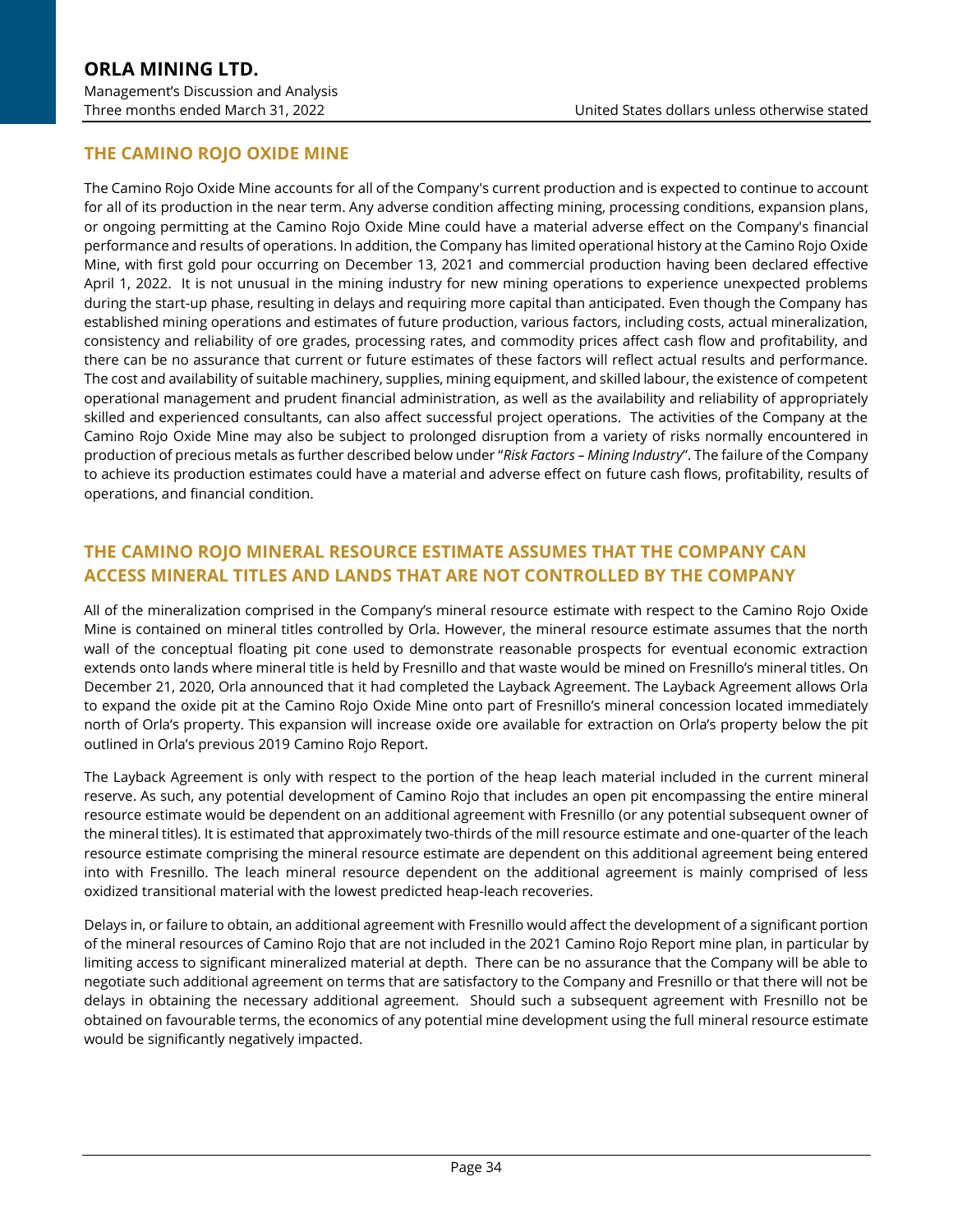# **THE LAYBACK AGREEMENT REMAINS SUBJECT TO THE TRANSFER OF CERTAIN SURFACE RIGHTS PURSUANT TO THE LAYBACK AGREEMENT**

As contemplated in the Feasibility Study contained in the 2021 Camino Rojo Report, the Layback Agreement allows access to oxide and transitional heap leachable mineral resources on Orla's property below the open pit outlined in the 2019 Camino Rojo Report. In addition, the Layback Agreement grants Orla the right to mine from Fresnillo's mineral concession, and recover for Orla's account, all oxide and transitional material amenable to heap leaching that are within an expanded open pit. In the 2021 Camino Rojo Report, all material to be mined on Fresnillo's concession is classified as waste. Upon the completion of a confirmatory drill program on Fresnillo concessions by Orla, and integration of Fresnillo's drill database, a subsequent Mineral Reserve update is expected that would include all economic oxide and transitional material from the expanded pit. The Layback Agreement remains subject to the transfer of certain surface rights. Delays in, or failure to obtain such transfer of surface rights could affect the timetable or cost of development of the potential mine modelled in the 2021 Camion Rojo Report.

# **MINERAL RESOURCE ESTIMATIONS FOR CAMINO ROJO ARE ONLY ESTIMATES AND RELY ON CERTAIN ASSUMPTIONS**

The estimation of mineral resources relies on the judgment of the independent Qualified Person preparing the estimates. The process relies on the quantity and quality of available data and is based on knowledge, mining experience, analysis of drilling results and industry practices. Valid estimates made at a given time may significantly change when new information becomes available.

In particular, the estimation of mineral resources for Camino Rojo has assumed that there is a reasonable prospect for reaching an additional agreement with Fresnillo with respect to the mill resource included in the mineral resource estimate. While the Company believes that the mineral resource estimates for Camino Rojo are well established and reflect best estimates, by their nature resource estimates are imprecise and depend on inferences that may ultimately prove to be inaccurate, including the assumption that an additional agreement with Fresnillo will be reached.

Although all mineralization included in the Company's mineral resource estimate for Camino Rojo are located on mineral concessions controlled by the Company, failure to reach an additional agreement with Fresnillo would result in a significant reduction of the mineral resource estimate by limiting access to mineral resources below the current mineral reserves. Any material changes in mineral resource estimates may have a material adverse effect on the Company.

### **PERMITS AND LICENSES**

The exploitation, development and mining of mineral properties may require the Company to obtain regulatory or other permits and licenses from various governmental licensing bodies. There can be no assurance that the Company will be able to obtain all necessary permits and licenses that may be required to carry out exploration, development, and mining operations on its properties.

The Company is awaiting mineral concession renewals at its Cerro Quema Project. There is no assurance that we will receive necessary approvals or extensions or receive them within a reasonable period of time. Failure to receive the permits or extensions would have an adverse effect on the Company's business, financial position, and results of operations. Additional details are provided in the Cerro Quema Project section of this document.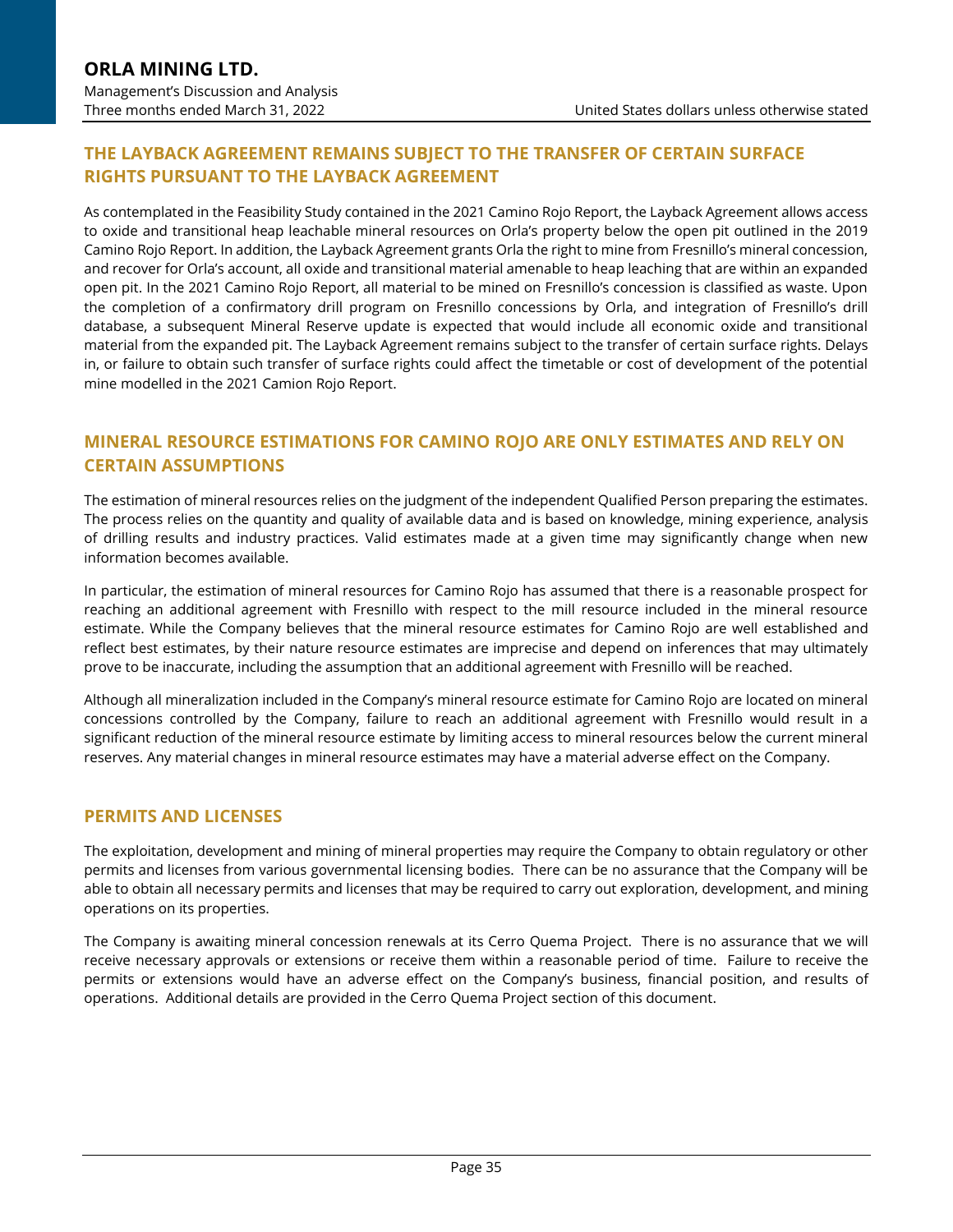# **FOREIGN COUNTRY AND POLITICAL RISK**

The Company's principal mineral properties are located in Mexico and Panama. The Company is subject to certain risks, including currency fluctuations, possible political or economic instability that may result in the impairment or loss of mineral titles or other mineral rights, opposition from environmental or other non-governmental organizations, and mineral exploration and mining activities may be affected in varying degrees by political stability and government regulations relating to the mining industry. Any changes in regulations or shifts in political attitudes are beyond the control of the Company and may adversely affect its business. Exploration and development may be affected in varying degrees by government regulations with respect to restrictions on future exploitation and production, price controls, export controls, foreign exchange controls, income taxes, royalties on production, expropriation of property, environmental legislation, and mine and/or site safety.

Operating in developing economies such as Mexico and Panama has certain risks, including changes to, or invalidation of, government mining regulations; expropriation or revocation of land or property rights; changes in foreign ownership rights; changes in foreign taxation rates; security issues; corruption; uncertain political climate; narco-terrorist actions or activities; and lack of a stable economic climate.

We do not carry political risk insurance.

#### **ESTIMATES OF MINERAL RESOURCES & MINERAL RESERVES AND PRODUCTION RISKS**

The mineral resource and mineral reserve estimates included in this MD&A are estimates based on a number of assumptions, including those stated herein, and any adverse change to those assumptions could require the Company to lower its mineral resource estimate. Until a deposit is actually mined and processed, the quantity and grades of mineral resources must be considered as estimates only. Valid estimates made at a given time may significantly change when new information becomes available. In addition, the quantity and/or economic viability of mineral resources may vary depending on, among other things, metal prices, grades, production costs, stripping ratios, recovery rates, permit regulations and other legal requirements, environmental factors, unforeseen technical difficulties, unusual or unexpected geological formations and work interruptions. Any material change in the quantity of mineral resources or grade may affect the economic viability of the Company's properties. No assurance can be given that any particular level of recovery of minerals will in fact be realized or that an identified mineral resource will ever qualify as a commercially mineable (or viable) deposit that can be legally and economically exploited. There can also be no assurance that any discoveries of new mineral reserves will be made. Any material reductions in estimates of mineral resources could have a material adverse effect on the Company's results of operations and financial condition.

#### **MINING INDUSTRY**

The business of exploring for minerals and mining involves a high degree of risk. The operations of the Company may be disrupted by a variety of risks and hazards normally encountered in the exploration, development, and production of precious metals, including, without limitation, unusual and unexpected geologic formations, seismic activity, rock bursts, cave-ins, flooding, and other conditions involved in the drilling and removal of material, any of which could result in damage to, or destruction of, mines and other producing facilities, personal injury or loss of life, and damage to tailings dams, property, and environmental damage, all of which may result in possible legal liability. The occurrence of any of these events could result in a prolonged interruption of the Company's activities that would have a material adverse effect on its business, financial condition, results of operations, and prospects. Further, the Company may be subject to liability or sustain losses in relation to certain risks and hazards against which it cannot insure or for which it may elect not to insure. The occurrence of operational risks and/or a shortfall or lack of insurance coverage could have a material adverse impact on the Company's results of operations and financial condition.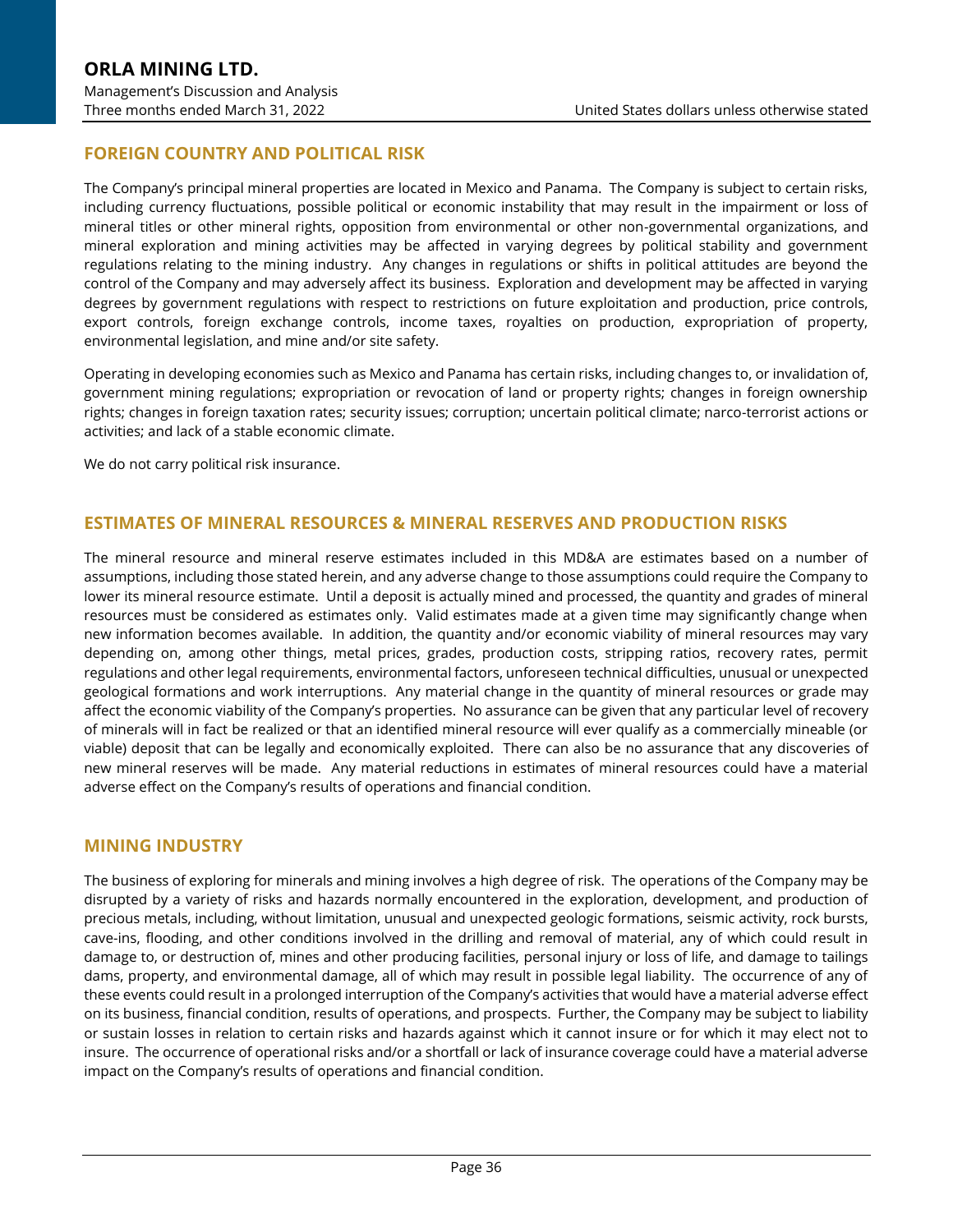The exploration for and development of mineral deposits involves significant risks, which even a combination of careful evaluation, experience and knowledge may not eliminate. While the discovery of an ore body may result in substantial rewards, few properties that are explored are ultimately developed into producing mines. Even when mineralization is discovered, it may take several years until production is possible, during which time the economic feasibility of production may change. Major expenses may be required to locate and establish mineral reserves, to develop metallurgical processes, and to construct mining and processing facilities at a particular site. It is impossible to ensure that the exploration or development programs planned by Orla will result in a profitable commercial mining operation. Whether a mineral deposit will be commercially viable depends on a number of factors, some of which are: the particular attributes of the deposit, such as size, grade and proximity to infrastructure, metal prices that are highly cyclical, and government regulations, including regulations relating to prices, taxes, royalties, land tenure, land use, importing and exporting of minerals, and environmental protection. The exact effect of these factors cannot be accurately predicted, but the combination of these factors may result in the Company not receiving an adequate return on invested capital. There is no certainty that the expenditures made towards the search and evaluation of mineral deposits will result in discoveries or development of commercial quantities of ore. Development projects have no operating history upon which to base estimates of future capital and operating costs. For development projects, mineral resource estimates and estimates of operating costs are, to a large extent, based upon the interpretation of geologic data obtained from drill holes and other sampling techniques, and feasibility and pre-feasibility studies, which derive estimates of capital and operating costs based upon anticipated tonnage and grades of ore to be mined and processed, ground conditions, the configuration of the ore body, expected recovery rates of minerals from ore, estimated operating costs, and other factors. As a result, actual production, cash operating costs, and economic returns could differ significantly from those estimated. It is not unusual for new mining operations to experience problems during the start-up phase, and delays in the commencement of production can often occur.

### **GOVERNMENT REGULATION**

The exploration, development, and mining activities of the Company are subject to various federal, provincial/state, and local laws governing prospecting, development, taxes, labour standards, toxic substances, and other matters. Exploration, development, and mining activities are also subject to various federal, provincial/state, and local laws and regulations relating to the protection of the environment. These laws mandate, among other things, the maintenance of air and water quality standards, and land reclamation. These laws also set forth limitations on the generation, transportation, storage, and disposal of solid and hazardous waste. Although the Company's exploration, development, and mining activities are currently carried out in accordance with all applicable rules and regulations governing operations and exploration activities, no assurance can be given that new rules and regulations, amendments to current laws and regulations or more stringent implementation thereof could have a substantial adverse impact on the Company's activities.

### **TITLE MATTERS**

Although the Company has diligently investigated title to all mineral concessions (either granted or under re-application) and, to the best of its knowledge (except as otherwise disclosed herein), titles to all its properties are in good standing, this should not be construed as a guarantee of title. Other parties may dispute title to any of the Company's mineral properties and any of the Company's properties may be subject to prior unregistered agreements or transfers and title may be affected by undetected encumbrances or defects or governmental actions.

# **LAND TITLE**

The Company has investigated ownership of all surface rights in which it has an interest, and, to the best of its knowledge, its ownership rights are in good standing. However, all surface rights may be subject to prior claims or agreement transfers, and rights of ownership may be affected by undetected defects. While to the best of the Company's knowledge,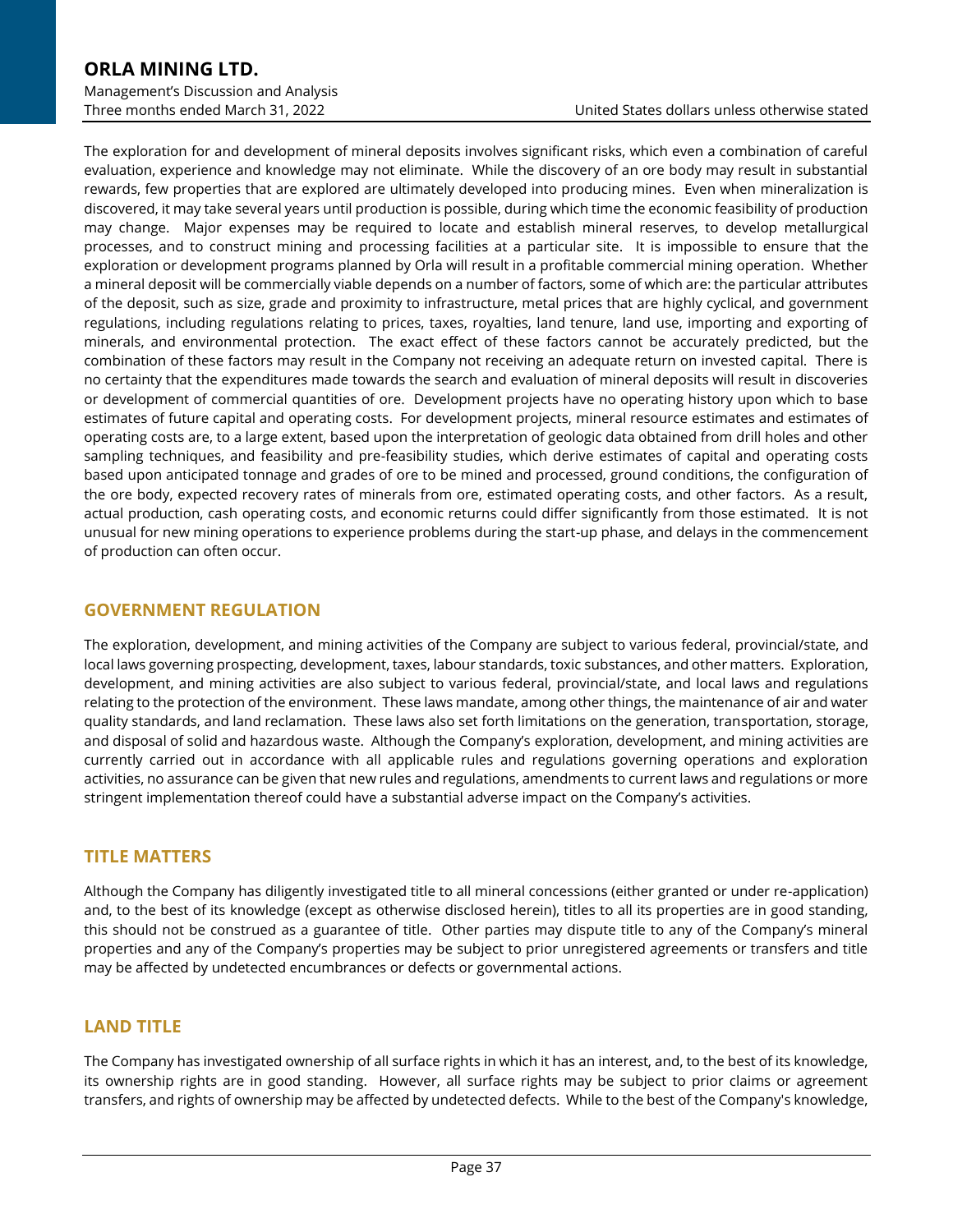titles to all surface rights are in good standing; however, this should not be construed as a guarantee of title. Other parties may dispute title to the surface rights in which the Company has an interest. The properties may be subject to prior unregistered agreements or transfers and titles may be affected by undetected defects.

### **ENVIRONMENTAL RISKS AND HAZARDS**

All phases of the Company's mineral exploration, development, and mining operations are subject to environmental regulation in the various jurisdictions in which it operates. Environmental legislation is evolving in a manner which will require stricter standards and enforcement, increased fines and penalties for non-compliance, more stringent environmental assessments of proposed projects and a heightened degree of responsibility for companies and their officers, directors, and employees. There is no assurance that future changes in environmental regulations, laws, and permits, if any, will not adversely affect the Company's operations. Environmental hazards may exist on the properties on which the Company holds interests which are unknown to the Company at present, which have been caused by previous or existing owners or operators of the properties. The Company may become liable for such environmental hazards caused by previous owners and operators of the properties even where it has attempted to contractually limit its liability.

Government approvals and permits are currently, and may in the future be, required in connection with the Company's operations. To the extent such approvals are required and not obtained; the Company may be curtailed or prohibited from proceeding with planned exploration, development, or mining of mineral properties.

Failure to comply with applicable laws, regulations, and permitting requirements may result in enforcement actions thereunder, including orders issued by regulatory or judicial authorities causing operations to cease or be curtailed, and may include corrective measures requiring capital expenditures, installation of additional equipment, or remedial actions. Parties engaged in mining operations may be required to compensate those suffering loss or damage by reason of the mining activities and may have civil or criminal fines or penalties imposed for violations of applicable laws or regulations.

### **COMMODITY PRICES**

The profitability of mining operations is significantly affected by changes in the market price of gold and other minerals. The level of interest rates, the rate of inflation, world supply of these minerals and stability of exchange rates can all cause significant fluctuations in metal prices. Such external economic factors are in turn influenced by changes in international investment patterns and monetary systems and political developments. The price of gold and other minerals has fluctuated widely in recent years, and future serious price declines could cause commercial production to be impracticable.

#### **UNINSURED RISKS**

The Company carries insurance to protect against certain risks in such amounts as it considers adequate. Risks not insured against include environmental pollution or other hazards against which such corporations cannot insure or against which they may elect not to insure.

#### **COMPLIANCE WITH ANTI-CORRUPTION LAWS**

Orla is subject to various anti-corruption laws and regulations including, but not limited to, the Corruption of Foreign Public Officials Act (1999), the Foreign Corrupt Practices Act of the United States of America, and similar laws in any country in which the Company conducts business. In general, these laws prohibit a company and its employees and intermediaries from bribing or making other prohibited payments to foreign officials or other persons to obtain or retain